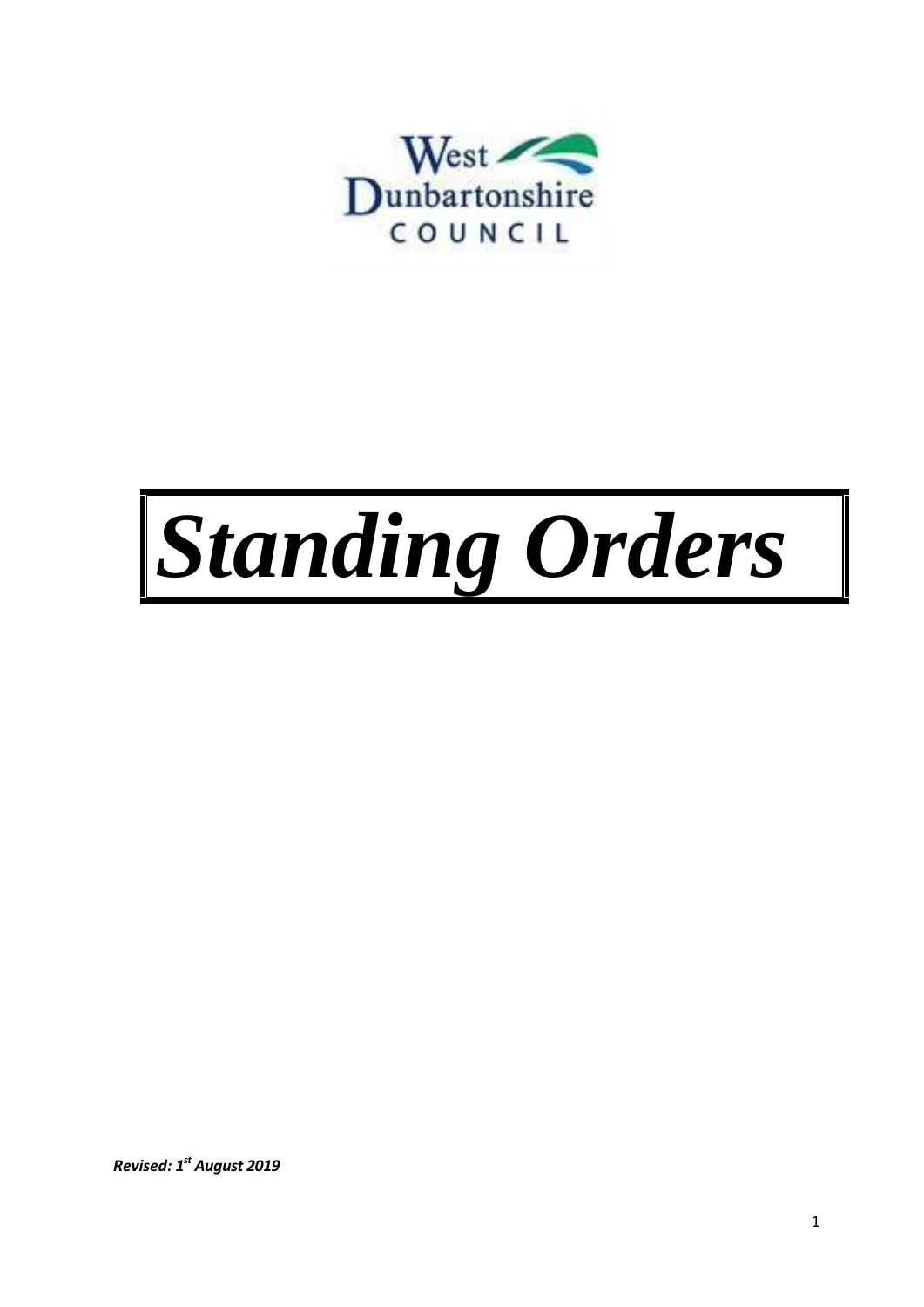## **STANDING ORDERS FOR MEETINGS Contents**

## **PART I**

| <b>Standing</b><br>Order | <b>Description of Standing Order</b>                        |    |
|--------------------------|-------------------------------------------------------------|----|
| 1.                       | <b>Statutory Meeting of Council</b>                         | 5  |
| 2.                       | <b>Ordinary Meetings of Council</b>                         | 5  |
| 3.                       | <b>Special Meetings of Council</b>                          | 6  |
| 4.                       | Calling of a Meeting                                        | 6  |
| 5.                       | <b>Quorum of Council and Committees</b>                     | 6  |
| 6.                       | Open Forum                                                  | 7  |
| 7.                       | Order of Business for the Ordinary Meeting of Council       | 8  |
| 8.                       | <b>Matters of Urgency</b>                                   | 9  |
| 9.                       | <b>Notices of Motion</b>                                    | 9  |
| 10.                      | <b>Declaration of Interest</b>                              | 10 |
| 11                       | Disclosure of Information                                   | 10 |
| 12.                      | <b>Recording of Proceedings</b>                             | 11 |
| 13                       | Questions                                                   | 11 |
| 14                       | <b>Admission of Press and Public</b>                        | 12 |
| 15.                      | Powers, Authority and Duties of Convener and Vice-Convener  | 12 |
| 16                       | <b>Suspension of Members</b>                                | 13 |
| 17                       | Adjournment                                                 | 13 |
| 18                       | Deputation                                                  | 14 |
| 19                       | <b>Motions and Amendments</b>                               | 14 |
| 20                       | Alteration, Deletion and Rescission of Decisions of Council | 15 |
| 21                       | <b>Order of Debate</b>                                      | 16 |
| 22                       | No Seconder for Motions or Amendments                       | 18 |
| 23                       | Alteration/Withdrawal of Motion or Amendment                | 18 |
| 24                       | Voting                                                      | 18 |
| 25                       | Recording of Vote                                           | 18 |
| 26                       | Method of Voting                                            | 19 |
| 27                       | <b>Casting Vote</b>                                         | 19 |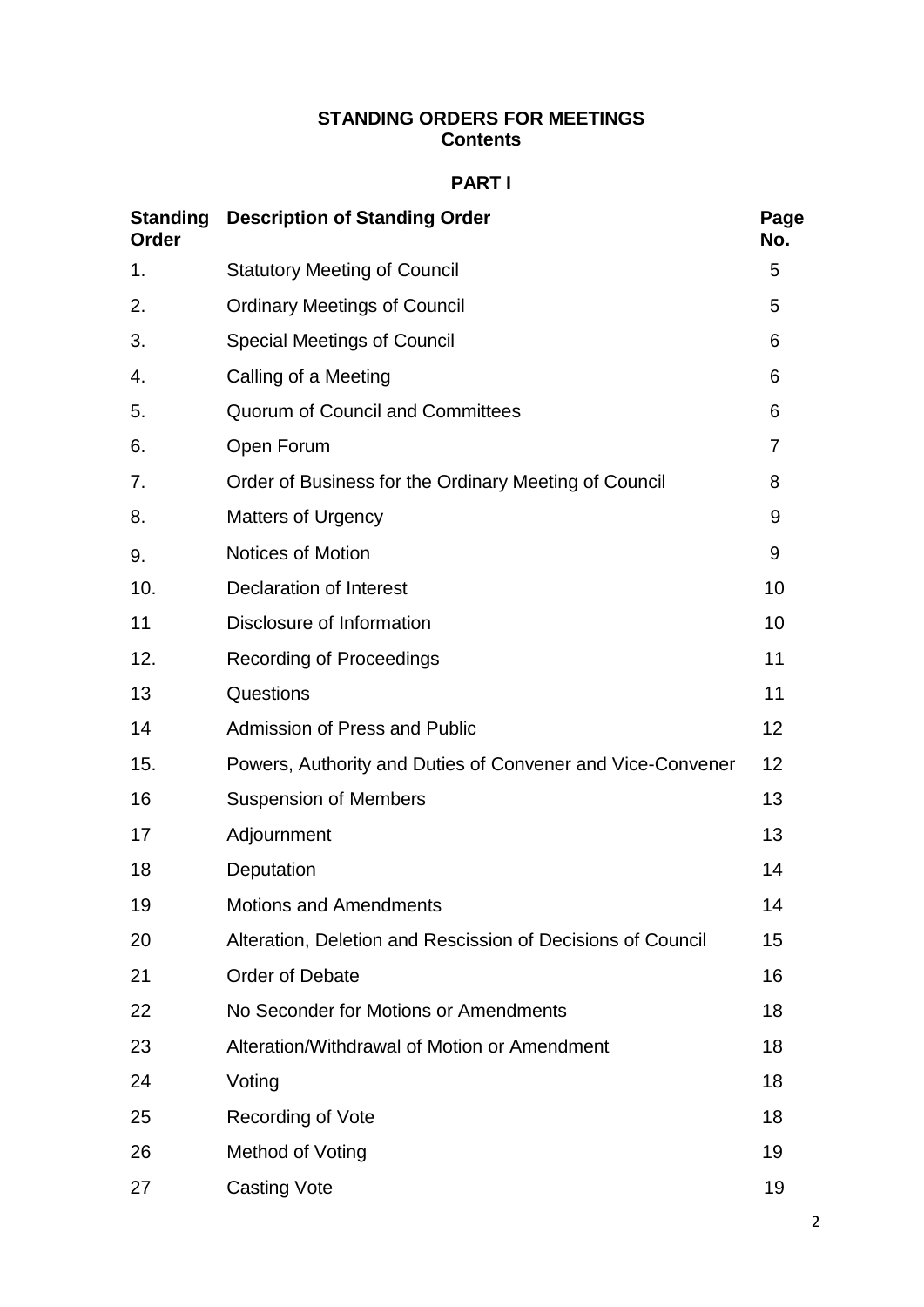| 28 | Suspension, Deletion or Amendment of Standing Orders     | 19 |
|----|----------------------------------------------------------|----|
| 29 | <b>Powers Reserved by Council</b>                        | 19 |
|    | <b>PART II</b>                                           |    |
| 30 | Proceedings of Committees and Sub-Committees             | 21 |
| 31 | Approval and Signing of Minutes                          | 22 |
| 32 | Creation and Membership of Committees and Sub-Committees | 23 |
| 33 | <b>Other Constituted Bodies</b>                          | 23 |
| 34 | <b>Working Groups</b>                                    | 26 |
|    | <b>PART III</b>                                          |    |
| 35 | <b>Officers Delegated Powers</b>                         | 27 |
|    | <b>PART IV</b>                                           |    |

- Contract 29 37 Cancellation 30 Assignation 30 Tendering Procedures 30 Exception to Tendering Requirement 30 Specifications 31 Work and Accounts 32 **PART V**
	-

| 43 | <b>Definitions</b> | 33 |
|----|--------------------|----|
|    |                    |    |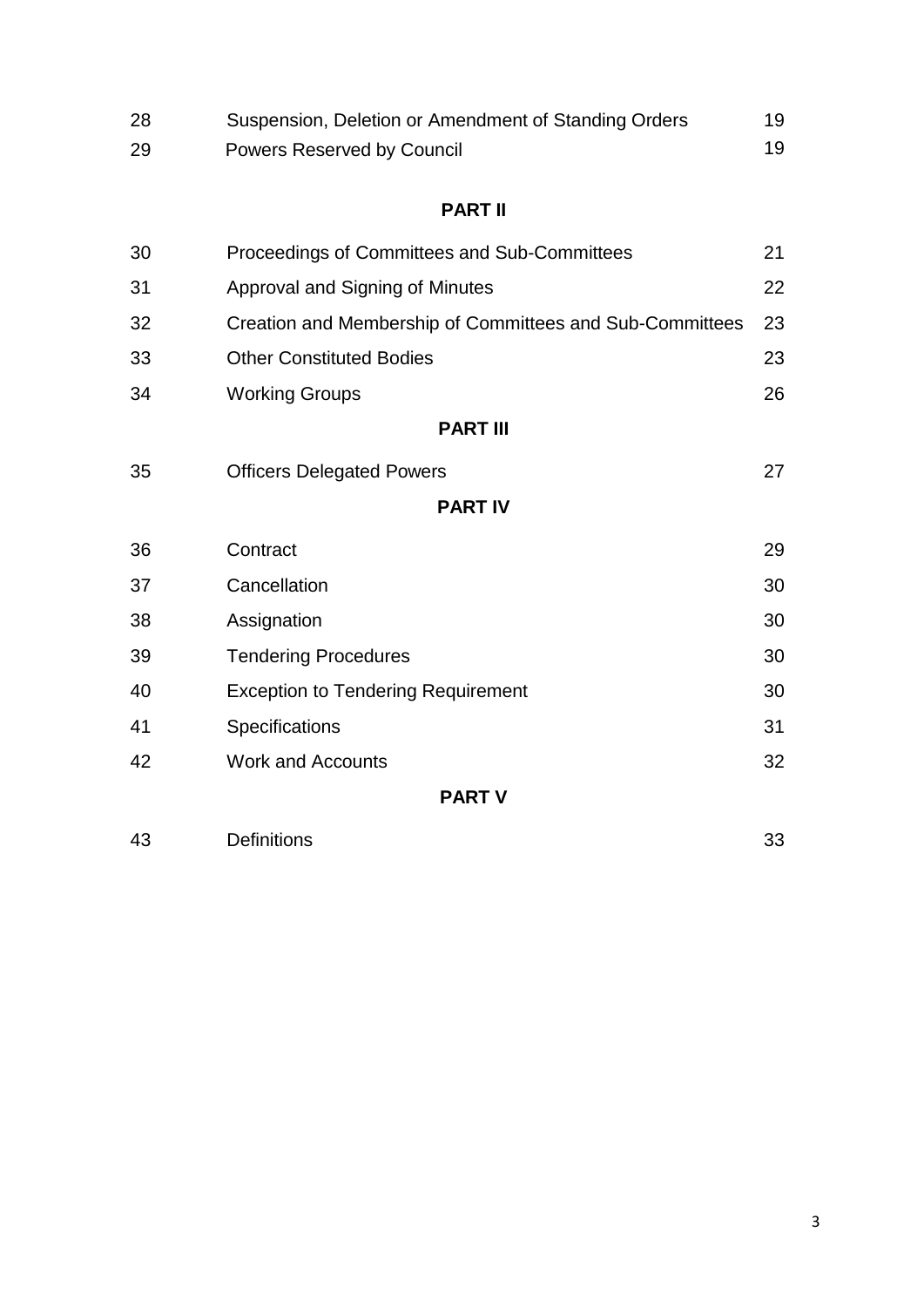## **APPENDICES**

| Appendix 1        | <b>Procedures for the Open Forum</b>                                                                   |    |
|-------------------|--------------------------------------------------------------------------------------------------------|----|
| <b>Appendix 2</b> | Membership, Remit, Delegated Powers and<br><b>Arrangements for Meetings of the Council Committees:</b> |    |
| (a)               | <b>Appeals Committee</b>                                                                               | 38 |
| (b)               | <b>Audit Committee</b>                                                                                 | 39 |
| (c)               | <b>Cultural Committee</b>                                                                              | 41 |
| (d)               | <b>Corporate Services Committee</b>                                                                    | 43 |
| (e)               | <b>Educational Services Committee</b>                                                                  | 48 |
| (f)               | Housing and Communities Committee                                                                      | 53 |
| (g)               | Infrastructure, Regeneration and Economic Development<br>Committee                                     | 56 |
| (h)               | <b>Licensing Committee</b>                                                                             | 59 |
| (i)               | <b>Planning Committee</b>                                                                              | 60 |
| (j)               | Local Review Body                                                                                      | 62 |
| (k)               | Recruitment and Individual Performance Management<br>Committee                                         | 63 |
| (1)               | <b>Tendering Committee</b>                                                                             | 65 |
| (m)               | Alexander Cross Cameron Bequest Committee                                                              | 66 |
| (n)               | <b>Dumbarton Trust Committee</b>                                                                       | 67 |
| (0)               | Vale of Leven Fund Committee                                                                           | 68 |
| <b>Appendix 3</b> | Guidance on Conduct in Chambers or Committees                                                          | 69 |

(Standards Commission for Scotland)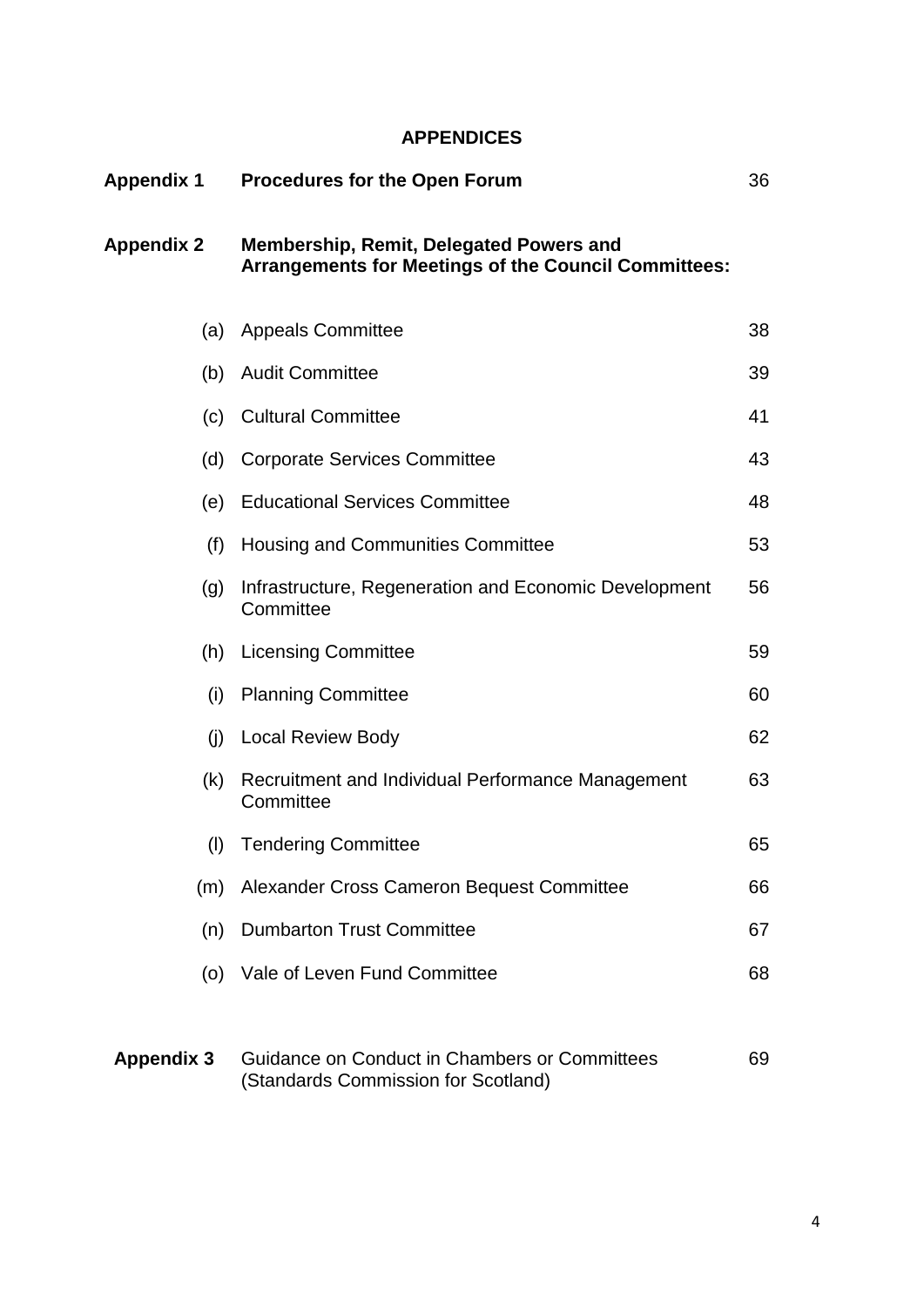# **Standing Orders for Meetings**

# **PART I**

## **1. Statutory Meeting of Council**

- (a) The Chief Executive will decide the date, time and venue of the first or Statutory Meeting of Council. At the Statutory Meeting, the Council will elect a Convener, Depute Convener, Leader of the Council and a Depute Leader of the Council from amongst its members. In addition the Council may elect the Committees, Conveners and Service Spokespersons and appoint representatives to composite and outside bodies.
- (b) Once elected the Convener and Depute Convener of the Council will hold the title of Provost and Depute Provost respectively and will remain in office until the next ordinary election, subject to the right of Council by resolution to remove either the Convener or Depute Convener or both from office provided written notice to that effect has been given in accordance with Standing Order 9 and said resolution is supported by at least twothirds of Members present and voting.

## **2. Ordinary Meetings of Council**

- (a) The Ordinary Meetings of the Council will be held eight times per annum, unless otherwise determined by Council, and will meet according to a timetable determined by Council from time to time. Council meetings will normally commence at 2.00 p.m. or as decided by the Council from time to time.
- (b) If for any reason the Convener and Depute Convener is absent, the Council will elect another Member to chair that meeting. Any reference in these Standing Orders to Convener will be deemed to refer to the Depute Convener, or another Member who is elected to chair the meeting in the absence of the Convener.
- (c) It will be competent for the majority of those Members present at any meeting to resolve that the next Ordinary Meeting (s) will be held at a different date or time.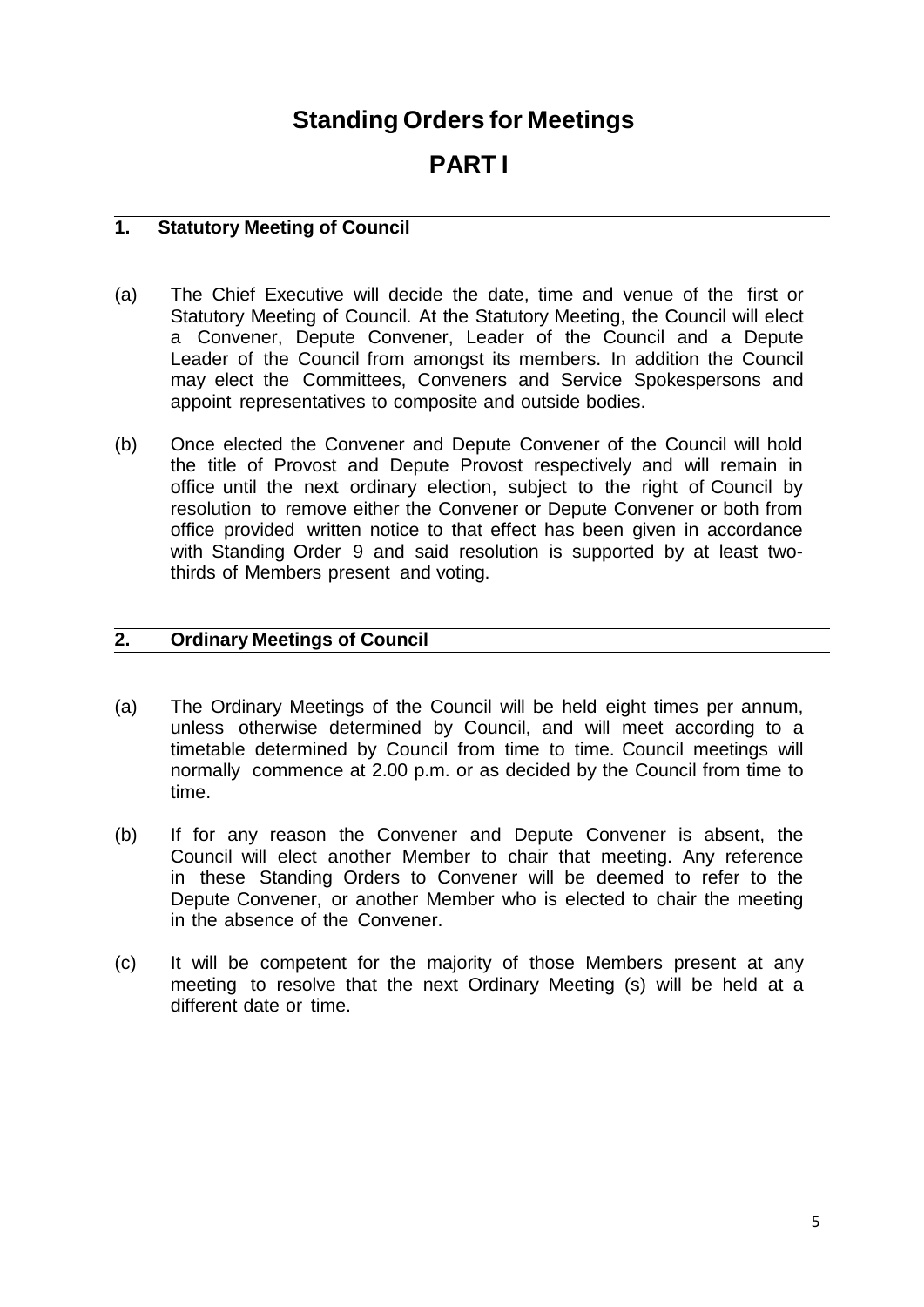## **3. Special Meetings of Council**

Special meetings of Council may be convened under the following circumstances:-

(a) Urgent Items

The Convener may convene Special Meetings if it appears to him/her that there are items of urgent business or matters of controversy to be considered. Such meetings will be held at a time, date and venue as determined by the Convener. If the office of Convener is vacant, or if the Convener is unable to act for any reason, the Depute-Convener of the Council may at any time call such a meeting. If the Offices of Convener and Depute Convener are both vacant or if neither the Convener nor the Depute Convener are able to act for any reason the Leader of the Council, in consultation with the Leader of the Opposition may call such a meeting.

(b) By Requisition

A Special Meeting can be called by the Convener providing he/she has received a written requisition which specifies the purpose of the business proposed to be transacted at the meeting and is signed by at least one quarter of the Members of the Council (i.e. - 6). No requisition shall be unreasonably refused. The date, time and venue of the meeting will be as determined by the Convener but must be within fourteen days of receipt of the requisition. Once made a requisition request can only be withdrawn with the consent of all Members signing the request. Where Members are part of a party group such consent may be given by the group leader on behalf of his/her party members provided the group leader signed the requisition request.

## **4. Calling of Meeting**

Except in the case of urgency, all meetings of the Council will be called by Circular containing the agenda of the meeting issued by the Chief Executive not less than ten clear working days before the date of the meeting.

## **5. Quorum of the Council**

- (a) The quorum of the Council will be six Members.
- (b) If during, or at the scheduled time of commencement of, any meeting of the Council, the Convener finds that there is less than a quorum of Members present, he/she will, after a lapse of ten minutes, cause the roll to be called and, if inquorate, the meeting will be terminated or not take place as appropriate.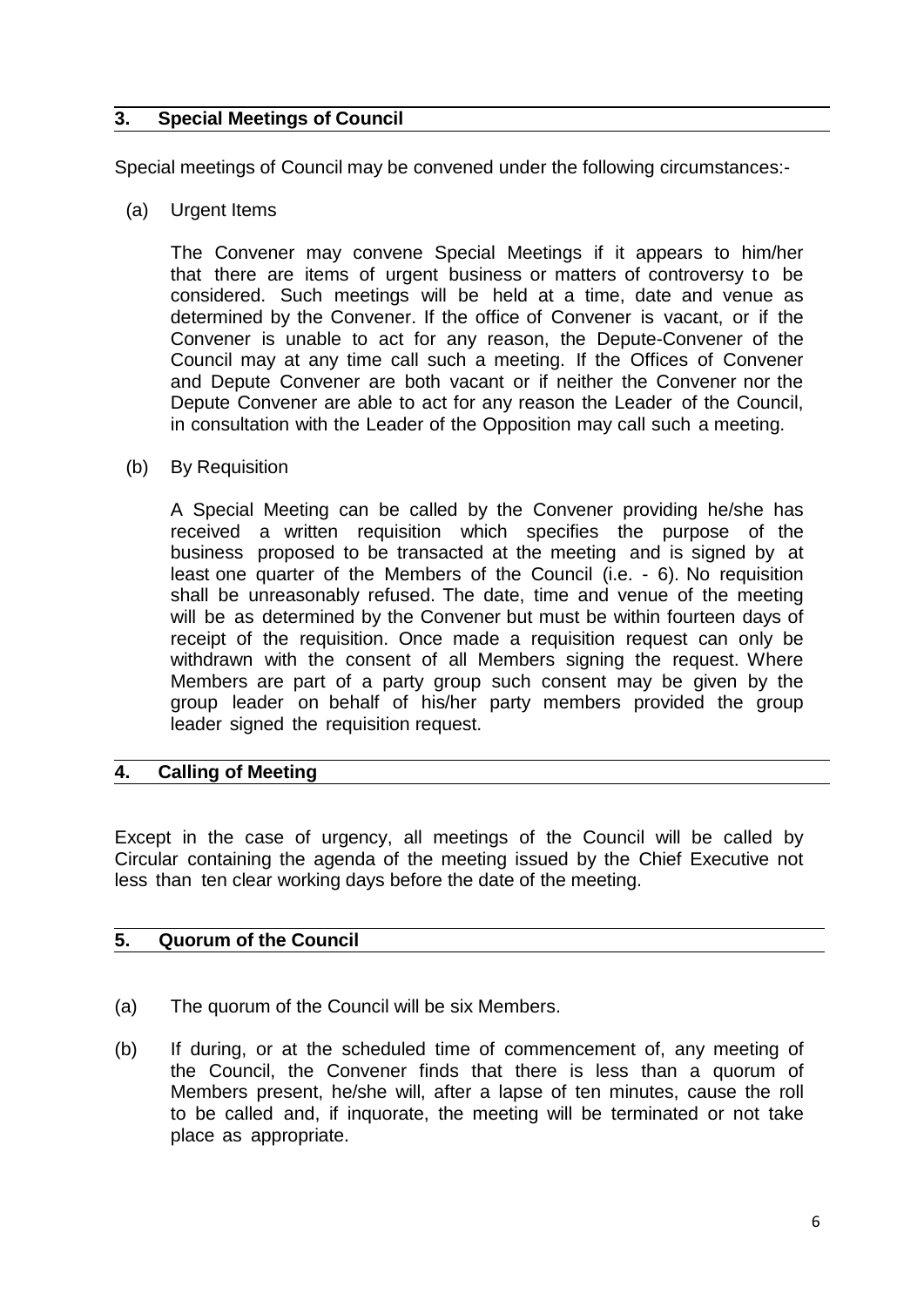- (c) The quorum of other Committees and Sub-Committees of the Council will be dealt with in Appendix 2 of these Standing Orders. However, where no specific reference is made to a quorum, it will be one quarter of the membership of the Committee or Sub-Committee, subject to a minimum requirement of three Members.
- (d) If the Convener and the Depute Convener are absent from a Council meeting and the Council fails to elect another Member to chair that meeting, the meeting will not be convened and no minutes will be taken of the meeting.
- (e) The consideration of all business which is on the agenda of a meeting which is not convened or inquorate shall be postponed to the next meeting of the Council, whether ordinary or special.

#### **6. Open Forum**

- (a) An 'Open Forum' session will be held at every Ordinary Meeting of the Council and Committee meeting. It will last up to a maximum of 15 minutes, subject to the discretion of the Convener, whereby members of the public will be given the opportunity to ask relevant questions of the relevant office holder or raise issues. There will be a maximum of 5 questions allowed on the agenda per meeting.
	- Such questions must be submitted in writing to the Chief Executive twelve clear working days before the relevant meeting.
	- Where the Chief Executive receives a written question, the Chief Executive will ensure that the question is transmitted to the appropriate Service Spokesperson or Convener of the appropriate Committee or Officer and that it is recorded in a register of questions to be maintained in the Committee Administration office.
	- A formal response to the question will be made at the meeting by the Leader of the Council, Convener or appropriate Service Spokesperson, and the person who put the written question will have the right to ask no more than one supplementary question orally at the meeting in relation to the response.
	- There shall be no motions, amendments or debate during an 'Open Forum' session.
- (b) The Procedure to be adopted during the Open Forum session is as detailed in Appendix 1 to these Standing Orders.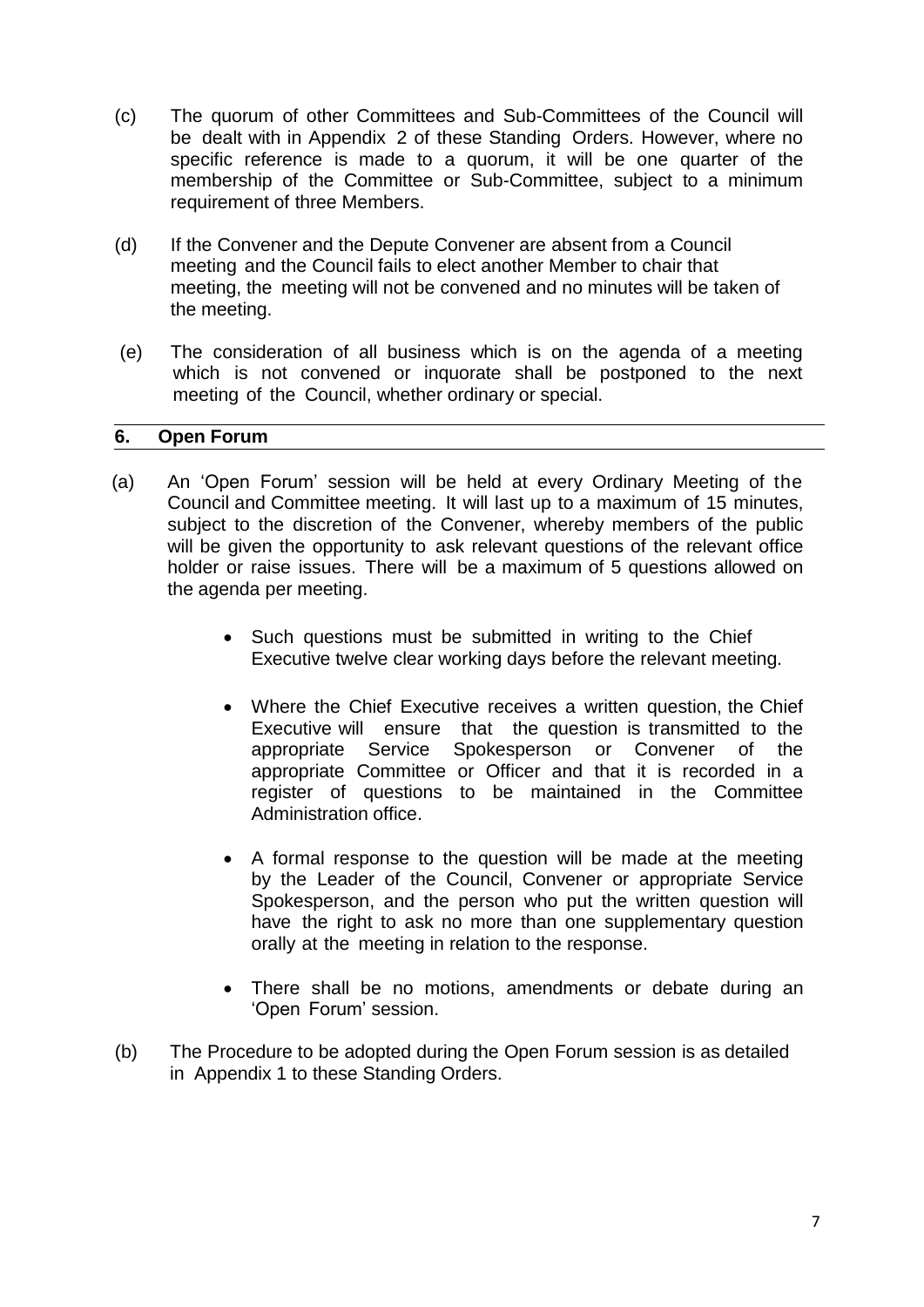## **7. Order of Business for the Ordinary Meeting of the Council**

- (a) The order of business of the Council at all ordinary meetings shall be as follows, unless the Convener directs otherwise:-
	- (i) The chair shall be taken in accordance with the provisions of these Standing Orders;
	- (ii) The sederunt shall be taken;
	- (iii) Any apologies shall be tendered;
	- (iv) Any declaration of interest shall be tendered;
	- (v) The chair shall indicate and inform Council of any urgent motions he/she has received in accordance with standing order 9, and will indicate whether such business has been accepted for inclusion on the agenda;
	- (vi) Approval of the accuracy of Minutes of Council Meetings and approval of the decisions of advisory committees which do not have delegated powers. There shall be no motions, amendments or debate on items from advisory committees which are reported for information only;
	- (vii) Presentations;
	- (viii) The Open Forum;
	- (ix) Business expressly required by statute to be done at the meeting;
	- (x) Business (if any) remaining from the last meeting;
	- (xi) Reports submitted for consideration;
	- (xii) Any correspondence, communications or other business specially brought forward by direction of the Convener;
	- (xiii) Questions from Elected Members due notice of which has been given and which comply with Standing Order 13; and
	- (xiv) Motions from Elected Members due notice of which has been given and which comply with Standing Order 9;
- (b) An item will not be removed from the agenda unless with the agreement of all Members present.
- (c) No business, except business which requires to be dealt with by law or by these standing orders, shall be introduced after 9.30 p.m. If items of business have not been introduced by 9.30 p.m., subject to there being no earlier motion under Standing Order 17(b) the Convener will reconvene the meeting within fourteen days.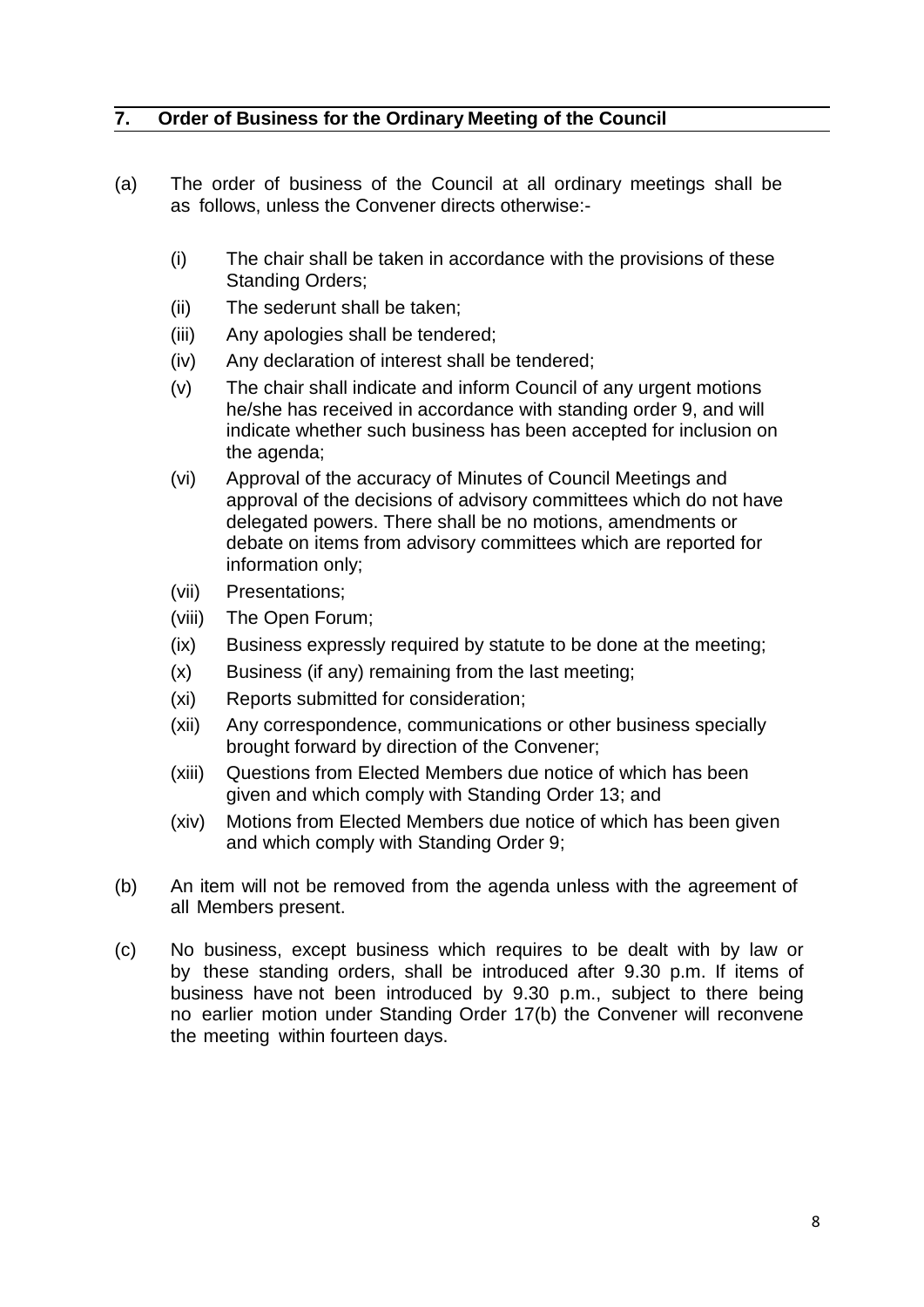#### **8. Matters of Urgency**

At all ordinary, special and statutory meetings of the Council, no business other than that on the agenda shall be discussed or adopted in terms of Section 50B of the Local Government (Scotland) Act, 1973, (hereinafter referred to as the 1973 Act) except where by reason of special circumstances which shall be specified in the Minutes, the Convener is of the opinion that the item should be considered at the meeting as a matter of urgency. Any request for urgent business must be intimated to the Convener and Monitoring Officer, no later than 2 hours before the scheduled start of the meeting. The Convener will advise Council of the terms of any request at this stage. If the Convener agrees to the request being considered the Convener will determine where in the order of business the item will be heard.

#### **9. Notices of Motion**

The following procedure allowing for notices of motion shall only apply to ordinary Council and Committee meetings.

- (a) No Member shall be entitled to propose a motion other than one directly arising out of a matter regularly before the meeting, unless notice of such motion has been given at a previous meeting or has been received by the Chief Executive in writing at least eleven clear working days before the date of such meeting and no later than 4.00 p.m. on the last day for receipt.
- (b) Where the Monitoring Officer believes a suspension of Standing Orders is required to consider an item or the item breaches Standing Order 9(f) in its submitted form, the member may reword the members' motion within 24 hours of the deadline in Standing Order 9(a), always providing that no new matters may be added to the motion.
- (c) In accordance with Standing Order 7(a)(xiv), Council will consider written notices of motion at every Meeting.
- (d) Where a Member wishes to convey the honour of freeman of West Dunbartonshire the Member will seek the consent of the Provost and if the Provost agrees, officers shall prepare a report for a subsequent Council meeting on the request.
- (e) In the absence of a Member who has given notice of a motion, any Member may move the motion.
- $(f)$  If notice is given of any motion that, in the opinion of the Legal Officer, if agreed is likely to give rise to a contravention by the Council of any enactment or rule of law or of any code of practice made or approved by or under any enactment, the Legal Officer shall immediately submit such notice of motion to the Convener and it shall not be accepted and placed on the agenda without his/her sanction. This will only be used when there is clear illegality. In the event of non-acceptance the Legal Officer shall so inform the Member who submitted the notice of motion.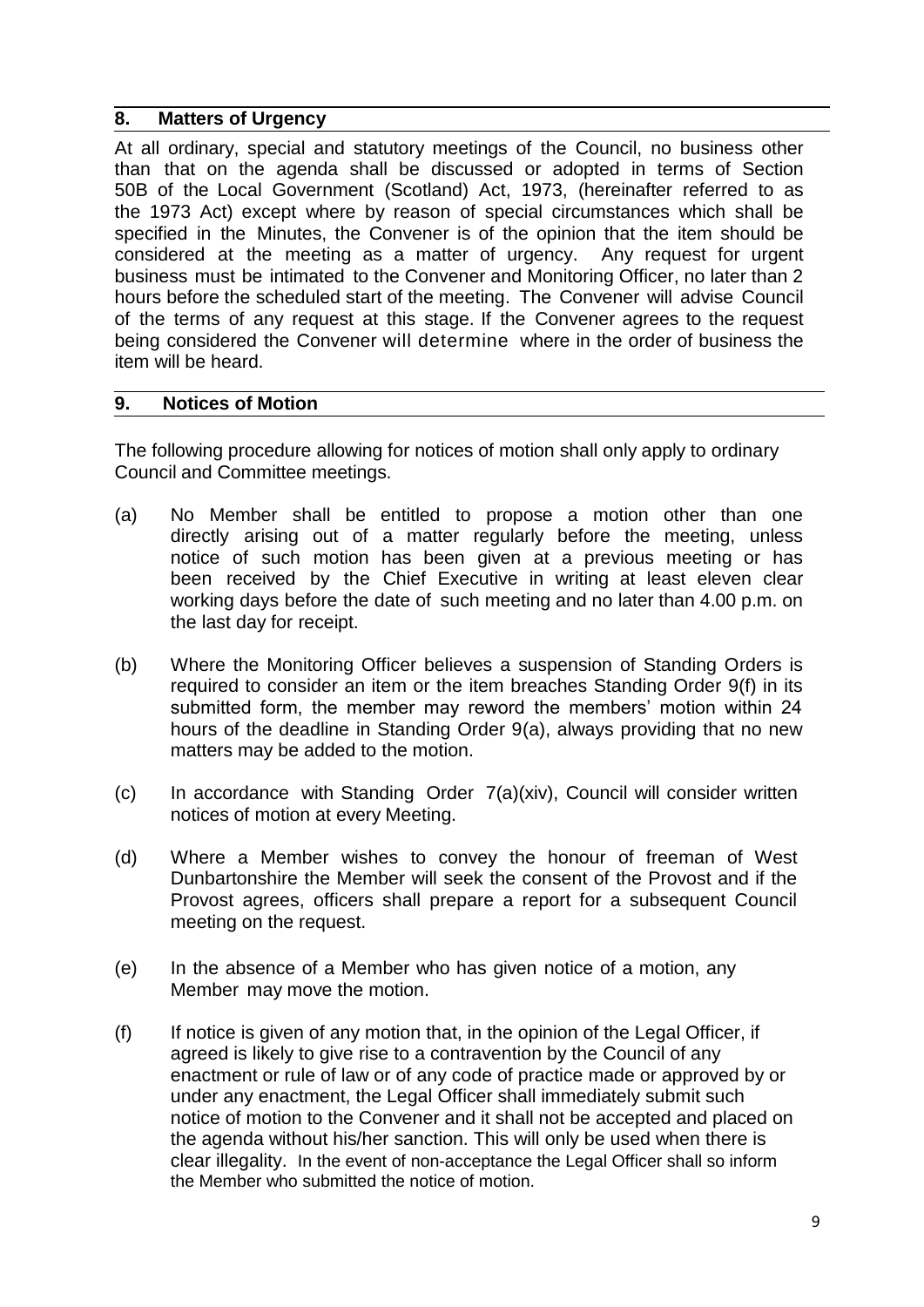#### **10. Declaration of Interest**

- (a) If any Member of the Council has a financial or non-financial interest in any contract or any other matter as defined by section 5 of the Councillor's Code of Conduct and is present at any meeting at which the matter is to be considered, he/she must, as soon as practical, after the meeting starts, disclose that he/she has an interest and the nature of that interest. The Member must leave the meeting unless the interest is covered by one of the exclusions in the Councillors' Code of Conduct, or is so remote or insignificant that a member of the public, knowing all the relevant facts, would not reasonably regard the interest as so significant that it would be likely to prejudice the Councillor's discussion or decision making.
- (b) Where any member wishing to declare an interest neglects to do so at the agenda item for declaring interests, they must do so as soon as the relevant item is called by the Convener.
- (c) Where a Member declares an interest and leaves the meeting in terms of this Standing Order the facts will be recorded in the minutes of the meeting.
- (d) All Members of the Council must observe the Councillors' Code of Conduct and any guidance issued by the Standards Commission for Scotland.

#### **11. Disclosure of Information**

- (a) No Member or Officer shall disclose to any person any information which falls into the following categories:-
	- Confidential information within the meaning of Section 50 A (2) of the Local Government (Scotland) Act 1973.
	- The full or any part of any document marked "not for publication by virtue of the appropriate paragraph of Part 1 of Schedule 7A of the Local Government (Scotland) Act 1973.
	- Any information regarding proceedings of the Council from which the Public have been excluded unless or until disclosure has been authorised by the Council or the information has been made available to the Press or to the Public under Section 2 of the Local Government (Access to Information) Act 1985.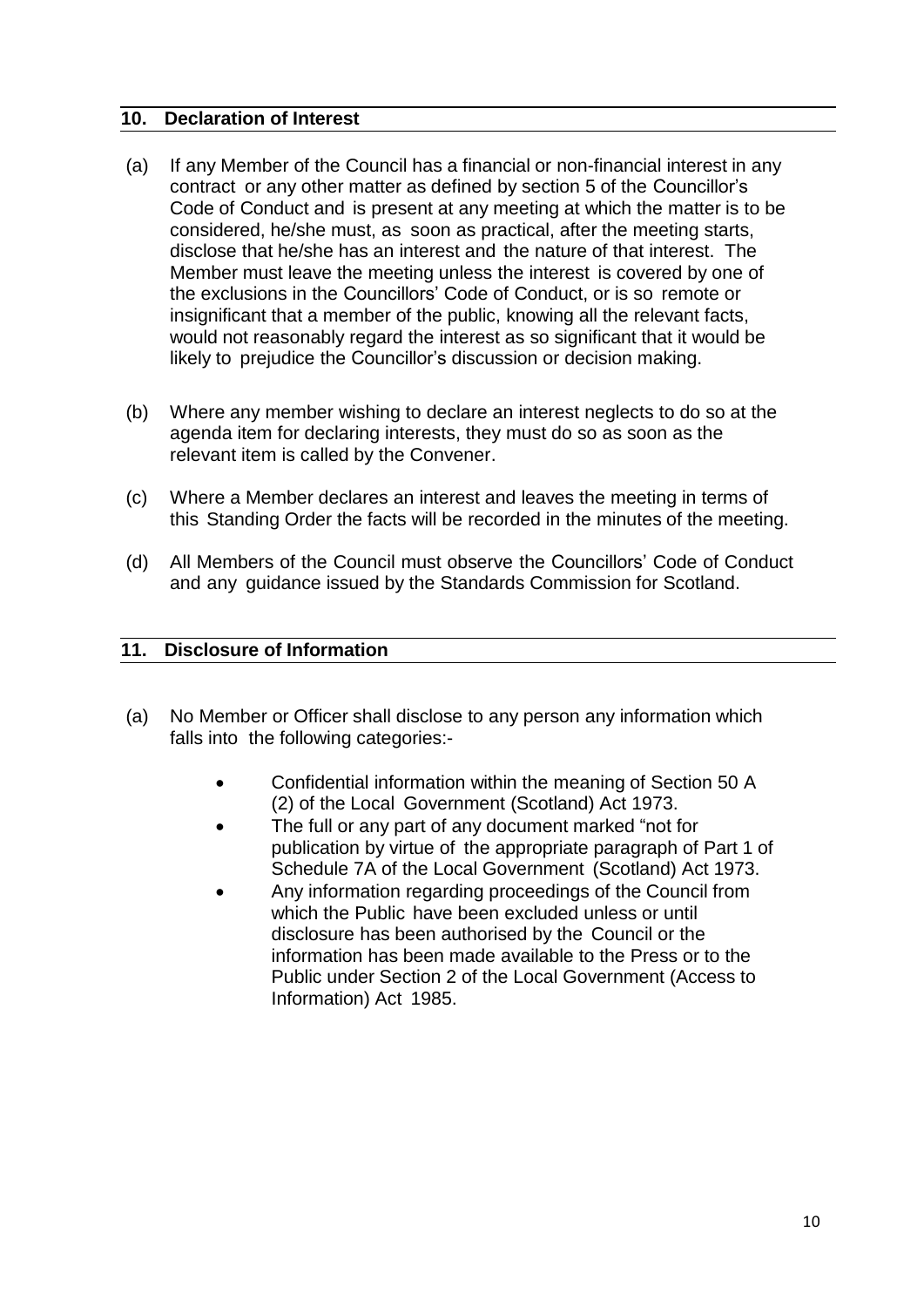(b) Without prejudice to the foregoing no Member shall use or disclose to any person any confidential and/or exempt information coming to his/her knowledge by virtue of his/her office as a Member where such disclosure would be to the advantage of the Member or of anyone known to him/her or which would be to the disadvantage of the Council.

## **12. Recording of Proceedings**

No sound, film, video tape, digital or photographic recording of the proceedings of any meeting shall be made without the prior written approval of the Council.

#### **13. Questions**

- (a) Except when in debate any Member may put a question to the Convener of the Council or Committee, Leader of the Council or any Service Spokesperson, or the Leader of the Opposition, or any Senior Officer at any such meeting of the Council concerning any relevant and competent business arising upon the agenda. Questions must relate to the item of business or documents referred to in the associate report as background papers, or associated material in the public domain. Questions should not relate to other documents that Members or officers may not have sight of.
- (b) Any Member may also put a question to any office holder, including the Leader of the Opposition at any meeting of the ordinary Council and Committee meetings concerning any relevant and competent business not arising upon the agenda, provided he/she will have given notice in writing to the Chief Executive, which notice will be received by the Chief Executive at least eleven clear working days before the date of such meeting and by 4.00 p.m. on the last day for receipt. No discussion will be allowed on the questions so put. It will be competent for any Member of the Council at an ordinary meeting of the Council or Committee to ask a question of which the requisite notice has been given. This Standing Order will only apply to ordinary Council and Committee meetings.
- (c) Questions contravening legislation. If notice is given of any question that, in the opinion of the Monitoring Officer, is likely to be defamatory or in breach of Data Protection principles the Monitoring Officer shall immediately submit such notice of question to the Convener and it shall not be accepted and placed on the agenda without his/her sanction. This will only be used when there is clear illegality. In the event of nonacceptance the Monitoring Officer shall so inform the Member who submitted the notice of question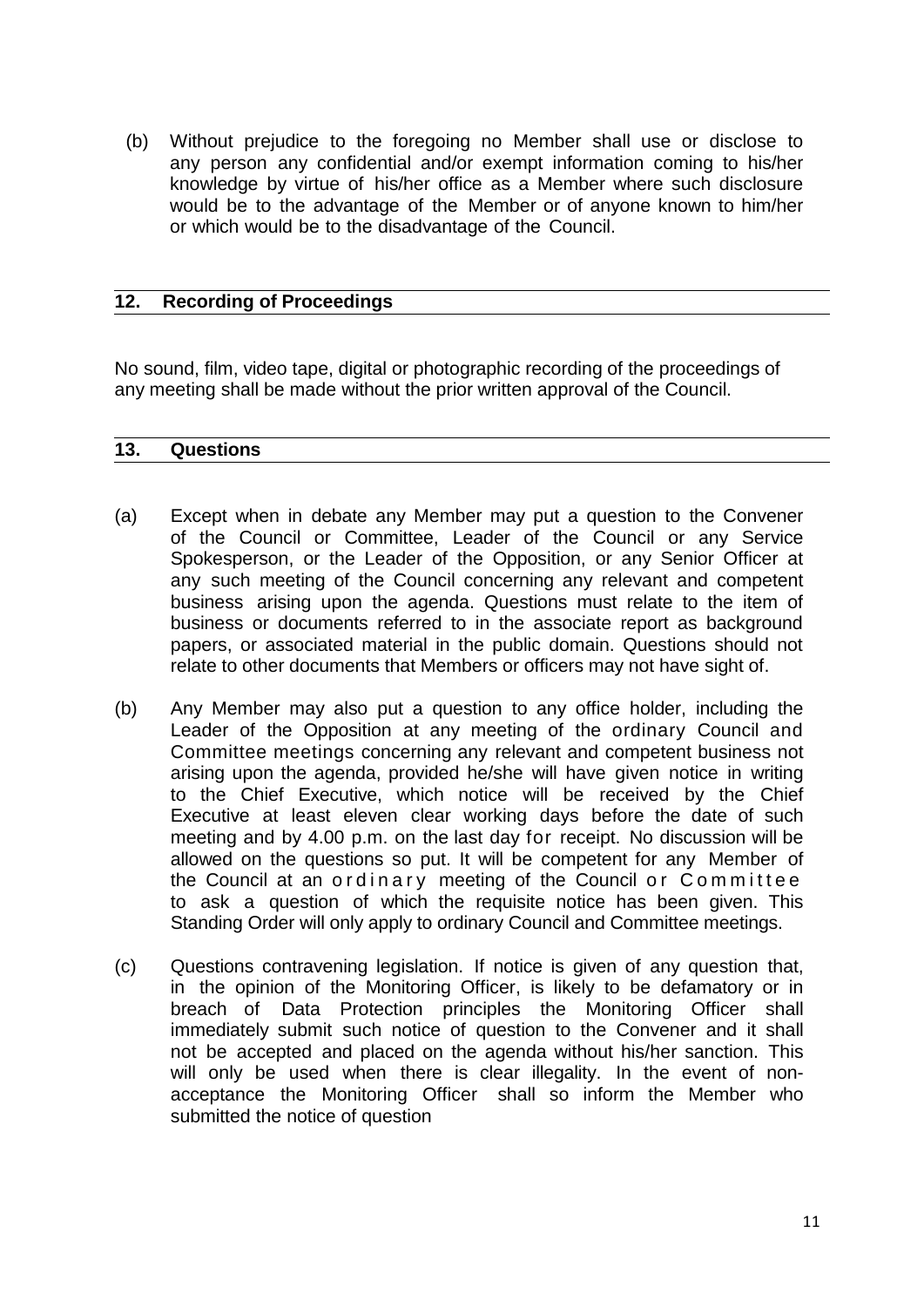- (d) A question of order shall relate only to an alleged breach of a specified Standing Order and the way in which the Member raising it considers that it has been broken. Any Member indicating a desire to raise a question of order shall state at the outset the number or terms of the Standing Order considered to be infringed. When a question of order is raised at a Council meeting, the Member then addressing the meeting will resume his/her seat until the decision of the question. No Member other than the Member who raised the question of order will speak to that question, except with the permission of the Convener. The decision of the Convener on a question of order will be final.
- (e) After a question of order is decided, the Member who was addressing the meeting at the time when it was raised will be entitled to proceed with the discussion giving effect to the Convener's ruling.

## **14. Admission of Press and Public**

- (a) Subject to the extent of the accommodation available and subject to the terms of Sections 50A and 50E of the Local Government (Scotland) Act 1973, meetings of the Council and meetings of any Committees, and Sub- Committees shall be open to the public. The Chief Executive shall be responsible for giving public notice of the time and place of each meeting of the Council by posting it within all Public Libraries and public areas of certain other Council premises, specifically Aurora House, Clydebank Town Hall, the main Dumbarton Office, Church St, Dumbarton Municipal Building and all One Stop Shops not less than three clear days before the date of each meeting and in the case of meeting of Committees and Sub-Committees held at premises other than the offices of the Council, such public notice may be posted at the premises where the meeting is to be held.
- (b) Every meeting of the Council shall be open to the public but these provisions shall be without prejudice to the Council's powers of exclusion in order to suppress or prevent disorderly conduct or other misbehaviour at a meeting. The Convener may exclude or eject from a meeting a Member or Members of the Press and Public whose presence or conduct is impeding the work or proceedings of the Council.

## **15. Powers, Authority and Duties of Convener and Vice-Convener**

The Convener will ensure, with the assistance of the Legal Officer present, that Standing Orders are observed. Deference shall at all times be paid to the authority of the Convener. When he/she speaks the Convener shall be heard without interruption and no Member shall speak until the Convener concludes speaking. The decision of the Convener on all matters within his/her jurisdiction is final. The Convener shall:-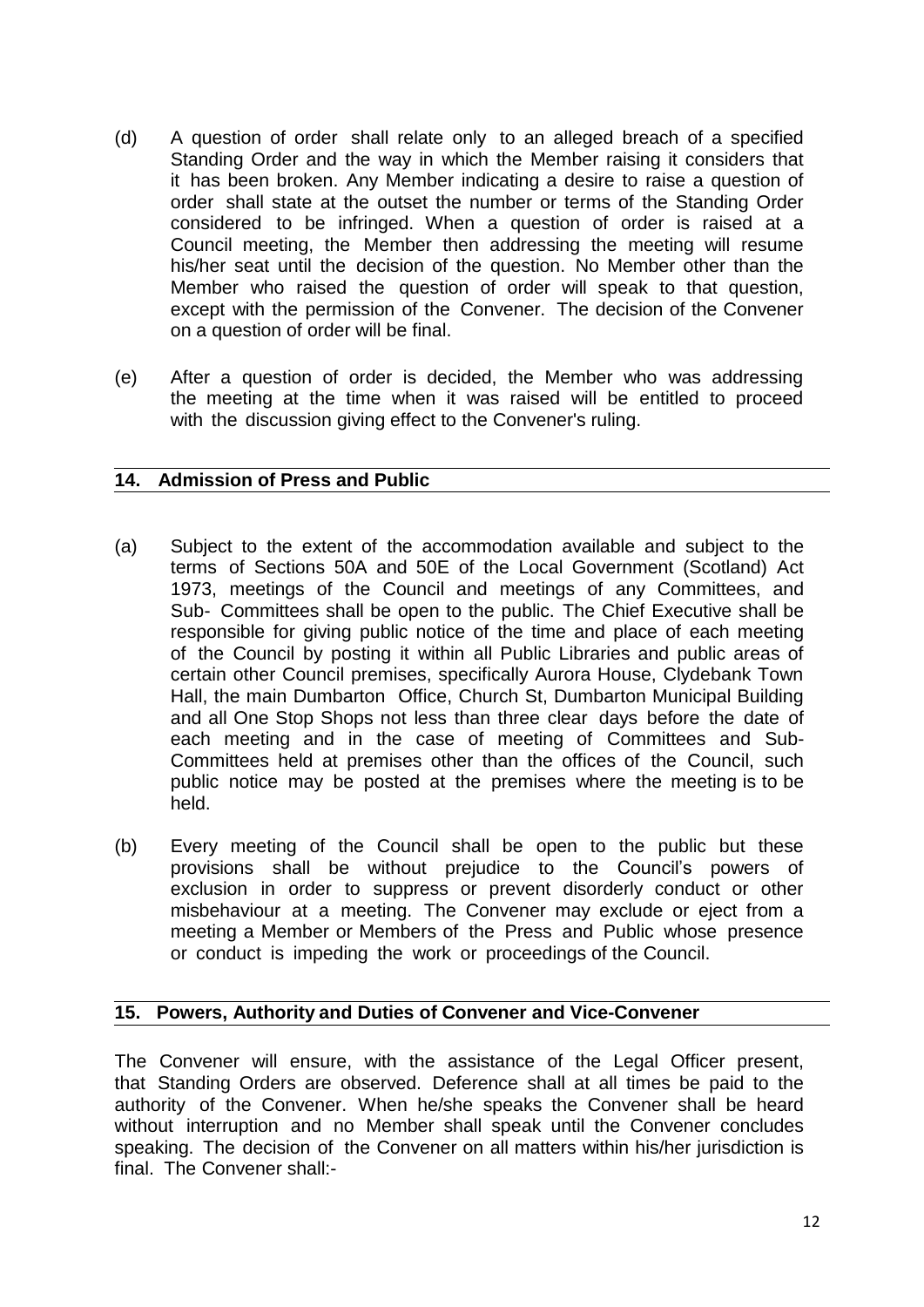- (a) Preserve order and ensure that every Member of the Council shall have a fair hearing.
- (b) Decide on matters of relevancy, competency and order, and whether to have a recess during a meeting, having taken into account any advice offered by the Legal Officer present at the meeting.
- (c) Determine the order in which speakers can be heard.
- (d) Ensure that due and sufficient opportunity is given to Members of the Council who wish to speak to express their views on any subject under discussion.
- (e) Require that any motion or amendment shall be stated and/or reduced to writing providing that the Convener shall allow sufficient time for this to be done.
- (f) Maintain order and at his/her discretion, order the exclusion of any member of the public who is deemed to have caused disorder or misbehaved.

#### **16. Suspension of Members**

Appendix 3 of these Standing Orders records the part of the Standards Commission for Scotland's guidance on the code of conduct that deals with conduct of meetings. Members of Committees including members who are not Councillors are expected to adhere to the guidance. In the event of any Member of the Council disregarding the order or authority of the Convener at any meeting, or being guilty of obstructive or offensive conduct at any meeting, and the Convener calling the attention of the meeting to the same, the Council may, on the motion of any Member, duly seconded and supported by the vote of a majority of the Members present and voting, suspend such Member so offending for the remainder of the sitting. No debate will be allowed on such a motion. The Convener may be entitled to call for such assistance as he/she deems necessary to enforce a decision to suspend taken in terms of these Standing Orders.

#### **17. Adjournment**

- (a) At any time, including in the event of disorder, the Convener may adjourn the meeting to a time he/she may then fix or at a later date, and the quitting of the Chair by the Convener will be the signal that the meeting is adjourned.
- (b) The Council may, at any of its meetings, adjourn the same to such time as it may then fix, failing which, the Convener will set the time.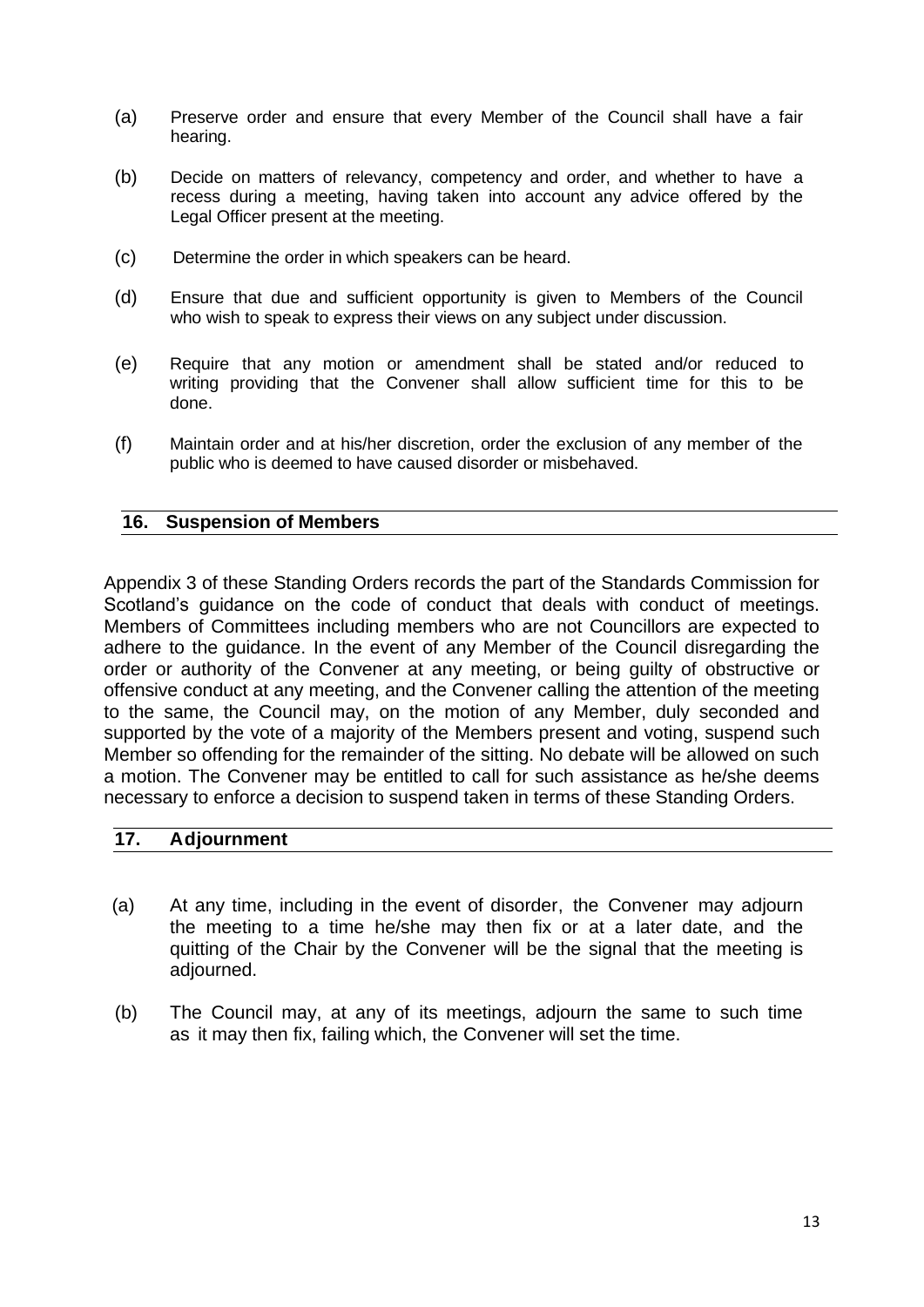- (c) A motion for adjournment of the meeting may be made at any time (not being in the course of a speech) and will have precedence over all other motions. It will be moved and seconded without discussion and will immediately be put to the meeting.
- (d) When an adjourned meeting is resumed, the proceedings will, subject to the terms of Standing Order 7, commence at the point at which they were broken off at the adjournment.

#### **18. Deputation**

- (a) Except as provided for in paragraph (b) hereof no deputation will be received by the Council unless an application for admission setting forth the subject on which the deputation seeks to be heard will have been lodged with the Chief Executive by 4pm at least eleven clear working days before the meeting. Notice of any such deputation will be entered in the circular calling the meeting and at such meeting the Council may agree to decline to receive a deputation.
- (b) If the deputation directly relates to an item on the agenda, community councils, West Dunbartonshire Tenants' & Residents' Organisation (WDTRO) and other recognised tenants' and residents' groups will be entitled to make an application under Standing Order 18(a) hereof up to five clear working days before the meeting and by 4pm on that final date. Notice of any such deputation will be entered in a supplementary circular and at such meeting the Council may agree to decline to receive the deputation.
- (c) Save when determining policy matters, no deputation shall be received in relation to any regulatory or quasi-judicial function of the Council.
- (d) When a deputation is received, it will be competent for Members of the Council to put to the deputation any questions pertinent to the subject on which they had sought to be heard, but no Member will express an opinion upon, or discuss the subject until the deputation has withdrawn.
- (e) No deputation will consist of more than five people, two of whom may address the Council for a total together of not more than ten minutes.

#### **19. Motions and Amendments**

It will be competent for any Member of the Council at a meeting of the Council to move:-

- (i) a motion directly arising out of the business before the meeting; or
- (ii) a motion of which the requisite notice has been given and which appears on the programme of business, subject to the terms of Standing Order 9.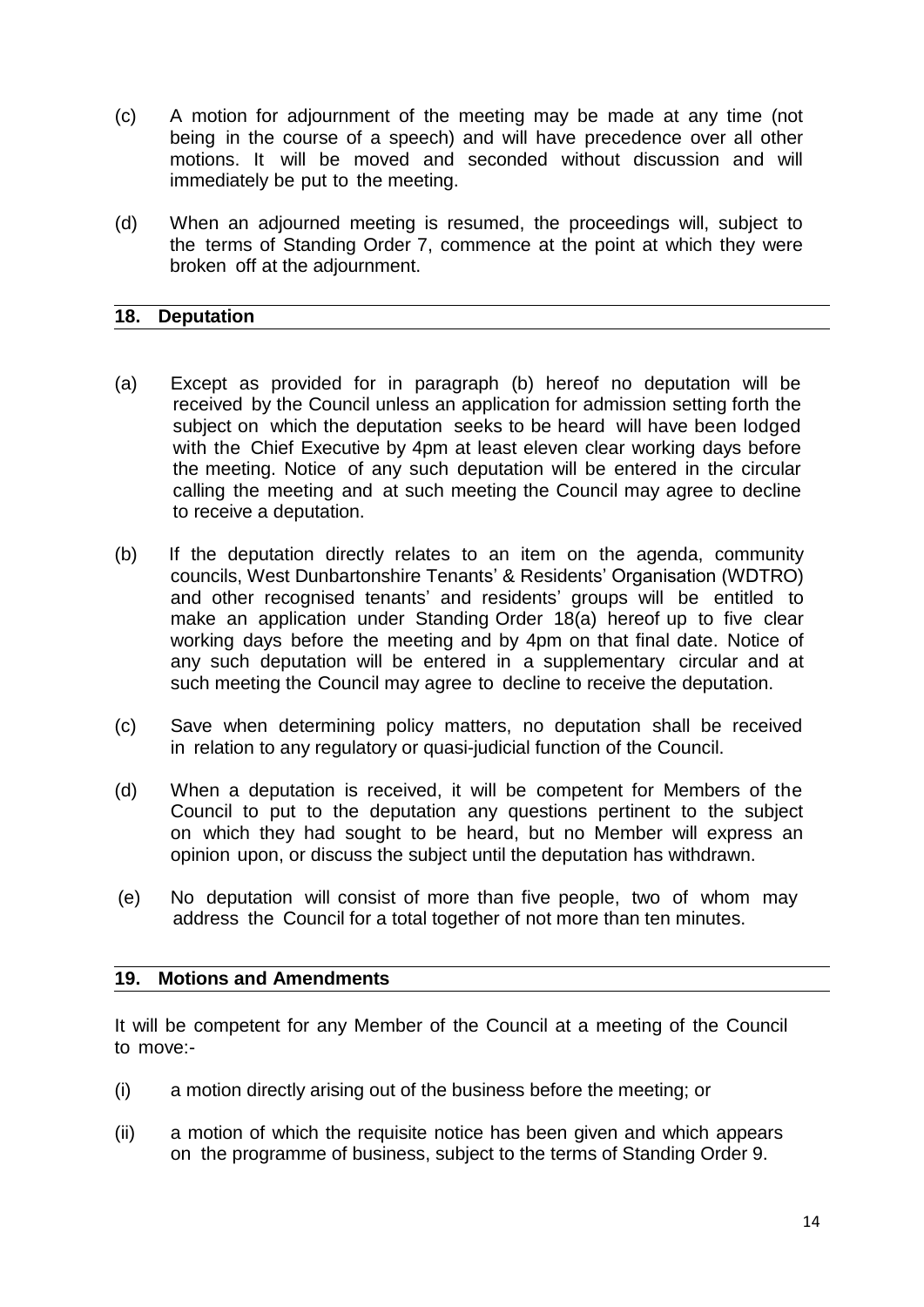## **20. Alteration, Deletion and Rescission of Decisions of Council**

- (a) A Decision of Council made within the last six months may only be altered, deleted or rescinded where:-
	- (i) In the opinion of the Legal Officer not doing so would, either lead to a material breach of any legislative provision, or any determination of a court having jurisdiction or any other legal obligation to a third party, or would be likely to lead to a failure by the Council to meet its Best Value Duty in terms of the Local Government in Scotland Act 2003; or
	- (ii) The original Council decision cannot be implemented due to reasons out with the control of the Council; or
	- (iii) Where, as a matter of urgency, having regard to the potential loss of life, risk of substantial economic loss to the Council or any third party, (including potential loss or material underutilisation of funds or resources not available at the time of the decision of Council), it is deemed by the Chief Executive that the matter ought to be reconsidered by the Council.
- (b) In determining whether a motion seeks to alter, delete or rescind a decision of Council, the test shall be whether the wording of the original decision requires to be altered, deleted or rescinded.
- (c) The Council's Monitoring Officer is authorised to vary these Standing Orders but only in the following circumstances:
	- (i) to reflect changes in job titles, reorganisations of services and vacancies in posts; or
	- (ii) to change references to any piece of legislation where the legislation is repealed and to insert references to new pieces of legislation where the new pieces of legislation largely re-enact the provisions of repealed legislation; or
	- (iii) to correct references to any documents where the document has been superseded or replaced.
	- (iv) to replace Appendix 3 in the event of updated guidance being received from the Standards Commission for Scotland.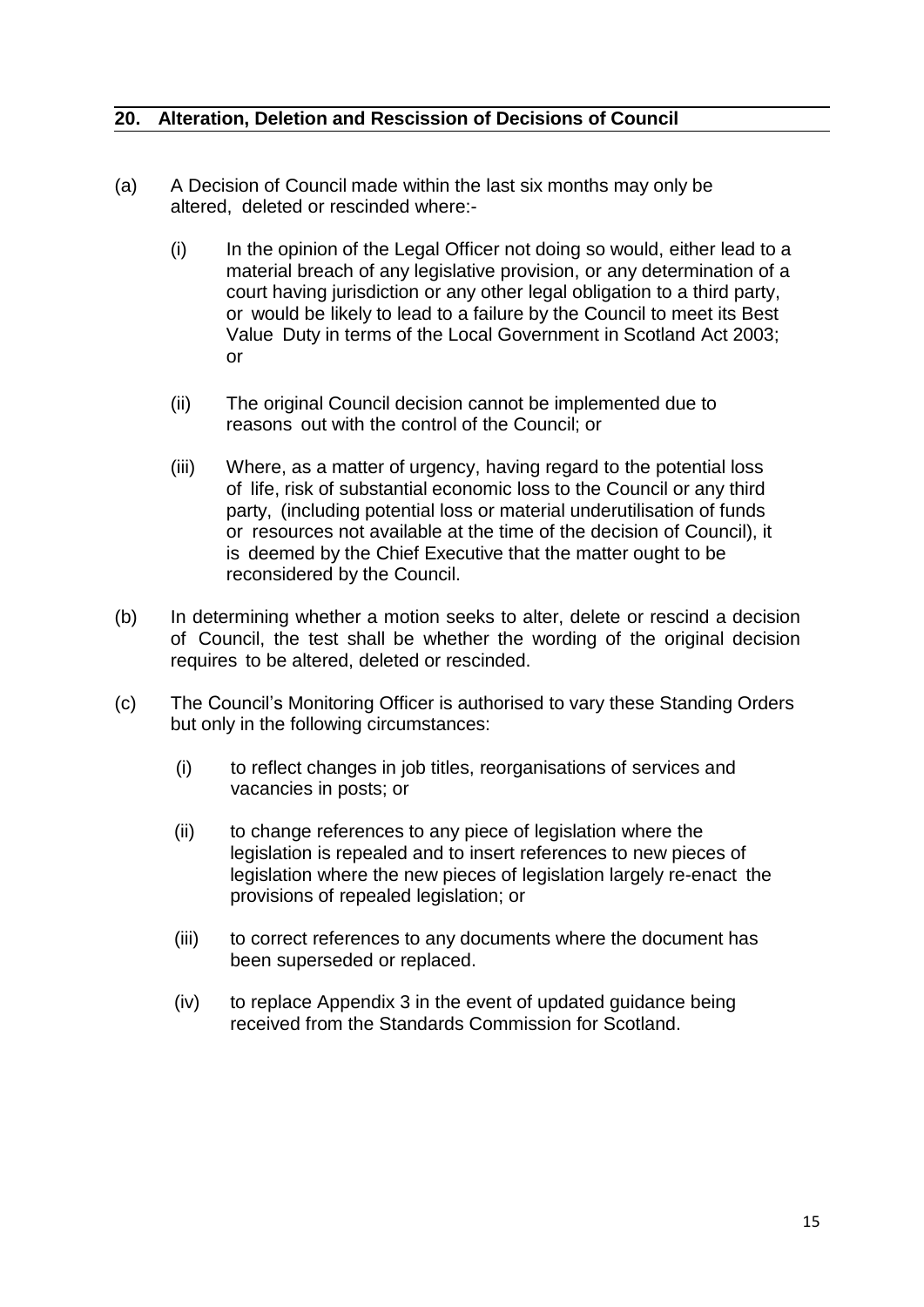(d) After every ordinary local government election there shall be a period of nine months during which standing orders may be reviewed following a report by the Monitoring Officer. Out with that period no motion to alter, delete or rescind any provision of standing orders will be competent unless a decision is made prior to consideration of the matter to suspend this standing order in terms of Standing Order 28 and allow consideration. The only exception will be where the Chief Executive, on the advice of the Legal Officer, brings a report to Council advising changes to Standing Orders due to special circumstances and in such a case the Council will be allowed to change Standing Orders, excluding this Standing Order and Standing Order 1(b) by a majority vote.

## **21. Order of Debate**

- (a) There should be no debate on a motion unless there is an amendment.
- (b) The mover of a motion or an amendment will not speak for more than ten minutes, except with the consent of the Convener. Each succeeding speaker will not speak for more than five minutes. When the mover of a motion or amendment has spoken for the allotted time he/she will be obliged to finalise speaking, otherwise the Convener will direct the Member to cease speaking and to resume his or her seat.
- (c) Every Member of the Council who speaks at any meeting of the Council will stand or identify themselves and address the Convener and direct his/her speech to any relevant issue as provided for in these Standing Orders.
- (d) No Member, with the exception of the mover of the motion or amendment, will speak supporting the motion or amendment until the same has been seconded.
- (e) Subject to the right of the mover of a motion, and the mover of an amendment, to reply, no Member will speak more than once on the same question at any meeting of the Council, except:-
	- on a question of order;
	- with the permission of the Convener, or
	- in explanation or to clear up a misunderstanding in regard to some material part of his/her speech.
- (f) Where a Member moves a motion or amendment that is not seconded, the Member may still speak in the debate.
- (g) In all of the above cases in Standing Order 21(e) no new matter will be introduced.
- (h) A seconder of a motion or amendment must reserve their right to speak if they intend to speak at a later period in the debate.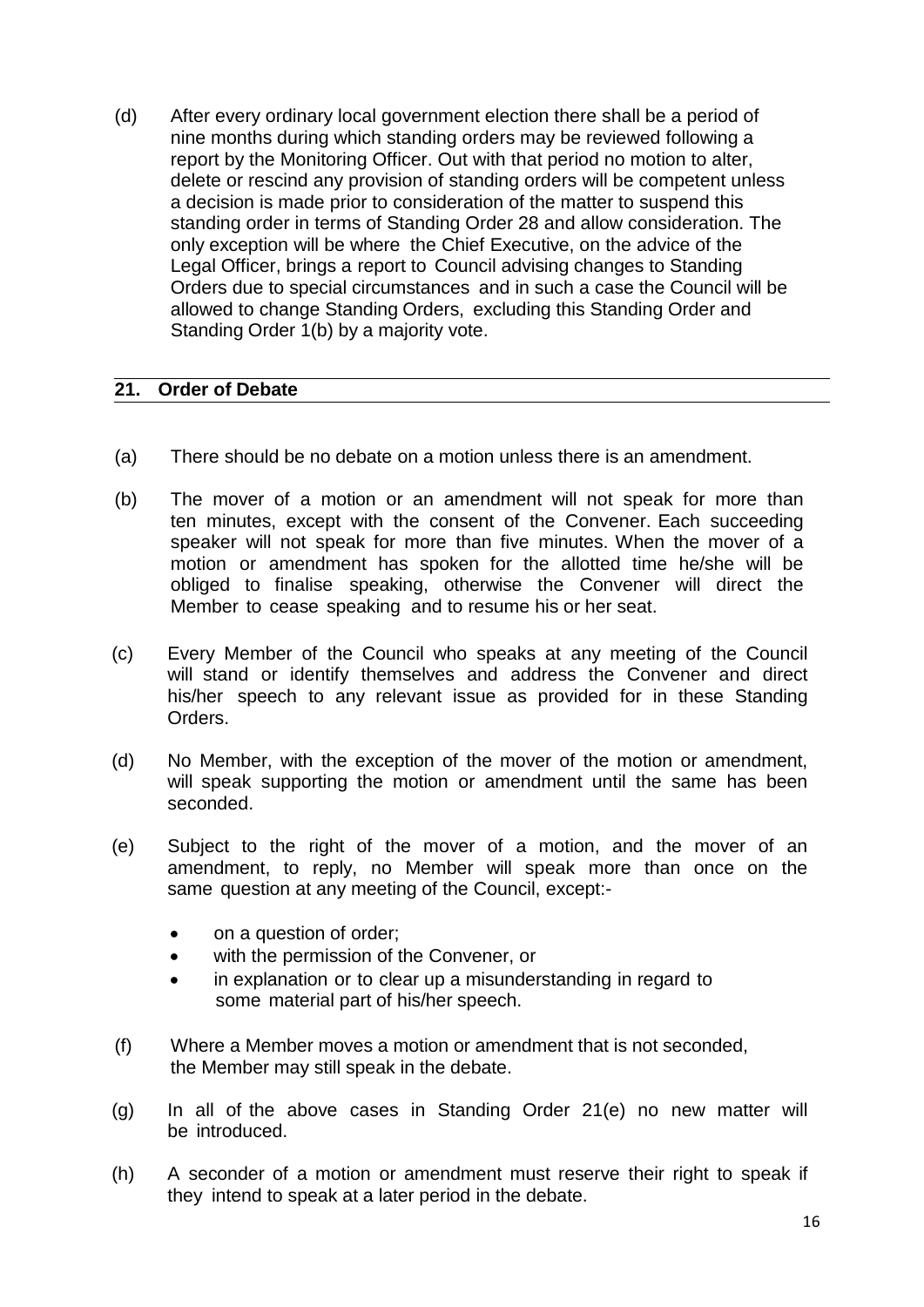- (i) The mover of an amendment and thereafter the mover of the original motion will have a right of reply for a period of not more than 5 minutes. He/she will introduce no new matter and once a reply is commenced, no other Member will speak on the subject of debate, except as provided for in Standing Order 21(e). Once these movers have replied, the discussion will be held closed and the Convener will call for the vote to be taken.
- (j) No Member shall move or second more than one motion or amendment upon a particular issue, although a Member who has moved or seconded a motion or amendment shall not be precluded from moving or seconding a fresh amendment if the original motion or amendment is not seconded or is withdrawn in terms of Standing Order 23.
- (k) It will be competent for any Member who has not already spoken in a debate to move the closure of such debate. On such motion being seconded, the vote will be taken, and if a majority of the Members present vote for the motion, the debate will be closed. However, closure is subject to the right of the mover of the motion and of the amendment(s) to reply. Thereafter, a vote will be taken immediately on the subject of the debate.
- (l) Any Member may indicate his/her desire to ask a question or offer information immediately after a speech by another Member and it will be the option of the Member to whom the question would be directed or information offered to decline or accept the question or offer of information.
- (m) When a motion is under debate, no other motion or amendment will be moved except in the following circumstances:
	- to suspend a Member in terms of Standing Order 16;
	- to adjourn the meeting in terms of Standing Order 17; or
	- to close the debate in terms of Standing Order 21(k).
	- (n) Officers present at the meeting, with the exception of Statutory Officers and the Legal Officer will not be allowed to address the Council once the Council is in debate, except:-
		- where the Officer has been asked a direct question by the Convener;
		- where a question of legal or financial propriety requires to be addressed or clarified;
		- where the Officer is asked to address an issue for clarification by the Convener; and
		- where the Convener decides that the Officer's advice is required.

It should be noted that Officers should be treated in accordance with the Protocol for Member/Officer relations.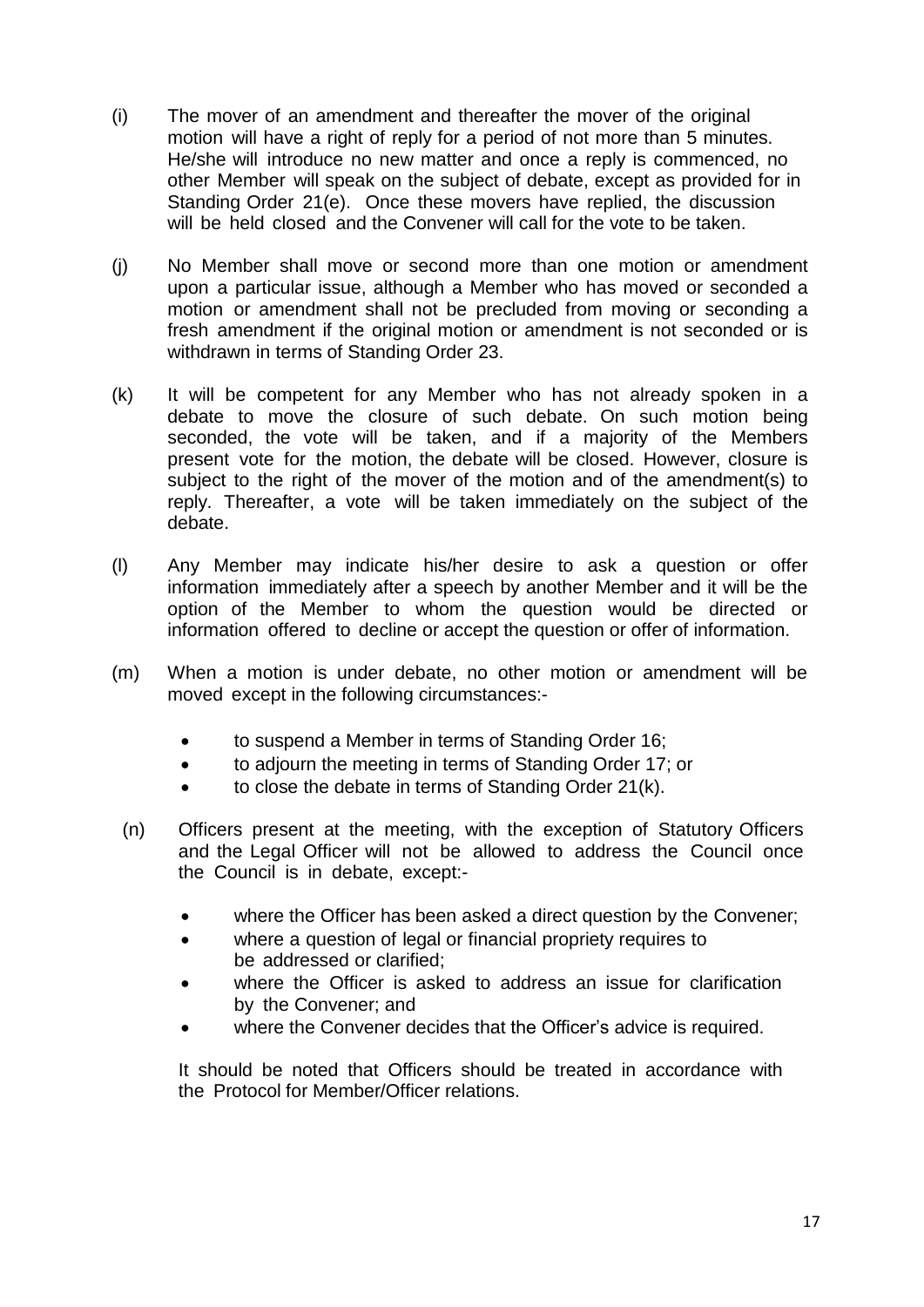#### **22. No Seconder for Motions or Amendments**

Motions and amendments made but not seconded shall not be recorded in the minutes.

#### **23. Alteration/Withdrawal of Motion or Amendment**

A motion or amendment once moved and seconded cannot be altered or withdrawn unless with the consent of the proposer and seconder and the majority of those present.

**24. Voting**

- (a) All business of the Council will be decided by a majority vote of those Members present and voting, except in those circumstances where these Standing Orders specify that a two-thirds majority is required in terms of Standing Orders 1(b) and 28.
- (b) Where a motion and one amendment only are before the meeting the amendment will be taken against the motion with the amendment being voted on first. If there are more amendments than one, the amendment last proposed will be put against that immediately preceding and the amendment then carried against the next preceding and so on until there remains only one amendment, between which and the original motion the vote will be taken.
- (c) Where a Member has moved a motion and has failed to find a seconder that Member will be entitled to have his/her dissent recorded in the minutes.
- (d) If a Member wishes his/her abstention to be recorded in the minutes, he/she must immediately declare so to the meeting when the vote has been taken.

## **25. Recording of Vote**

After the Convener has announced the question on which the vote is to be taken, no Member will be permitted to offer an opinion, ask a question or otherwise interrupt the proceedings, nor will any Member be entitled to have his/her vote recorded after he/she has failed to vote.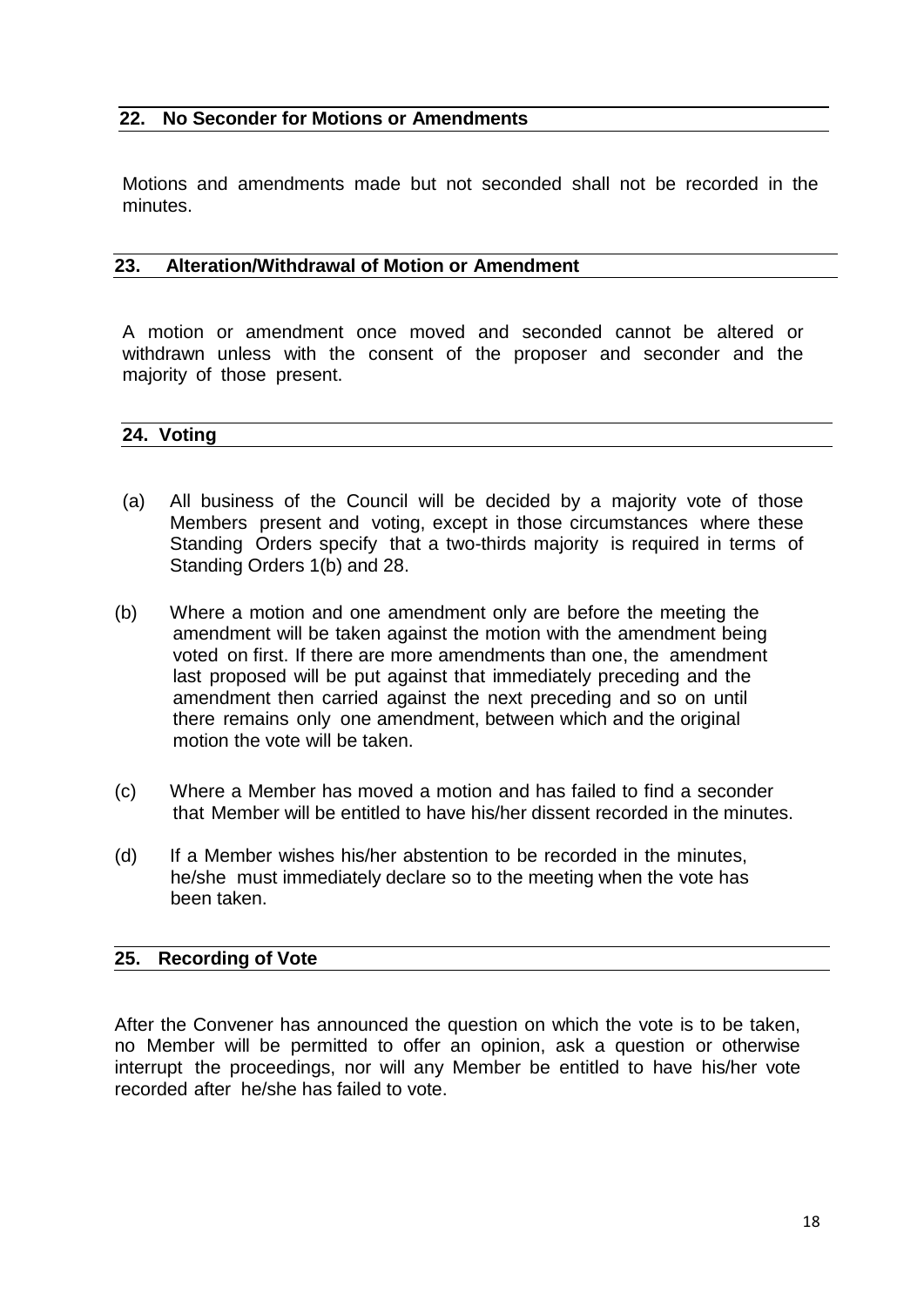#### **26. Method of Voting**

The votes will be taken by show of hands except:-

- (i) where the Council agrees that voting will be by way of roll call. If two members move the contrary then the issue of whether there will be a roll call vote will be resolved by a vote under 24(a) hereof; or
- (ii) where on advice from the Legal Officer the matter involves the potential illegality or breach of any code, it is deemed necessary that a roll call vote be held.

#### **27. Casting Vote**

In addition to his/her deliberative vote, the Convener will have a casting vote in cases of equality of voting, except in the case of appointment of a Member of the Council to any particular Office or Committee, in which case the decision will be by lot.

#### **28. Suspension, Deletion or Amendment of Standing Orders**

Any one or more of the Standing Orders upon motion may be suspended, amended or deleted at any meeting so far as regards any business at such meeting provided that two thirds of the Members of the Council present and voting shall so decide. Any motion to suspend standing orders shall state the number or terms of the standing order(s) to be suspended.

#### **29. Powers reserved by the Council**

The Council reserves to itself the following powers:-

- (a) All functions and remits which are in terms of Statute or other legal requirement bound to be undertaken by the Council itself and not delegated to Committees or other individuals or bodies.
- (b) The setting of rents for houses held in the Council's Housing Revenue Account.
- (c) The approval, revision and or alteration of the annual Estimates of Capital and Revenue Expenditure.
- (d) The approval of all policy initiatives relating to the business of the Council except where the power has been delegated to a Committee or Sub- Committee.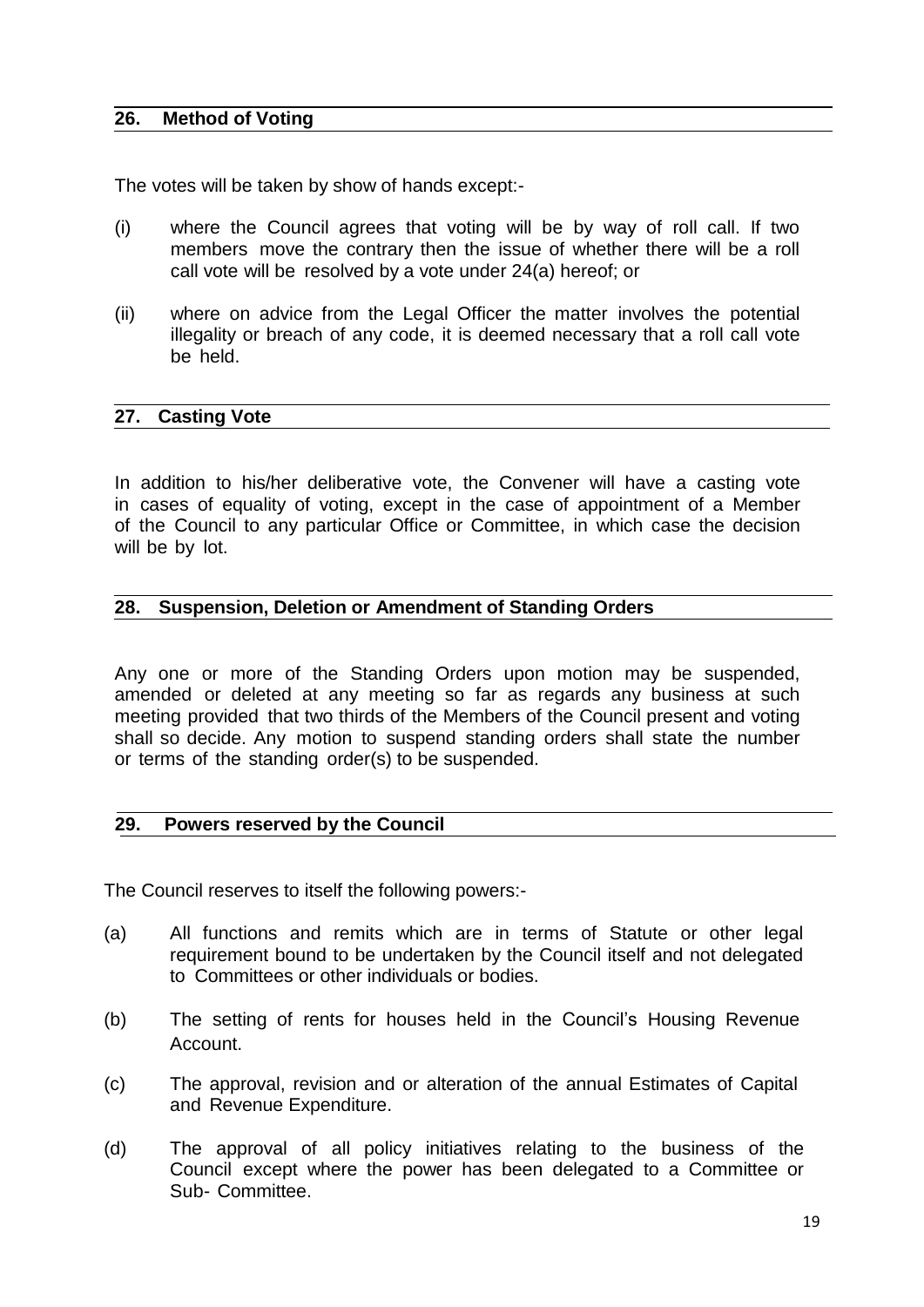- (e) Council may call for an explanation and a written report of a particular course of action of a Council department or officer, when such a course of action was taken under delegated powers.
- (f) Council may refer any matter to any Committee for consideration and determination as appropriate.
- (g) Upon receipt of a report or on receipt of such an explanation as referred to at Standing Order 29(e), Council may either note the report, or require reconsideration of the matter by the appropriate Committee, Sub-Committee or Working Group.
- (h) The power to amend or delete Standing Orders in accordance with Standing Order 28.
- (i) The determination as to the most appropriate way to deal with any new duty, power or remit which may from time to time be assumed, where the same is not obviously associated with any Committee, body or individual.
- (j) The approval of reasons for the non-attendance of Members at meetings in accordance with Section 35 of the Local Government (Scotland) Act 1973.
- (k) To revoke, delete, amend or remove any delegated authority given to any Committee.
- (l) To appoint and remove Members and nominate and remove Conveners of any Committee or body as well as to appoint to Committees persons who are not Members of the Council. All subject to where any appointed or nominated Member is a Member of a political group within the Council any changes to memberships of committees, the Deputy Leader of the Council, Conveners, Deputy Convenors and nominations to bodies may be made by the political group notifying the Council's Senior Legal Officer in writing of the change. At least eleven clear working days' notice is required before the change is implemented.
- (m) Consideration of all affiliation requests.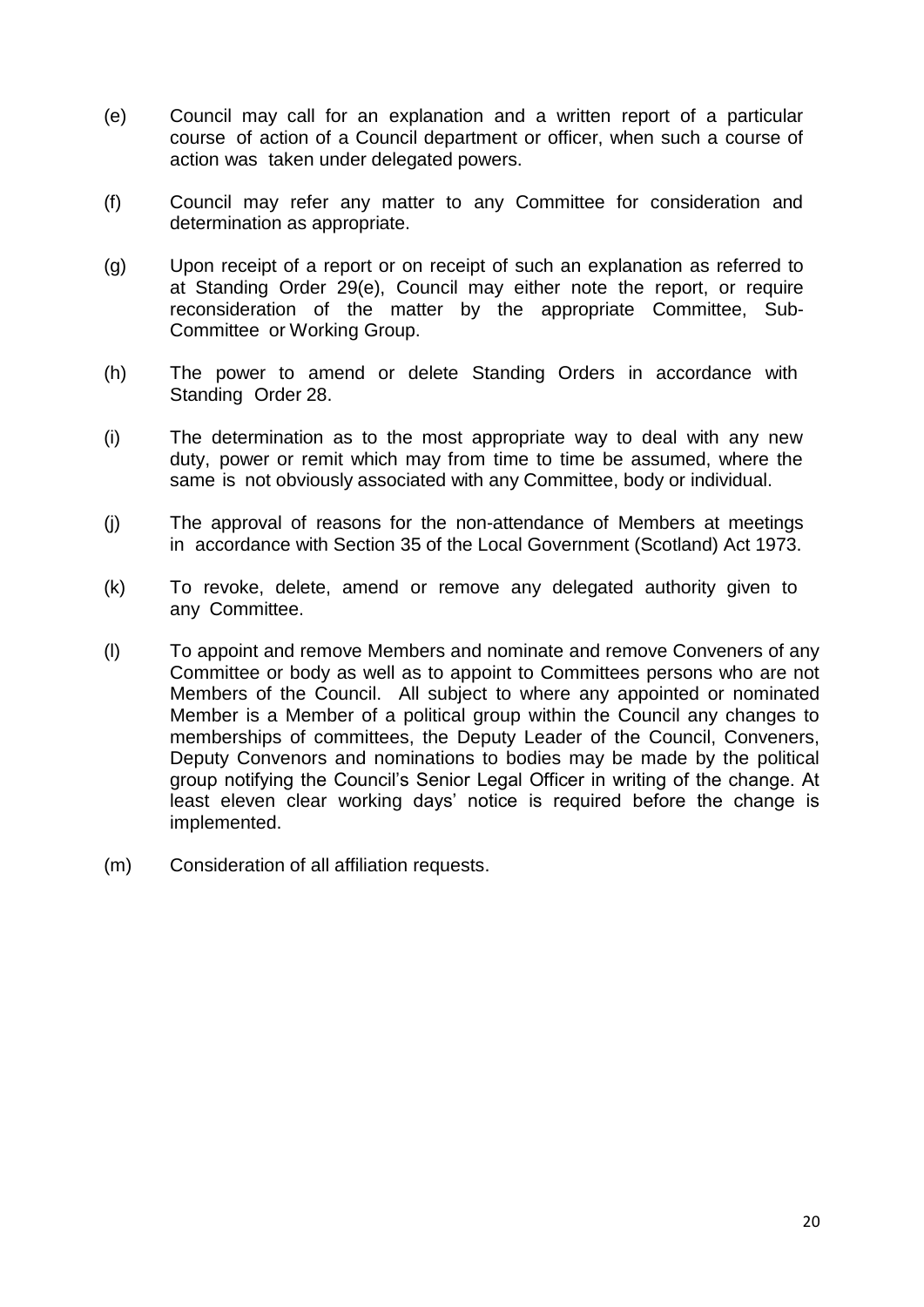# **PART II**

## **30. Proceedings of Committees and Sub-Committees**

- (a) The foregoing Standing Orders for meetings shall as far as applicable be the rules and regulations for the proceedings of Committees and Sub-Committees and therefore reference to the term 'Council' in the said Standing Orders should be interpreted accordingly. The term 'Convener' shall also be deemed to include the Convener or Chairperson of any Committee or Sub-Committee but only in relation to such Committees or Sub-Committees. The Chairperson of any Sub-Committee must be a member of the Parent Committee.
- (b) The business of the Committees or Sub-Committees will be conducted as follows:-
	- (i) The business of the Committee or Sub-Committee will be conducted in accordance with the provisions of Standing Orders and any Statutory or Regulatory provisions in respect of such business.
	- (ii) Such business will proceed primarily on the basis of reports submitted by Officers or referrals by Council, other Committees or other relevant bodies.
	- (iii) Notwithstanding the foregoing, Council may, if it considers it appropriate for the proper conduct of the business of the Council, instruct a report on, or consider any matter as it is referred to in the remits of any Committee or Sub-Committee.
- (c) The Ordinary Meetings of Committees will commence at times as may be determined by the Council and will meet according to a timetable determined by the Council from time to time. Without prejudice to the foregoing, the Convener of a Committee or Sub-Committee will have power where the circular calling the meeting has not been issued to rearrange the date, time and place of a Committee or Sub-Committee in cases of urgency, subject to obtaining the agreement of the Council Leader and the Leader of the Opposition.
- (d) A Convener of a Committee or Sub-Committee may at any time give instructions for the calling of a special meeting, but the notice will state the special purpose for which it is called. Such meeting will be held at the time, date and venue as determined by the Convener.
- (e) The exercise of delegated authority by a Committee or Sub-Committee is discretionary and a Committee or Sub-Committee may determine not to exercise its delegated powers.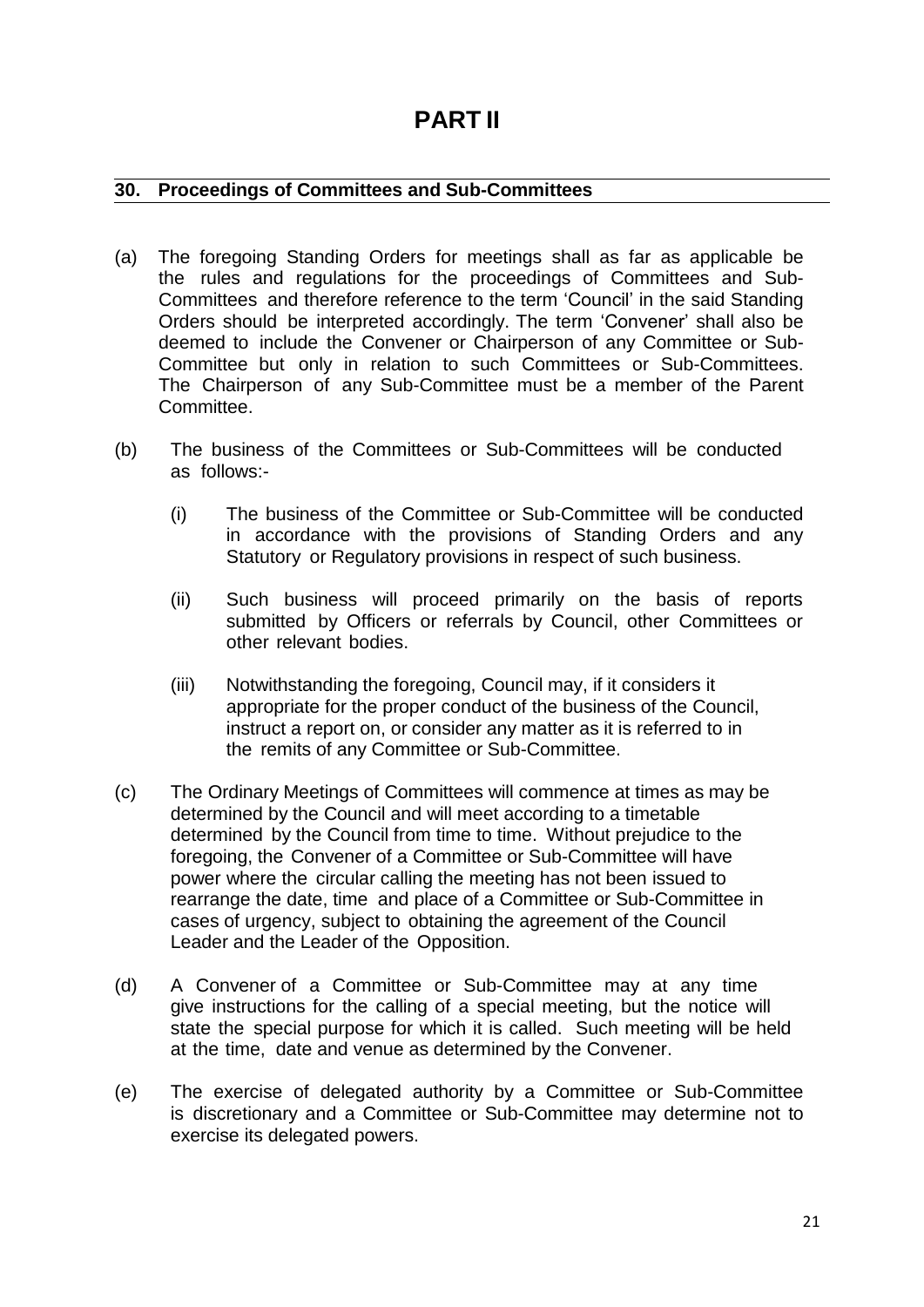- (f) The consideration of all Committee business which has not been completed before the meeting is brought to an end shall be postponed to the next meeting of the Committee, whether Ordinary or Special.
- (g) Committees and Sub-Committees shall appoint their own Conveners or Vice- Conveners if Council has failed to do so. In the absence of the Convener or Vice-Convener the Committee will be required to elect a member from those present to chair the meeting.
- (h) In the event that an issue arises which falls within the remit of more than one Committee, the Conveners of said Committees will determine which Committee shall deal with the issue. Where the Conveners cannot agree, the Leader of the Council shall make the determination.
- (i) There will be no temporary substitution of Members of Committees and Sub- Committees unless specific provision is made for the temporary substitution of Members of a particular Committee or Sub-Committee within these Standing Orders or in any relevant Minute of Agreement, Constitution or similar document.

## **31. Approval and Signing of Minutes**

- (a) Minutes of Meetings of Committees with delegated powers shall be submitted to the next ordinary meeting of that Committee for approval and thereafter signed by the Convener of that Committee. It should be noted that Officers may implement any decision made within the delegated powers of such Committees immediately after the meeting.
- (b) Minutes of Meetings of Committees, which do not have delegated powers, will be submitted to Council for approval of the decisions contained therein. Following approval by Council, Officers will be able to implement any decisions contained within the Minutes.
- (c) No discussion shall take place upon the minutes, except upon their accuracy and any question on their accuracy shall be raised by motion. Members will be entitled to ask the Convener to provide an update on the implementation progress of any decision taken by a Committee with delegated powers. However no Member shall be entitled to propose a motion arising therefrom except if eleven clear working days' notice thereof has been given in terms of Standing Order 9.
- (d) If amended by Council or Committees, the Minutes will be changed to reflect such amendment and annotated accordingly. The annotated version will be stored on CMIS and collated with the final Volume of Minutes which is archived.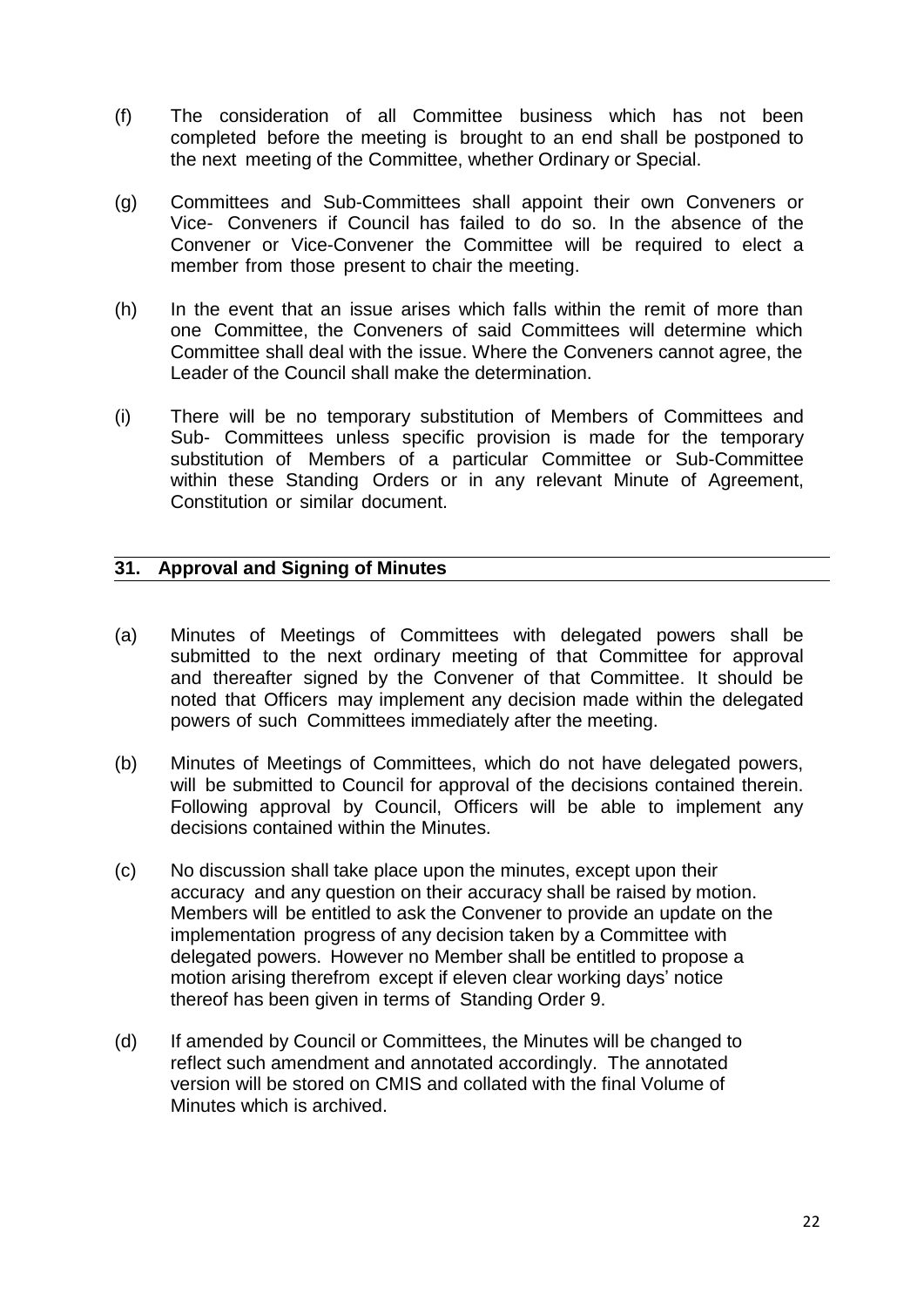## **32. Creation and Membership of Committees**

- (a) Council has established the following Committees and Sub-Committees:-
	- Appeals Committee
	- Adult Protection Committee
	- Audit Committee
	- Communities, Museums and Culture Development
	- Corporate Services Committee
	- Educational Services Committee
	- Housing and Communities Committee
	- Infrastructure, Regeneration and Economic Development Committee
	- Licensing Committee
	- Local Review Body
	- Planning Committee
	- Recruitment and Individual Performance Management Committee
	- Tendering Committee
	- (b) The memberships, remits, delegated powers and arrangements for meetings of the above Committees or Sub-Committees will be as detailed in Appendix 2 of these Standing Orders.
	- (c) Council will create such other Committees or Sub-Committees from time to time as it considers appropriate.

## **33. Other Constituted Bodies**

## (a) **Community Alliance**

- (i) Membership/Arrangements for Meetings
	- The membership of the Community Alliance is composed of 3 Members of the Council and representatives of local community based organisations. Community representation is by means of:-West Dunbartonshire Access Panel - 1 member.
	- West Dunbartonshire Community Council Forum 2 members.
	- West Dunbartonshire Community Care Forum (Health) 1 member.
	- West Dunbartonshire Minority Ethnic Association 1 member.
	- West Dunbartonshire Seniors' Association 1 member.
	- Tenants & Residents Associations 2 members (Currently Dalmuir Multi Storey Flats Tenants and Residents Group - 1 place currently vacant for the Dumbarton/Vale of Level Area).
	- West Dunbartonshire Citizens Advice Service (Money Advice/Poverty) - 1 member.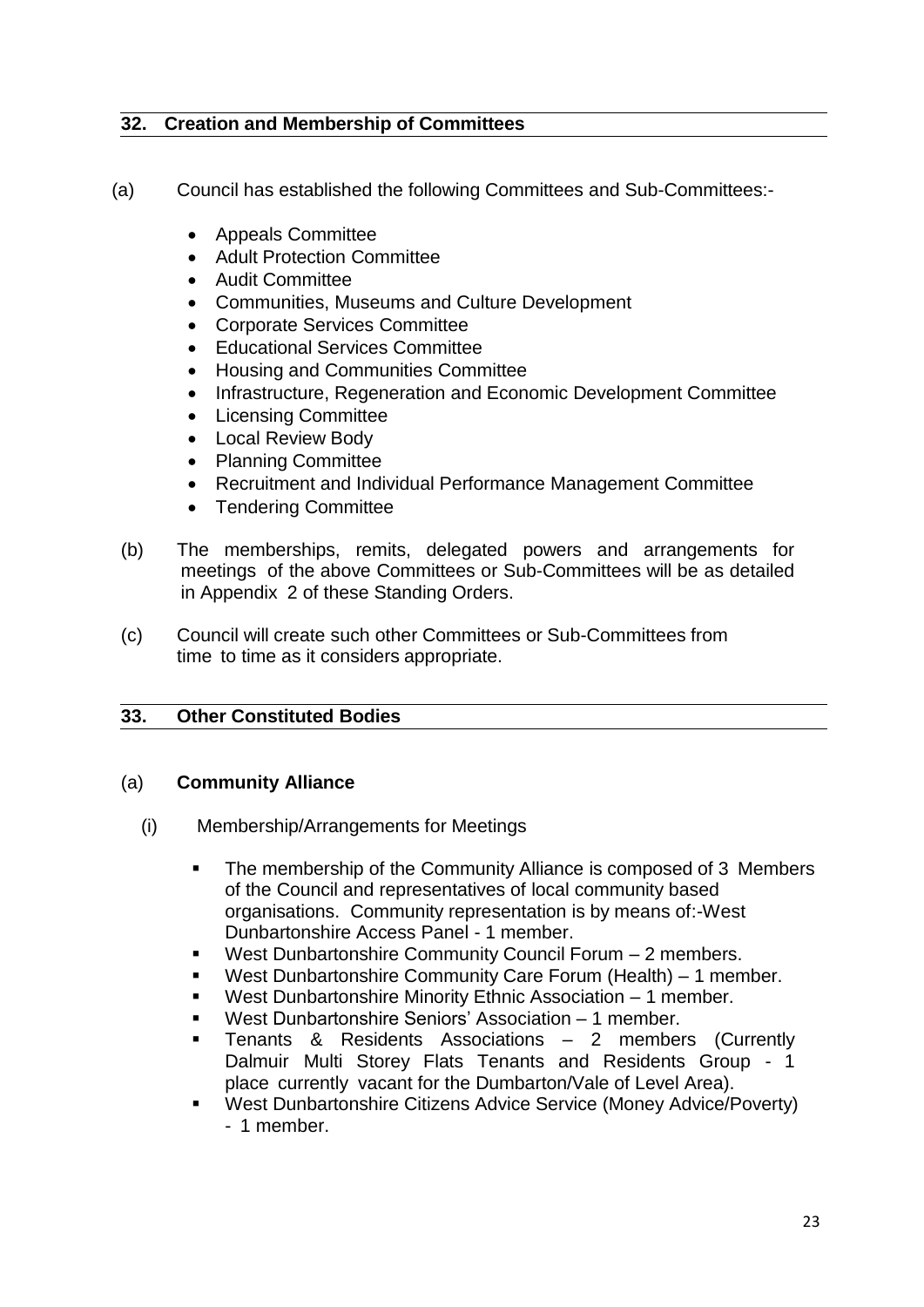- Gingerbread Scotland (Lone Parents) 1 member.
- Neighbourhood Forums 2 members (Currently Bellsmyre and Faifley)
- Community Forums (Clydebank, Dumbarton and Vale of Leven 1 place each) – 3 places.
- 2 places are available on a rotational basis for additional individual groups which express an interest in involvement. These places are rotated by ballot every 2 years.

The quorum of the Community Alliance will be one quarter of the Community Alliance membership, which must include one elected member.

In addition to the power to establish Sub-Committees, the Community Alliance will have the power to establish Working Groups to examine and report on specific issues.

Community members of the Alliance can request that appropriate items are placed on the agenda of the Alliance for consideration. In addition, agendas will include an Open Forum which will provide the opportunity for members of the public to raise issues for consideration by the Alliance.

(a)(ii) Role and Remit

The Alliance is a central forum where the community can make its views known and influence both the Community Planning Partnership agenda and Council decision making. Recommendations of the Community Alliance will normally make representations to the Community Planning Partnership Board but where appropriate may make representations to the appropriate committee of the Council.

The general remit of the Community Alliance will be:-

- To ensure that the Council maintains appropriate mechanisms to encourage and support the development of local community based organisations.
- To provide a forum for obtaining the views of community based organisations.
- To co-ordinate discussion and action on issues raised by community groups and forums.
- To consider comments and suggestions from community based organisations about Council services.
- To consider, promote, and monitor Council consultation arrangements, participation structures and policies and also wider public involvement structures and community engagement arrangements.
- **To encourage Social Inclusion and Equality.**
- **To encourage Health Improvement.**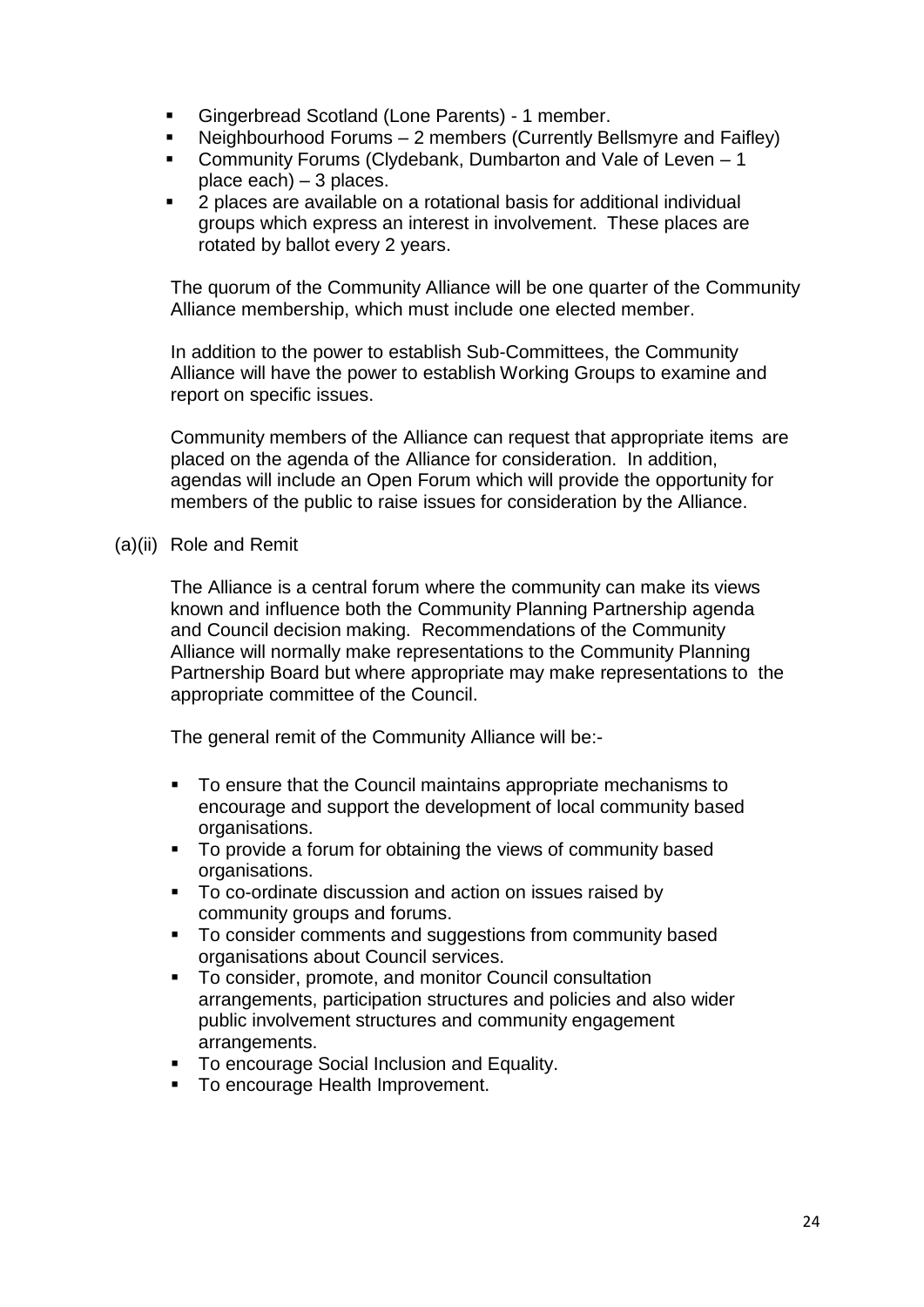- To co-ordinate community involvement in the ongoing development and review of the Council's Decentralisation Scheme – 'Involving Communities' - (in terms of the Local Government Etc. (Scotland) Act 1994, to monitor the progress of the Scheme, and to make recommendations to Council on the nature of decentralisation in West Dunbartonshire and on any delegation of power.
- To promote community involvement in partnership working and to consider matters relating to community involvement in partnership working in West Dunbartonshire.
- To consider matters relating to Community Councils.
- **To consider matters relating to the Voluntary Sector.**
- To receive information about Council services, policies and associated business.

(a)(iii) Specific Issues Referred by Services

The Community Alliance will have a role in the consideration of some specific issues referred by the Chief Executive and Strategic Directors responsible for the development and management of specific services. Such issues could include:

- Public facilities and events.
- Proposals for new or amended services.
- Equalities in all Council services.

Nevertheless, the Committees directly responsible for services will also be required to ensure there are opportunities for direct contact with the relevant service users. This will be the first responsibility, and appropriate arrangements may or may not include the Community Alliance. (It is recognised that the Community Alliance does not have the capacity to provide comment on every issue requiring comment from service users.)

## (b) **Joint Consultative Forum**

The Joint Consultative Forum will report to the Corporate Services Committee.. The remit operation and other membership of the Forum will be as stated in its constitution until the Council determines otherwise.

## (c) **Local Negotiating Committee for Teachers**

The remit, membership and operation of the Local Negotiating Committee for Teachers will be as previously determined by Council as stated within its Minute of Agreement until Council determines otherwise, with the exception of the reporting procedure whereby it will report to the Educational Services Committee.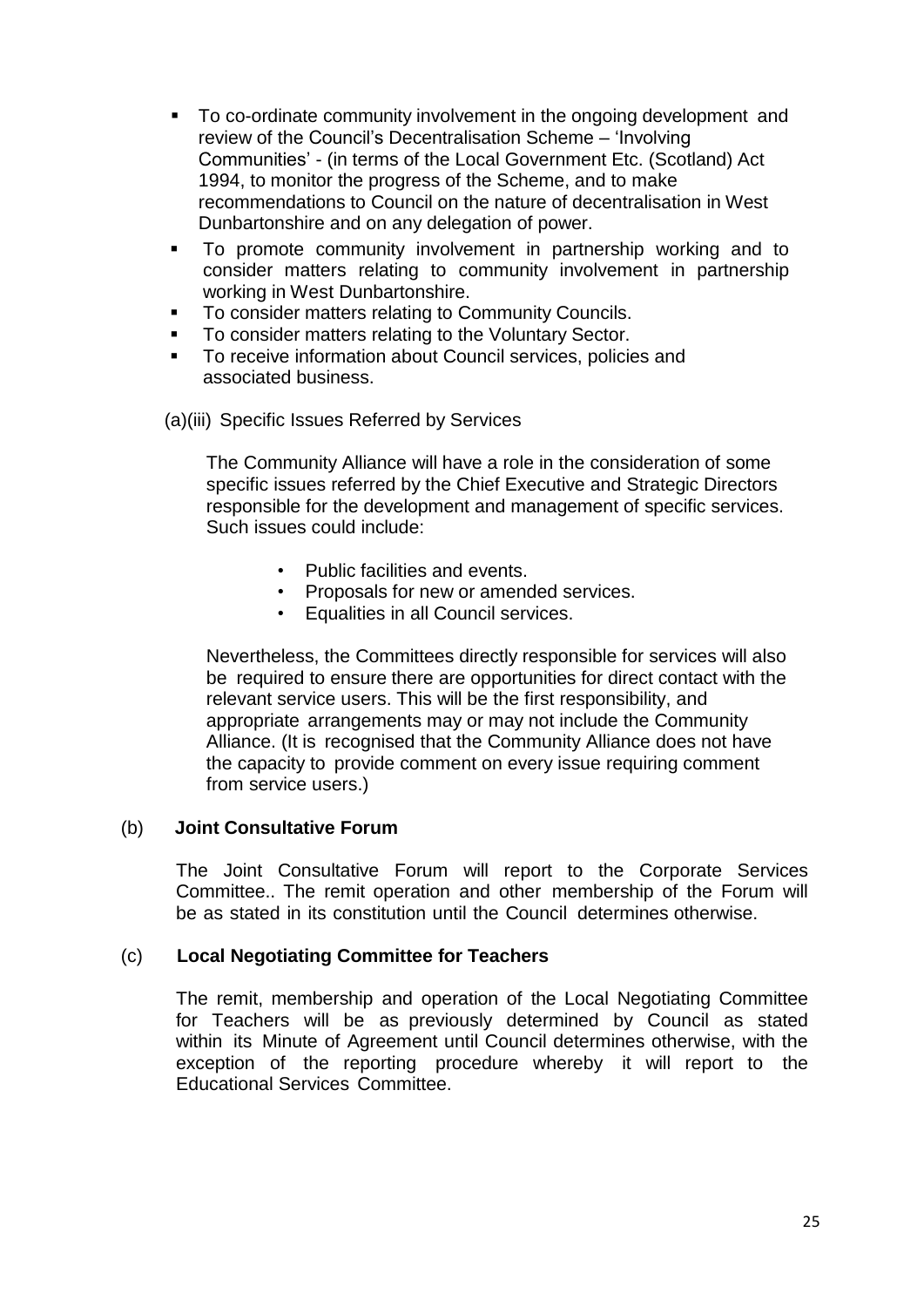#### **34. Working Groups**

- (a) The Council and its Committees may establish any working group as may be required from time to time but each working group will have a limited time span as may be determined by Council or the parent Committee.
- (b) The membership, chairperson and quorum of working groups will be determined by Council or the parent Committee, which membership will comprise Elected Members and, where appropriate, officers from this Council and/or representatives from community groups/partner agencies.
- (c) A working group is not a committee or sub-committee of the Council and will not have any delegated powers to implement its findings but will prepare a report for consideration by Council or the parent Committee.
- (d) Where a working group is unable to make a decision by consensus, the matter shall be determined by a vote by those Elected Members present and voting, in accordance with the rules of voting as previously described within these Standing Orders.
- (e) Agendas and Reports for consideration at Working Groups will be issued by electronic means to all members no later than two days (not including Saturday and Sunday) prior to the start of the meeting.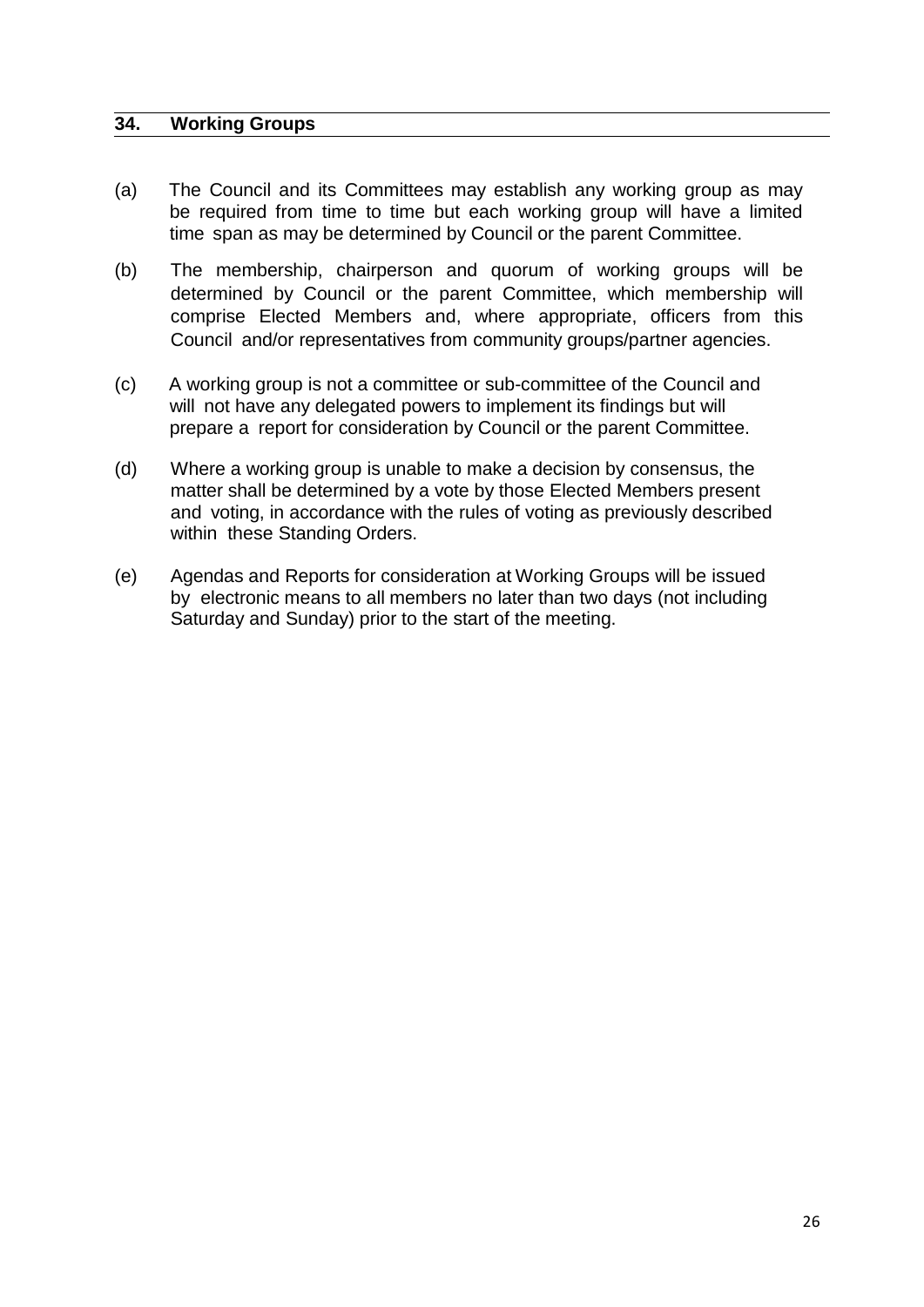#### **35. Officers Delegated Powers**

The Council has a Scheme of Delegation to Officers which is kept under review. All delegations referred to in the Scheme are subject to the principles in this Standing Order.

- (a) The undernoted powers are delegated to Officers of the Council:-
	- (i) The Chief Executive or appropriate Chief Officer will have delegated responsibility for all matters in respect of the operation, development and implementation of policy for the service area assigned to them unless specifically reserved to the Council or other Committees or contrary to the principles listed in paragraph (b) below, together with such Statutory Duties as may have been specifically and personally assigned to them.
	- (ii) The Chief Executive and/or the relevant Strategic Directors will be responsible for the appointment of all posts below the level of Strategic Director. However the Leader of Council and the Leader of the Opposition will be invited on to the interview panel for the appointment of Statutory Officers (subject to the agreement of the NHS Greater Glasgow & Clyde Health Board in respect of the Chief Social Work Officer). The Convener of the Educational Services Committee will be invited onto the interview panels for the recruitment of Head Teachers.
	- (iii) Such delegations are at all times to be exercised with due care and attention and in accordance with all relevant law, and the Council's Standing Orders, Financial Regulations, policies and procedures.
	- (iv) Notwithstanding these standing orders, decisions on non-operational matters should, where practical and legal, be taken in consultation with the Leader of the Council and relevant Spokesperson or by elected members at Council or Committee.
	- (v) Where clarification is required, the Chief Executive, in consultation with the Monitoring Officer and Leader of the Council will determine which matters are operational or otherwise.
- (b) Officers will exercise those powers referred to above in accordance with the following scheme:-
	- (i) The Chief Executive and other such officers as aforesaid may, except insofar as the function is by law required to be exercised personally by a named or designated officer, authorise other officers to exercise such functions.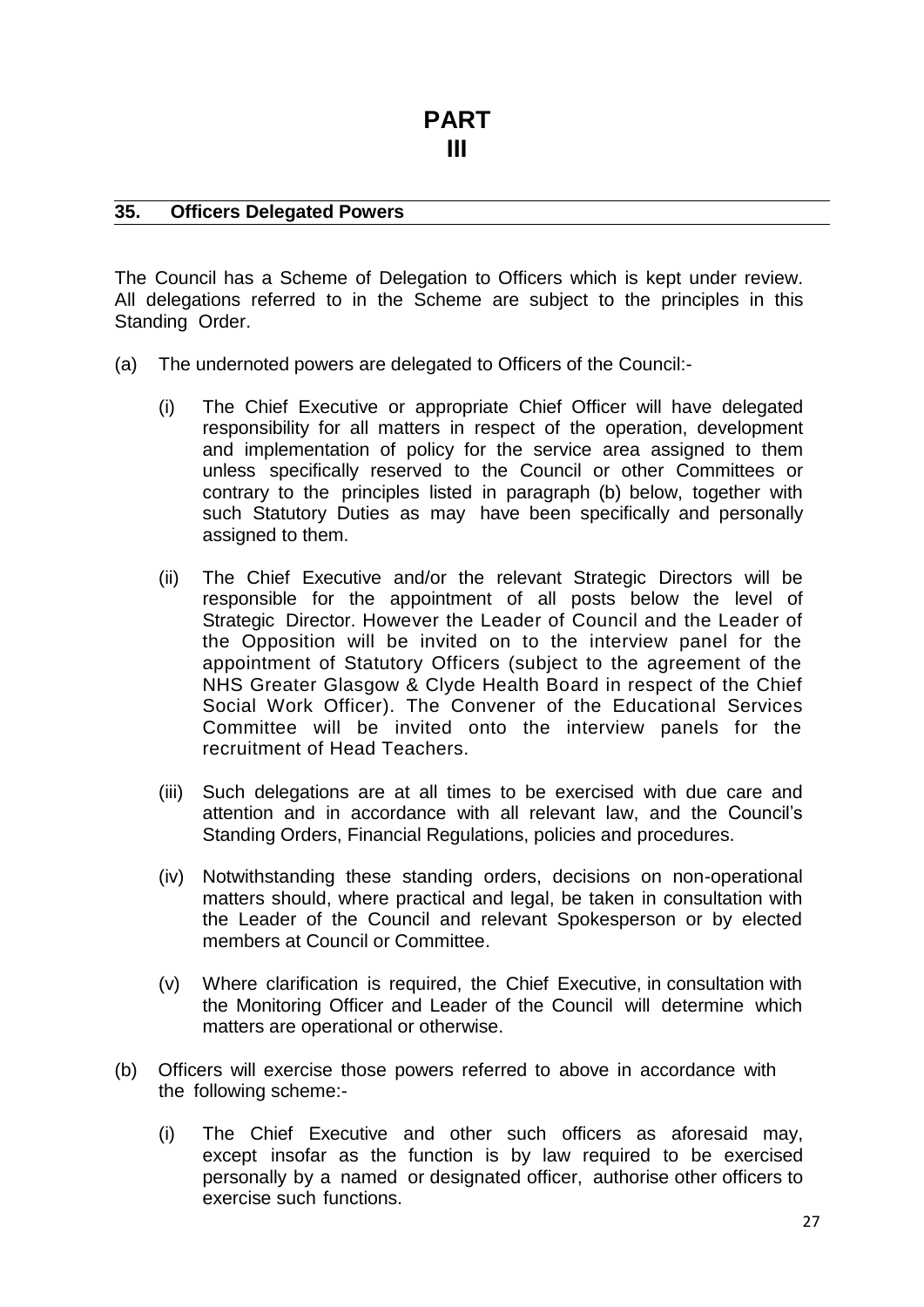- (ii) Delegated powers should generally not be exercised where any decision by an authorised officer would represent a departure from Council policy or procedure or would be contrary to a standing instruction of Council (or Committee), or would itself represent a significant development of policy or procedure.
- (iii) Such decisions will be referred to Council, or the appropriate Committee, except in the case of urgency, where the officer may, after consultation with the relevant Service Spokesperson or Convener of the appropriate Committee, exercise such delegated powers.
- (iv) Should such powers be exercised in urgent circumstances, a report will be submitted to the next appropriate Committee for noting.
- (v) If any decision proposed under delegated powers might lead to a budget being exceeded, the officer must consult with the relevant Service Spokesperson or Convener of the appropriate Committee, as appropriate, and the Chief Executive, before exercising the delegated power.
- (vi) Chief Officers must ensure that the relevant Service Spokespersons, as appropriate, are consulted on matters of a controversial nature.
- (vii) Where appropriate, such matters should be referred to Council or the appropriate Committee for decision.
- (viii) In particular and without prejudice to the foregoing, Chief Officers will exercise particular care in determining whether a matter is to be regarded as controversial in the following circumstances:-
	- Where determination of the issue may involve a decision contrary to local or national policy or the determination may lead to a breach of a relevant Code of Guidance.
	- Where it is proposed that any issue be determined contrary to significant objections or the strong recommendation of Statutory Consultees.
	- The Officer proposes to determine the matter, or act in a manner, contrary to the recommendation of other officers whom he/she is obliged to, or has chosen to, consult with.
	- There are perceived public safety or significant public policy issues dependent on the determination (save in the case of urgency as aforesaid).
	- Standing Orders, National or International regulation requires determination otherwise.
	- There are questions of legality or financial advisability/probity involved.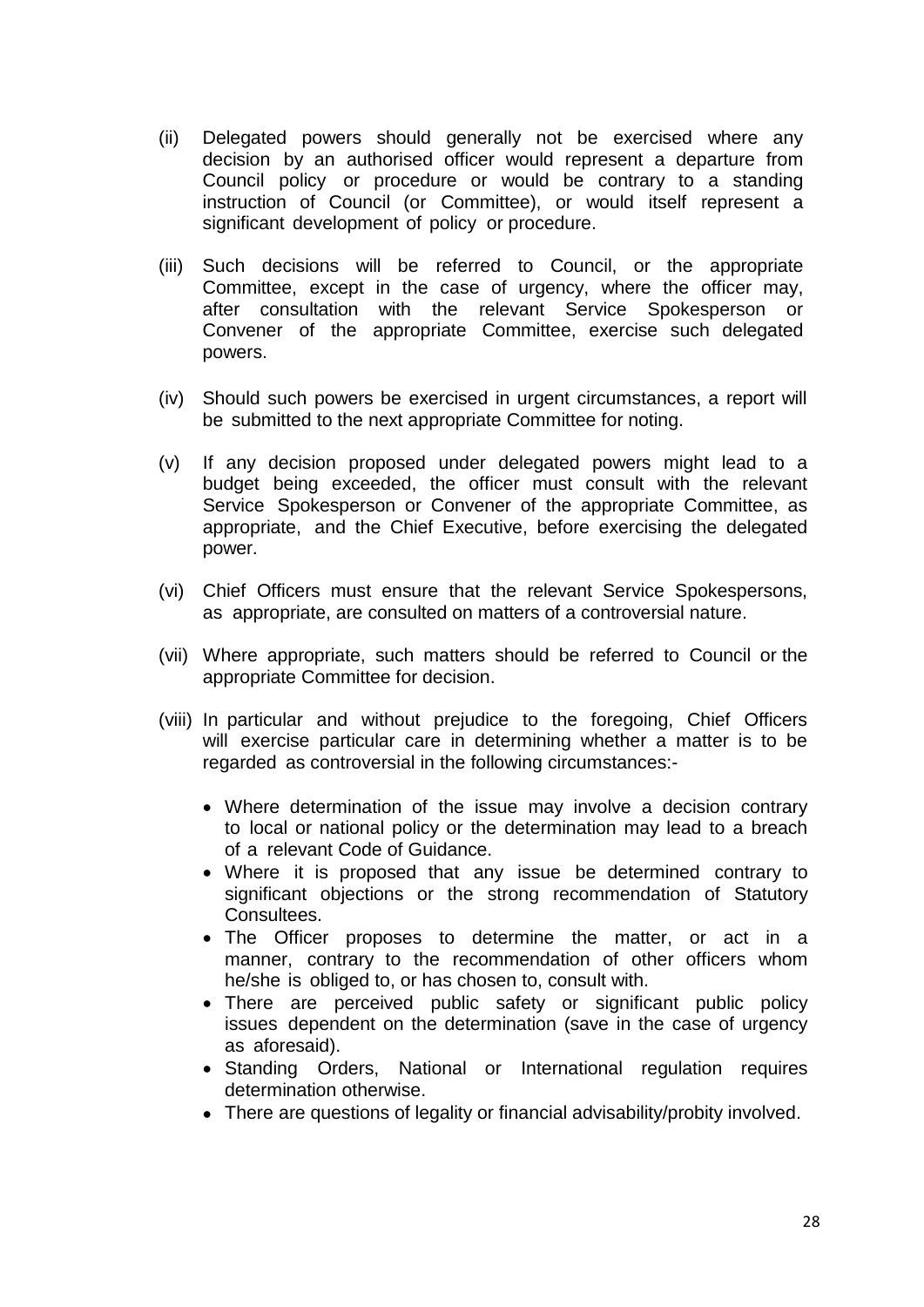#### **36. Contract**

- 1. Part IV of the Standing Orders is made under Section 81 of the Local Government (Scotland) Act, 1973 and applies to all contracts for the supply of goods or materials or for the execution of works or for the provision of services (after referred to as Supplies, Works and Services). Where such contracts are regulated by any legislation or any Directive of the European Union and there is a conflict between the terms of that legislation or that Directive and the terms of this Standing Order, the terms of the legislation or Directive willprevail.
- 2. No tender will be invited or contract entered into unless the estimated expenditure has been previously approved by the Council, which will in the case of tenders or contracts falling within the limits delegated to Strategic Directors be deemed to be satisfied provided the sums to be expended have been provided for and approved as part of the Revenue Estimates for the year in question, or in the case of capital expenditure, either specifically approved in a report to Members, or included with other items under a generic heading and so approved. Where such expenditure is likely to be greater than the limits of the Strategic Director's delegated authority, a report specifically requesting consent to expend the sums involved will require to have been approved by Members.
- 3. Part IV of the Standing Orders will be read in conjunction with the Financial Regulations, and in particular Section Q – Procurement Financial Regulations.
- 4. The provision of Supplies, Works or Services will be regulated by these Standing Orders except where there is an emergency involving danger to life or property or where the estimated expenditure, inclusive of all consequential costs over the period of the contract, is less than £50,000. In either of those cases the Strategic Director concerned may authorise the expenditure immediately.
- 5. The Council may invite tenders in one of the methods specified in the Procurement Financial Regulations, to ensure appropriate competition and the delivery of Best Value.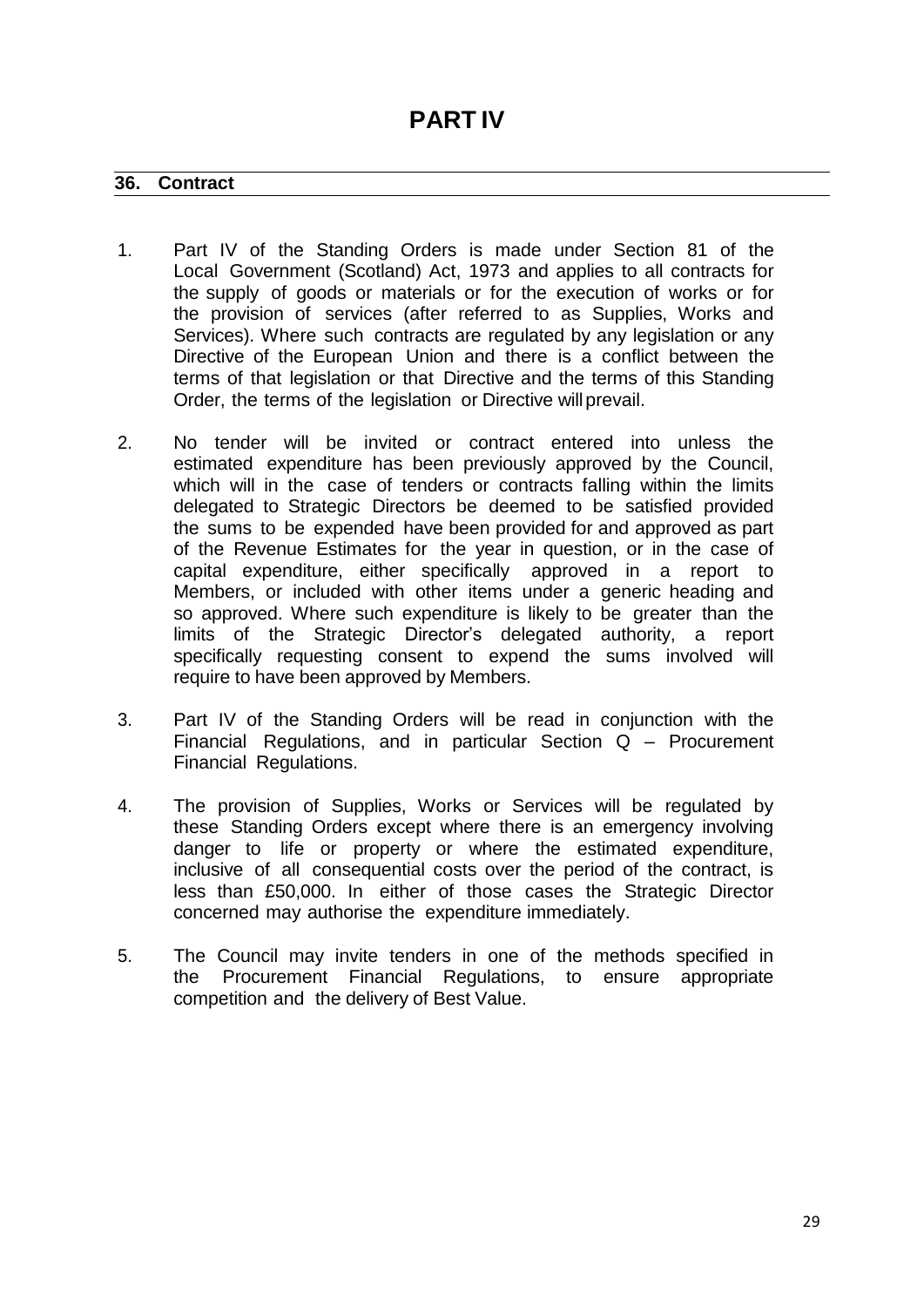## **37. Cancellation**

Every contract will contain a clause entitling the Council to terminate the contract and to recover from the contractor the amount of any loss resulting from such termination if the contractor or his/her representative (whether with or without the knowledge of the contractor) will have practiced collusion in tendering for the contract or any other contract with the Council or will have employed any corrupt or illegal practices either in the obtaining or execution of the contract or any other contract with theCouncil.

#### **38. Assignation**

Except where otherwise provided in the contract a contractor will not assign or sub-let a contract or any part thereof without the prior written consent of Council.

#### **39. Tendering Procedures**

- (a) The Council will not be obliged to accept the lowest or any other tender, and may where it has indicated its intention to do so in the tender documentation, award on the basis of the Most Economically Advantageous Tender for the Council.
- (b) The detailed procedures specified in the Procurement Financial Regulations will apply to all Tenders received.
- (c) The Strategic Director will, if previously required by the committee authorising the expenditure, prepare and submit to the Tendering Committee a written report in respect of all tenders received and containing a specific recommendation as to the acceptance or otherwise for each tender and the reasonstherefore.

## **40. Exception to Tender Requirements**

Tenders will not be required in the following situations:-

- (a) Where the detailed provisions of the Procurement Financial Regulations permit the award of a contract without a Tender.
- (b) Where the Supplies, Works and Services are provided by one part of the Council to itself and there is no legal requirement to Tender.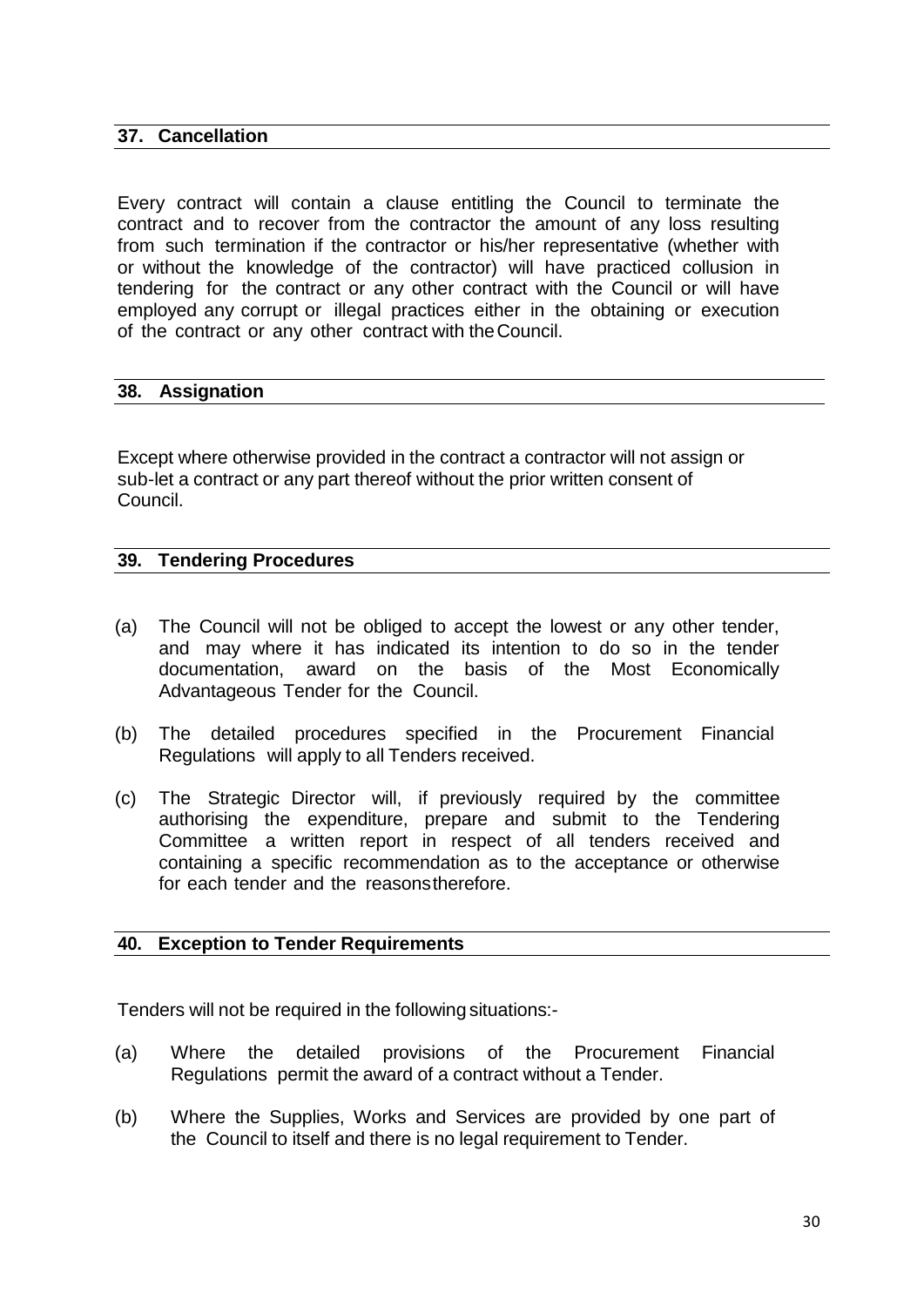(c) Where the contract is certified by the Chief Executive to be required so urgently as not to permit the invitation of tenders or to require a relaxation in the term within which they are invited, subject to a full report being submitted to the next appropriate meeting of Council or the relevant Committee.

#### **41. Specifications**

All Specifications issued by and all contracts made with the Council will contain provisions and conditions to the followingeffect:-

- (a) The contractor will recognise the freedom of all his/her workpeople employees to be members of trade unions.
- (b) Unless the relevant Strategic Director specifies to the contrary, all contracts in writing with the Council shall require a clause to be added requiring contractors to confirm that they are and will comply with all relevant equal opportunities law but the omission of any such clause shall not thereby cause any such contract to be reduced on that basis.
- (c) The contractor will at all time during the continuance of a contract display for the information of his/her workpeople/employees in every factory, workshop or place occupied or used by him/her for the execution of the contracts, a copy of this Order.
- (d) The contractor will be prohibited from transferring or assigning or subletting directly or indirectly, to any person or persons whatever, any portion of his/her contract without the written permission of the Council. The contractor will be responsible for the observance of this clause by any approved sub- contractor.
- (e) The contractor will keep proper wages books and time sheets, showing the wages paid and (so far as practicable) the time worked by the workpeople in his/her employ in and about the execution of the contract, and such wages books and time sheets will be produced, whenever required, for the inspection of any officer authorised by the Council.
- (f) The contractor will in respect of all persons employed by him/her (whether in execution of the contract or otherwise) in every factory, workshop or place occupied or used by him/her for the execution of the contract comply with the general conditions required by this Order.
- (g) In the event of any question arising as to whether the requirements of this clause are being observed, the question will, if not otherwise disposed of, be referred to an independent arbiter for decision.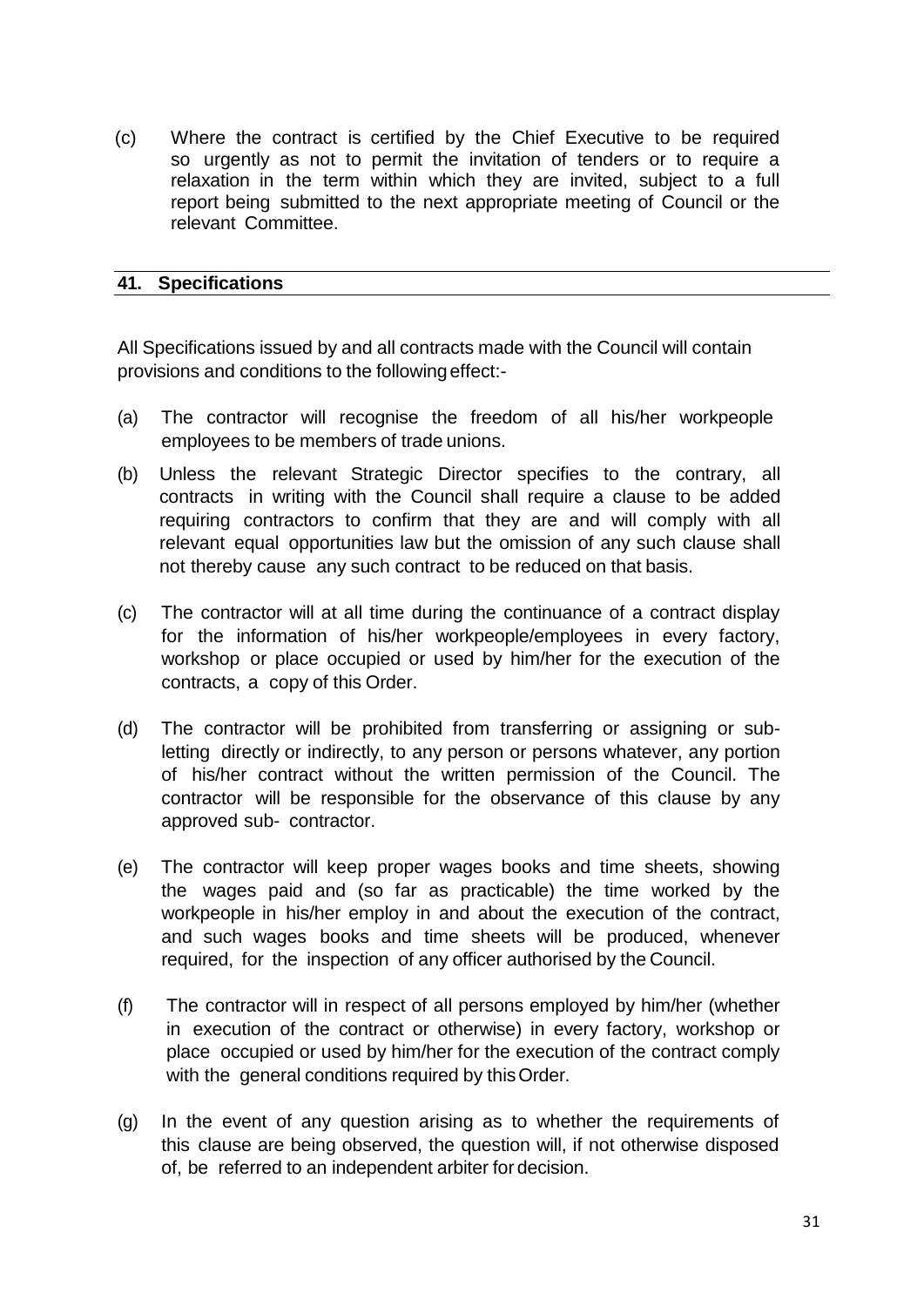## **42. Work and Accounts**

No account will be presented for payment unless its accuracy is certified by the Strategic Director or person nominated by the Strategic Director concerned.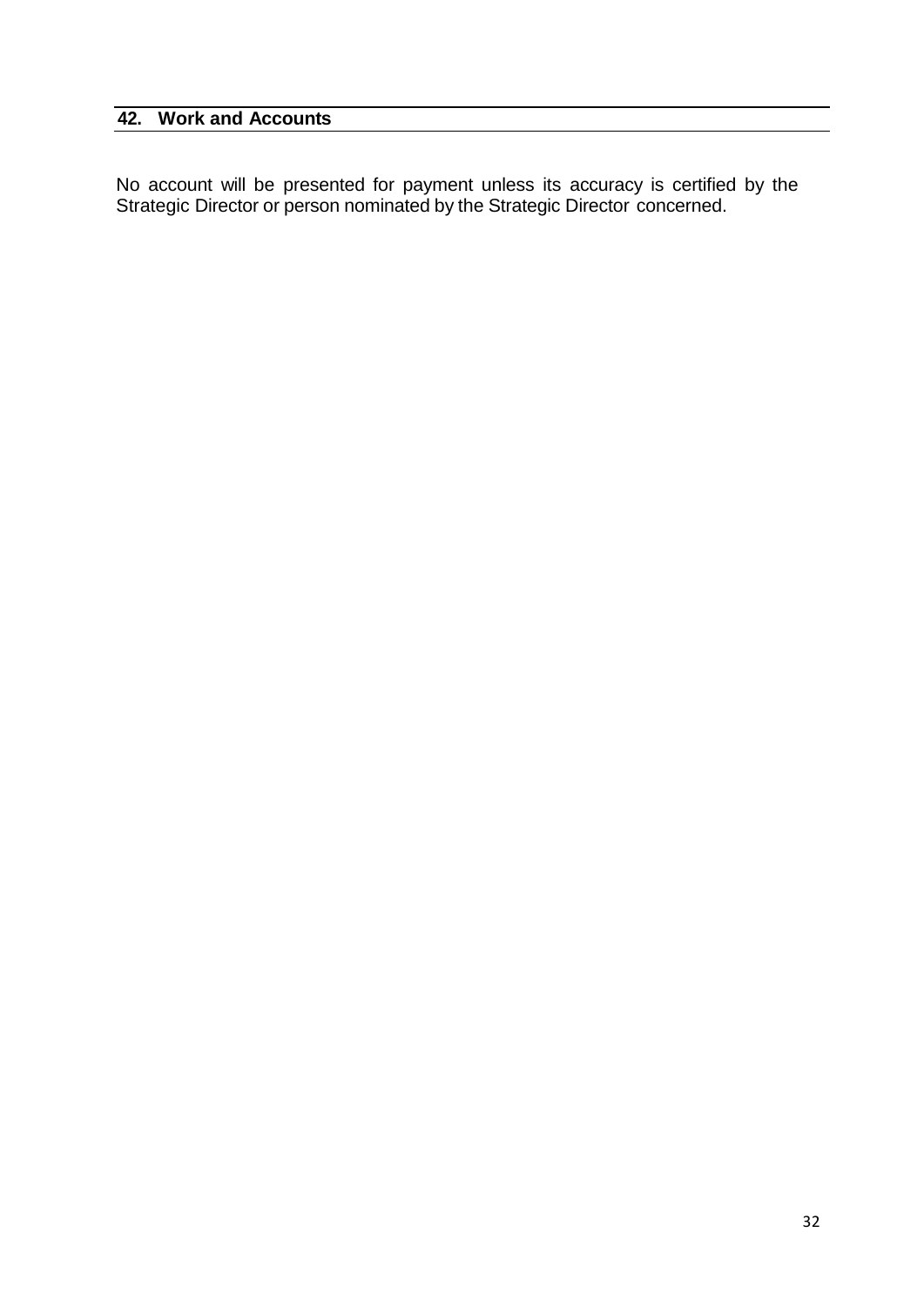#### **43. Definitions**

- (a) In these Standing Orders the following words and phrases will have the following meanings respectively ascribed to them:-
	- (1) Convener will mean the person appointed to Chair the Council, Committee or Sub-Committee.
	- (2) Vice-Convener will mean the person appointed to Chair the Council, Committee or Sub-Committee in the absence of the Convener.
	- (3) Service Spokesperson will mean the member who has been given responsibility for the group of services. The post holder will be a Senior Councillor and will receive appropriate remuneration in terms of the Scheme of Allowances.
	- (4) Chief Executive will mean the Head of Paid Service of the Council as defined in terms of the Local Government and Housing Act 1989 s4(1)(a) or such other person as may be nominated by him/her.
	- (5) The Chief Financial Officer will mean the proper officer so designated by the Council in terms of the Local Government (Scotland) Act 1973 s95 or such other qualified accountant as may be nominated by him/her.
	- (6) The Council will mean West Dunbartonshire Council being a Local Authority constituted under the Local Government Etc. (Scotland) Act 1994 s1 and Schedule 1 thereto.
	- (7) Elected Members and Member will mean, except where the expression will otherwise so require, a Councillor of the Council only, as the word "Councillor" is defined by reference to Local Government Etc. (Scotland) Act 1994 s5.
	- (8) Chief Officer will include the Chief Executive, Strategic Directors and Strategic Leads.
	- (9) Legal Officer will mean the Council's Senior Legal Officer or such other legally qualified person as may be nominated by him/her.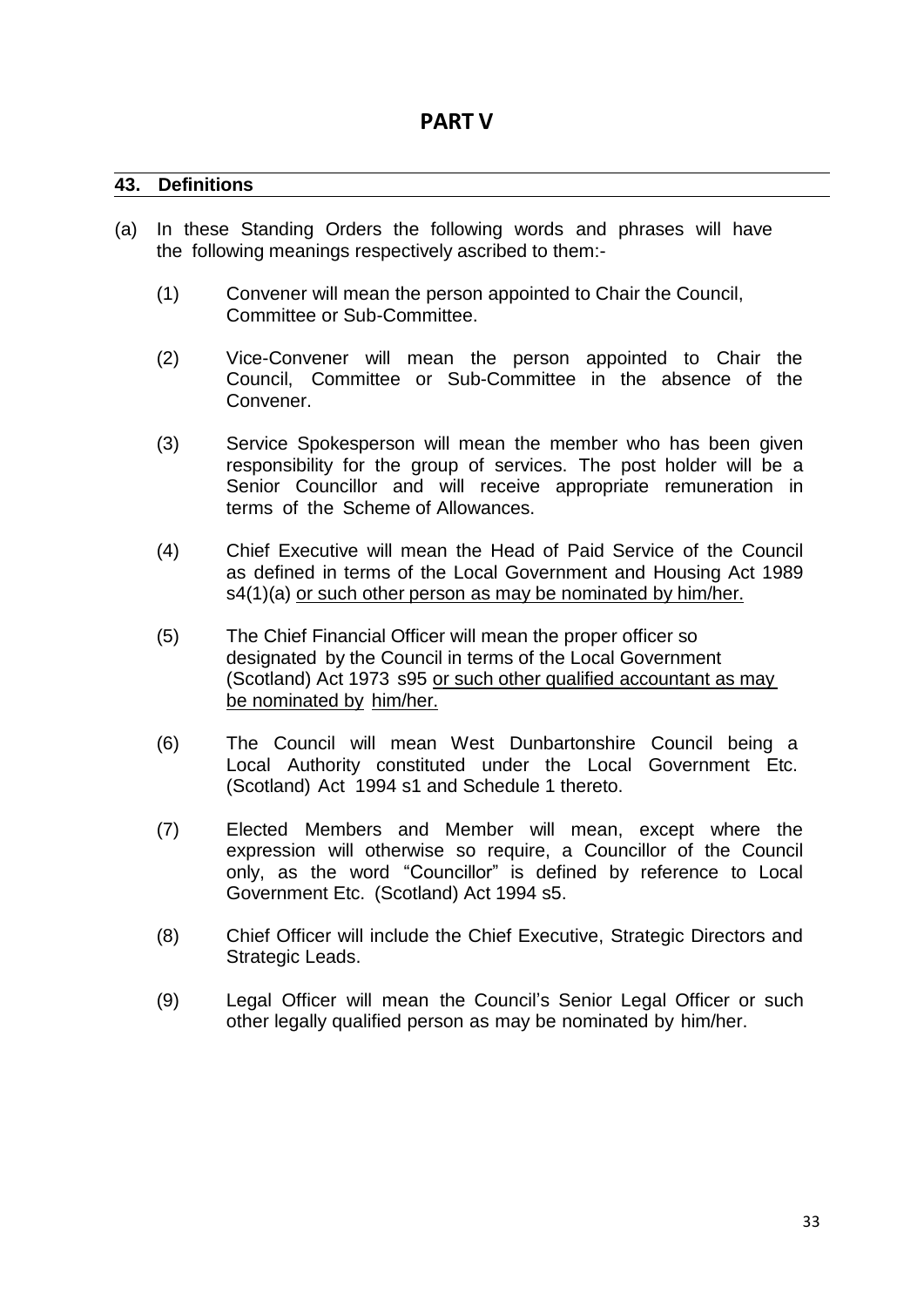- (10) (a) A Decision of Council will be deemed to have been made where any of the following circumstances occur:-
	- (i) A motion or amendment pursuant to Standing Order 19, and otherwise in accordance with the provisions of these Standing Orders, has been passed by the necessary majority.
	- (ii) The exercise by the Chief Executive of the discretion available to them in terms of Standing Order 40(c).
	- (b) Such Decision of Council will be deemed to include any necessary actions required to give effect to such decision.
	- (c) Where a Decision of Council is subsequently found to be incapable because of a defect or a new supervening factor, then subject to the confirmation of the Chief Executive upon advice taken, the Decision of Council may be given effect to with the removal of such defective element, or its replacement with a suitable and in all respect compatible element, provided always that the likely outcome of the resultant Decision of Council is materially the same or sufficiently similar to the original decision. In such circumstances the Chief Executive will be obliged to report such change to the next appropriate meeting of the Council, and any decision on such report will not require the suspension of Standing Orders in terms of Standing Order 28.
- (11) The Interpretation Act 1978 applies to the interpretation of the Standing Orders as it applies to an Act. Any Act or other legislative provision referred to herein will be any Act or legislative provision as amended or repealed and re-enacted with or without modification as may from time to time occur.
- (12) Office holder will mean any of those Elected Members who for the time being have been appointed to the following positions:- Convener of the Council; Depute Convener of Council; Convener of any Committee of Council, any Service Spokesperson, Leader of the Council; Depute Leader of Council; and Leader of the Opposition.
- (13) Party will mean any grouping of two or more Members.
- (14) Advisory committee will mean a committee appointed by the Council to advise the Council on any matter relating to the discharge of their functions in terms of Section 57 (4) of the Local Government (Scotland) Act 1973.
- (15) Public Holiday will mean any day on which the Council's main offices at Dumbarton and Clydebank are closed.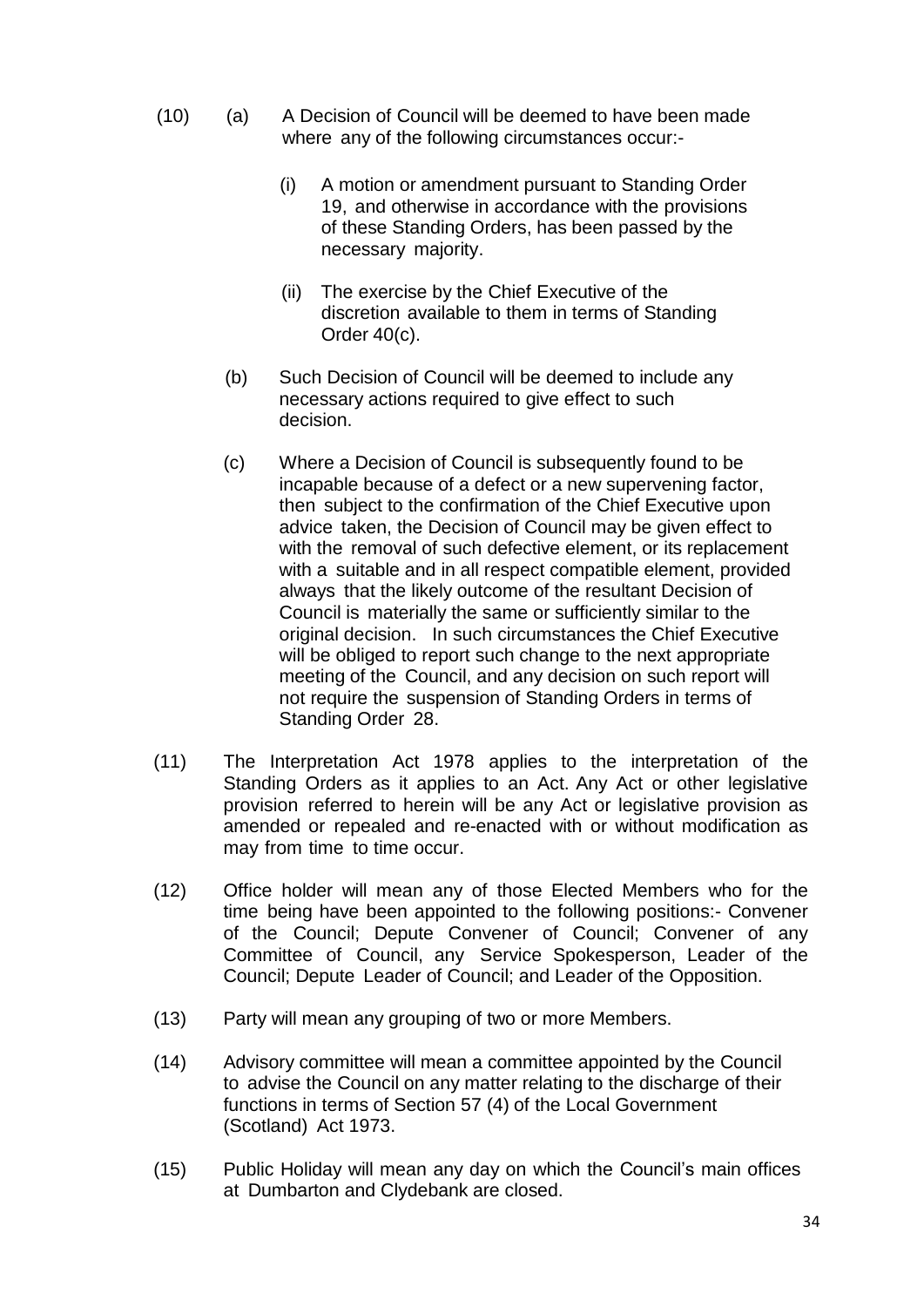- (b) For the purpose of these Standing Orders the term "working days" will mean Monday to Saturday inclusive, excluding public holidays.
- (c) In determining the computation of time for the purposes of the Standing Orders where the last day upon which anything is permitted to be done is a Saturday, Sunday, or a Public Holiday or a day appointed for public thanksgiving or mourning the permission will be deemed to relate to the first day thereafter which is not one of the days before mentioned.
- (d) These Standing Orders will mean these Standing Orders in 5 parts. All other documents forming part of the Scheme of Administration will have the same standing as Standing Orders and can only be amended in the same manner as Standing Orders.
- (e) The Scheme of Administration will mean: these Standing Orders the Council's Financial Regulations; the Scheme of Members' Allowances; the Schedule of Meetings; any Code of Conduct approved by/for the Council or any particular Committee; the Approved List of Membership of Committees, Joint Boards, Outside Bodies etc.; the Member/Officer Protocol; and other such documents as may from time to time be approved by Council.
- (f) In the event of any dispute or difference as to the interpretation or these Standing Orders and any other document forming part of the Scheme of Administration the Standing Orders will prevail.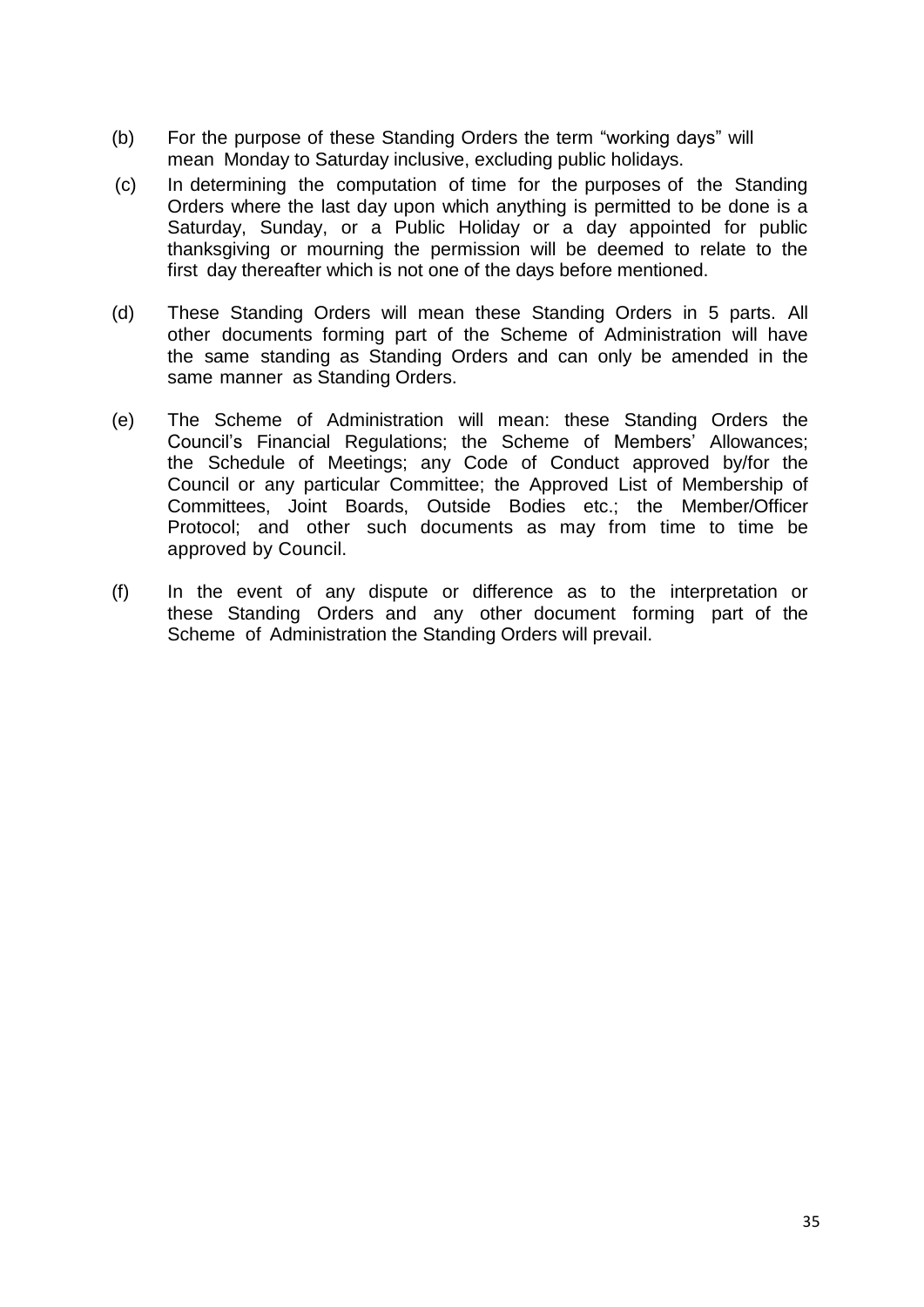## **Procedures for Open Forum Questions**

- 1. There will be a maximum of five questions allowed on the agenda per meeting and such questions will be limited to one per person per meeting. Questions received after the initial five will not be included on the agenda, but will receive a written response.
- 2. Any member of the public wishing to ask a question or raise an issue at an Open Forum must submit his/her question in writing to the Chief Executive twelve clear working days (i.e. excluding Sundays) before the meeting.
- 3. The Chief Executive will apply the following criteria to all questions received:-
	- Questions should be a single question and not contain multiple points although an explanatory paragraph is permissible.
	- Questions should not make personal attacks on any individual.
	- Questioners must be resident in or have a business in West Dunbartonshire.
	- Questions should not seek to raise an issue where Council has provided an alternative appeal or other procedure to be followed.
	- Questions must not seek a grant or financial assistance.
	- Questions relating to individual employee issues or employment policies are not competent.
	- Questions to a committee must relate to the remit of the particular committee.
	- Questions must not relate to an matter where there is a process defined by law, such as a licensing application process or planning process.
	- Questions to regulatory committees may only relate to policy matters.
- 4. Providing the questions meet the above criteria, the questions will be listed on the agenda in the chronological order in which they have been received. If the question does not to meet the above criteria, the Chief Executive will write to the questioner to explain why the question has not been allowed.
- 5. The Chief Executive, in consultation with the Leader of the Council, or the Convener will decide which Elected Member will respond to the question and will pass the question to that Elected Member as soon as possible.
- 6. All written questions submitted in accordance with the above will be acknowledged in writing and the questioner will be advised of the date, time and location of the meeting when the Open Forum will be held.
- 7. Before the start of the meeting the questioner should sit in the public gallery and remain there until invited to come forward by the Convener. It would be helpful if the questioner would make his/her presence known to the Clerk prior to the start of the meeting.
- 8. The Convener will invite each questioner to come forward and address the meeting.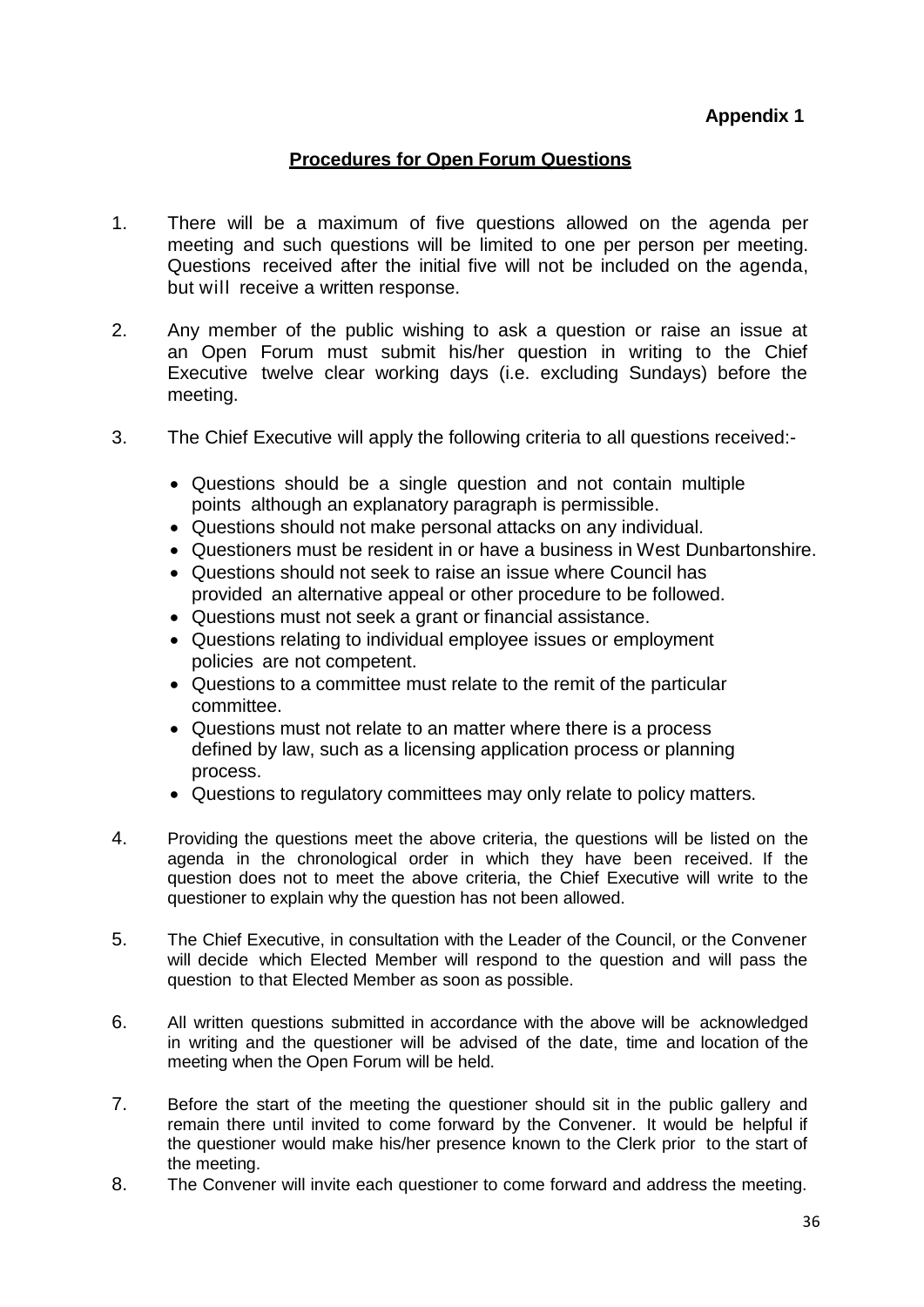The questioner should briefly introduce him/herself and read out the question.

- 9. The Convener will then invite the appropriate Elected Member to respond to the question. A written copy of the response will be circulated/ supplied to the questioner either at or as soon as reasonably possible after the meeting.
- 10. Thereafter, the questioner will be allowed to put one supplementary question to the Elected Member, if he/she so wishes. The supplementary question must arise directly out of the matter under consideration.
- 11. Following the Elected Member's response to the supplementary question (if any), the questioner will be invited to return to the public gallery. Where possible the supplementary question will be answered at the meeting, but in any event, a written response will be made to the questioner within seven days of the meeting.
- 12. Please note that, in accordance with Council Standing Orders, the Convener shall amongst other things:-
	- (a) Preserve order and ensure a fair hearing.
	- (b) Decide on matters of relevancy, competency and order.
	- (c) Maintain order and at his/her discretion, order the exclusion of any member of the public who is deemed to have caused disorder or misbehaved.
	- (d) The decision of the Convener on all matters within his/her jurisdiction shall be final.
	- (e) Deference shall, at all times, be paid to the authority of the Convener. When he/she speaks, the Convener shall be heard without interruption and any person standing shall resume their seat and no person shall rise to speak until the Convener is seated.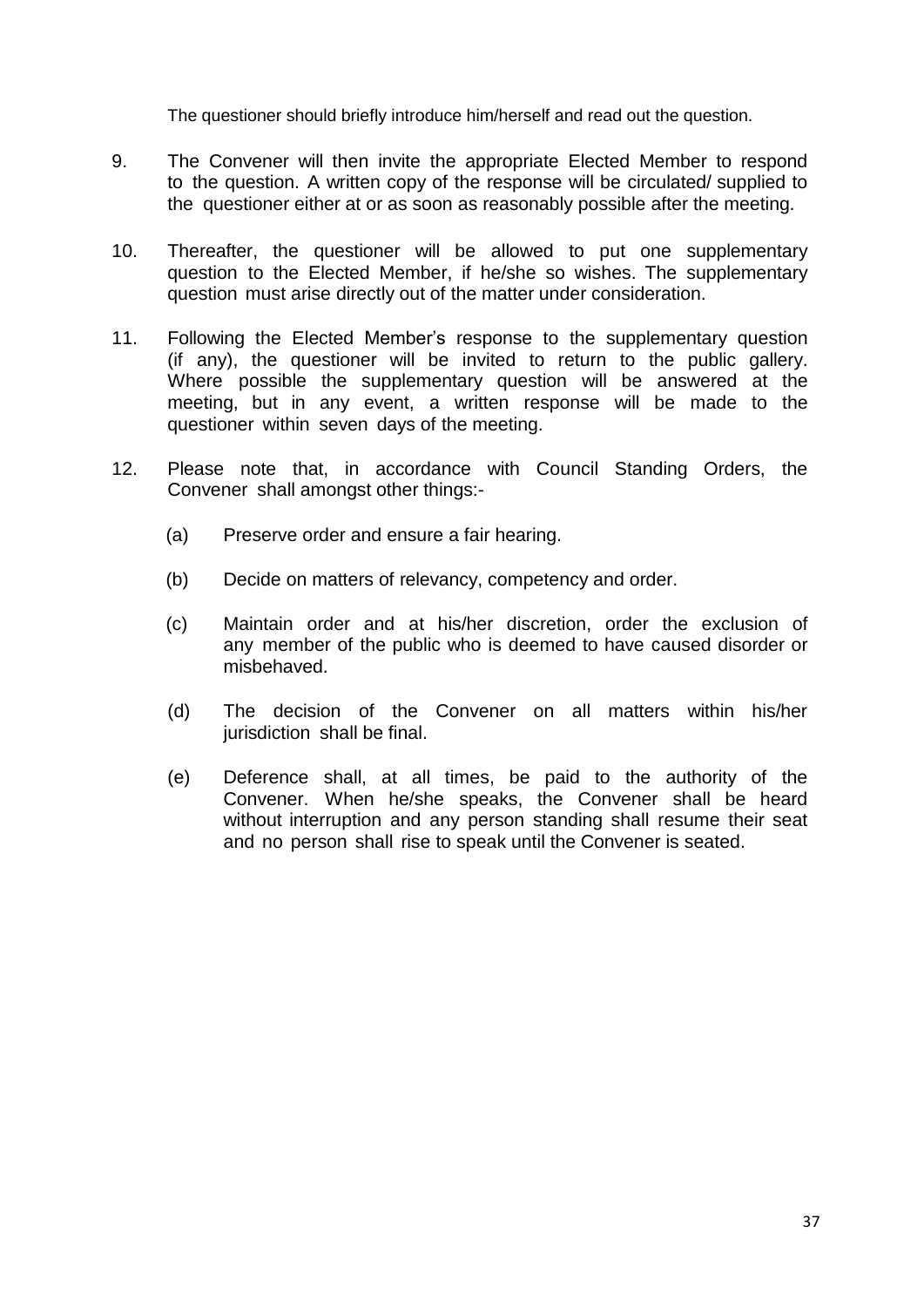## **Appeals Committee**

#### **1. Membership/Arrangements for Meetings**

- 1.1 The membership of the Appeals Committee will comprise all members of the council who have undertaken training on appeals within the last 5 years and who wish to be members of the committee, only four of whom shall sit on any individual Committee. Where any Appeals concerns teaching staff, at least one member of the Appeals Committee will also be a member of the Education Committee
- 1.2 The quorum of the Appeals Committee will be three Elected Members.
- 1.3 The Appeals Committee will meet as and when required or in accordance with any timetable approved by the Corporate Services Committee or Council.

## **2. Role and Remit**

2.1 The remit of the Appeals Committee will be to consider and decide upon Appeals submitted under the Council's Disciplinary and Grievance Procedures for all Council employees and Appeals against dismissals in accordance with other provisions or procedures.

#### **3. Delegated Powers**

3.1 The Appeals Committee has full delegated powers to implement its functions, remit and responsibilities as detailed above save that it does not have the power to reverse any decision taken by Council or any other Committee of the Council.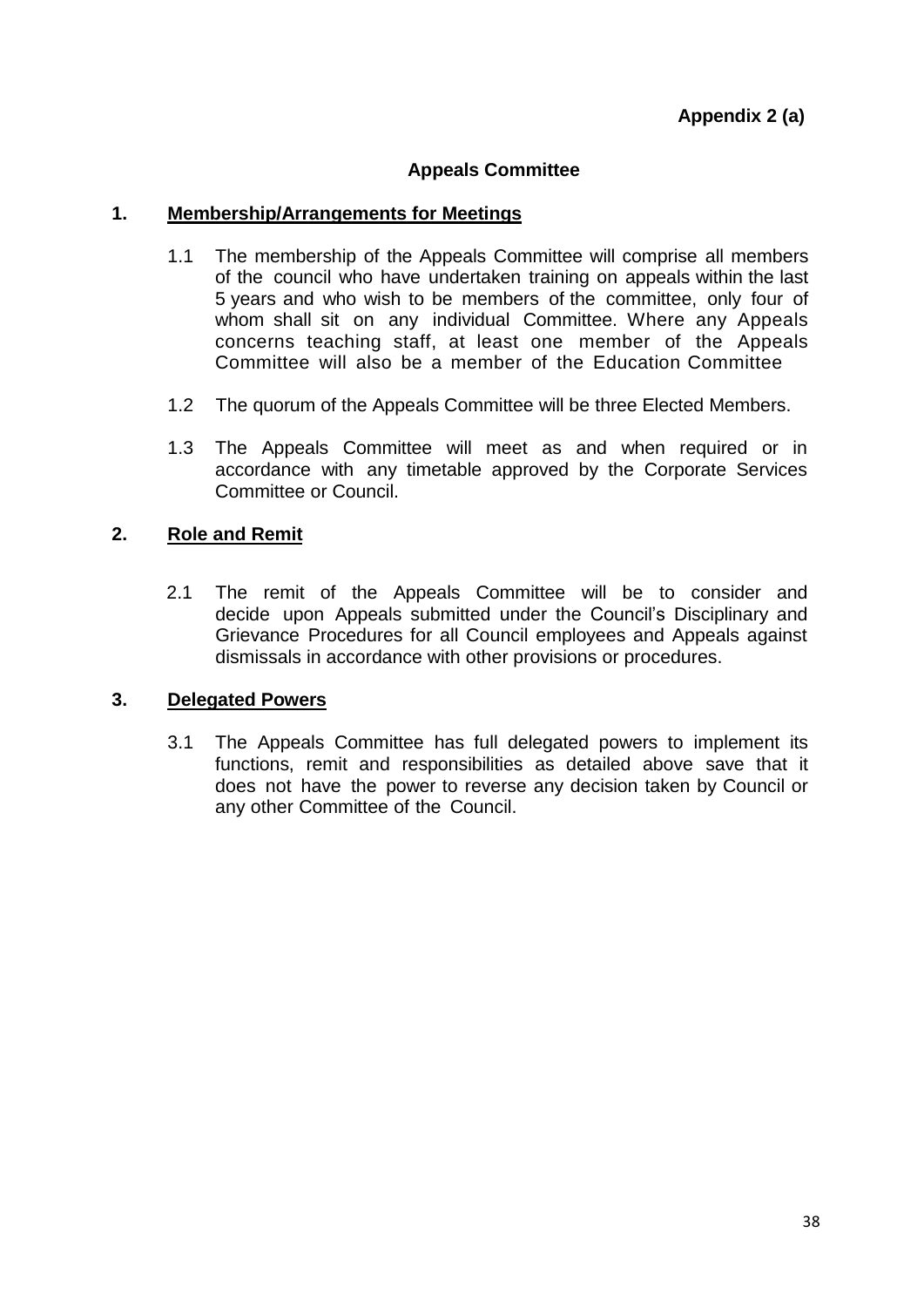## **Audit Committee**

## **1. Membership/Arrangements for Meetings**

- 1.1 The membership of the Audit Committee will comprise 8 Elected Members and 2 lay members. Lay members should not be members of any political party.
- 1.2 The quorum of the Audit Committee will be 3 Elected Members.

## **2. General**

- 2.1 The purpose and remit of Audit Committee is to:
	- Monitor, and make recommendations on the development of, the Audit, activity of the Council.
	- Scrutinise the monitoring and review activity of the thematic and regulatory committees.
- 2.2 The Audit Committee will undertake a number of general responsibilities. These include:
	- Monitoring and ensuring that the work of the committee, and the activities reported to the committee are responsive to the needs of local people.
	- Monitoring and ensuring that the views of local people, employees and other stakeholders are sought on relevant issues.
	- Promoting partnership working.

## **3. Audit**

- 3.1 The Audit Committee will develop and monitor the provision of relevant Audit services. This may include:
	- Considering and monitoring Audit Strategies, Policies and Procedures.
	- Considering Annual Audit Plans and associated action plans.
	- Considering other appropriate Internal Audit matters across the organisation.
	- Considering External Audit reports and action plans as appropriate.
	- Considering and monitoring the Council's Governance arrangements,
	- Considering Internal Financial Control and Efficiency Statements.
	- Considering and scrutinising Treasury Strategy and associated plans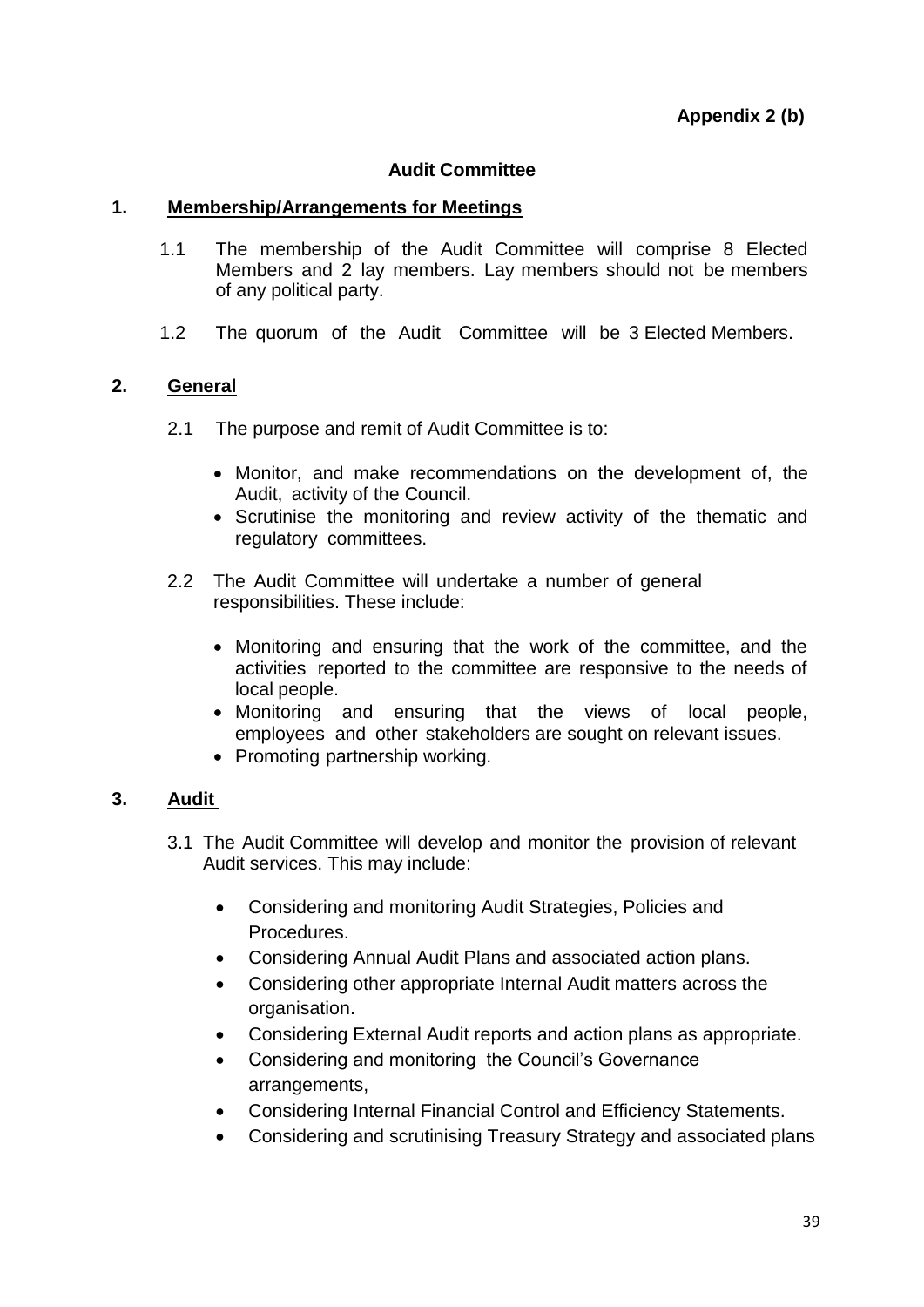Commissioning and/or considering reports related to External Scrutiny of the Council or Council services, (including the Audit of Best Value and Single Outcome Agreement).

## **4. Delegated Powers**

- 4.1 In general, the Audit Committee does not have delegated powers. All recommendations of the Audit Committee will be considered by Council, or by the appropriate committee.
- 4.2 As an exception to this, the Audit Committee has delegated powers to establish Sub-Committees and Working Groups to examine and report on specific issues.
- 4.3 The Audit Committee may call upon external experts to participate in specific reviews, (subject to any costs involved being approved by Council).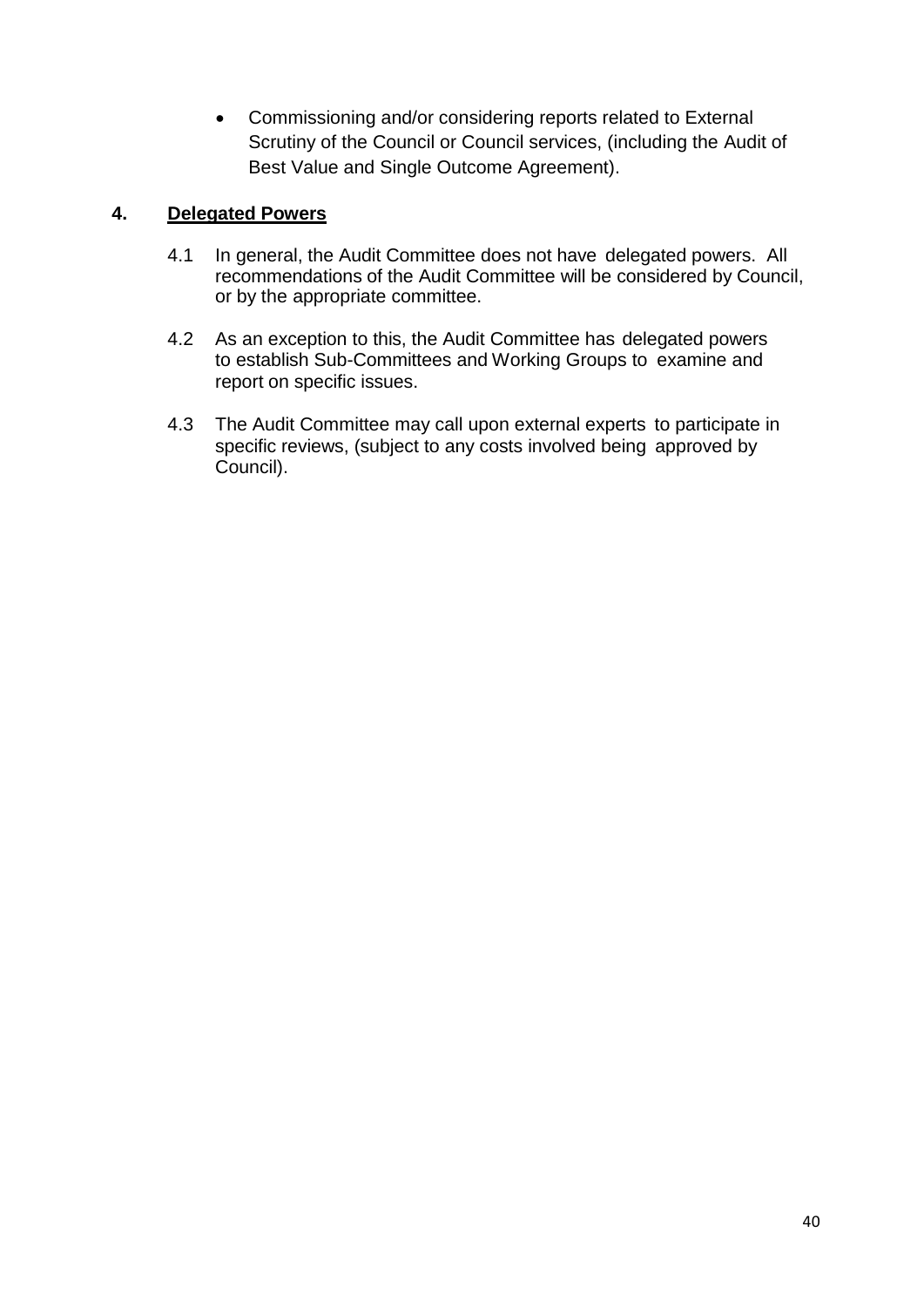## **Cultural Committee**

## **1. Membership/Arrangements for Meetings**

- 1.1 The membership of the Cultural Committee is composed of 5 Elected Members.
- 1.2 The quorum of the Cultural Committee will be 3 Elected Members.
- 1.3 In addition to the power to establish Sub-Committees, the Committee will have the power to establish working groups to examine and report on specific issues.

## **2. Role and Remit**

2.1 General

The purpose and remit of the Cultural Committee is to direct and supervise the activities of the Council in respect of Communications, Museums and Cultural Development.

- 2.2 The Cultural Committee will undertake a number of general responsibilities. These include:-
	- Ensuring that the Committee retains a primary focus on its responsibilities for delivering on the outcomes which are within its area of responsibility.
	- Monitoring the work of the Committee and ensuring that the activities reported to the Committee are responsive to the needs of local people.
	- Ensuring that the views of local people, staff and other stakeholders are sought on the development and delivery of services.
	- Promoting Social Inclusion and Equalities.
	- Promoting Health Improvement in all areas for which the committee has responsibility.
	- Considering the findings and recommendations of any working groups relevant to the Committee's areas of activity.

## 2.3 Best Value

The Cultural Committee will monitor the implementation of Best Value and other continuous improvement initiatives within the scope of its remit.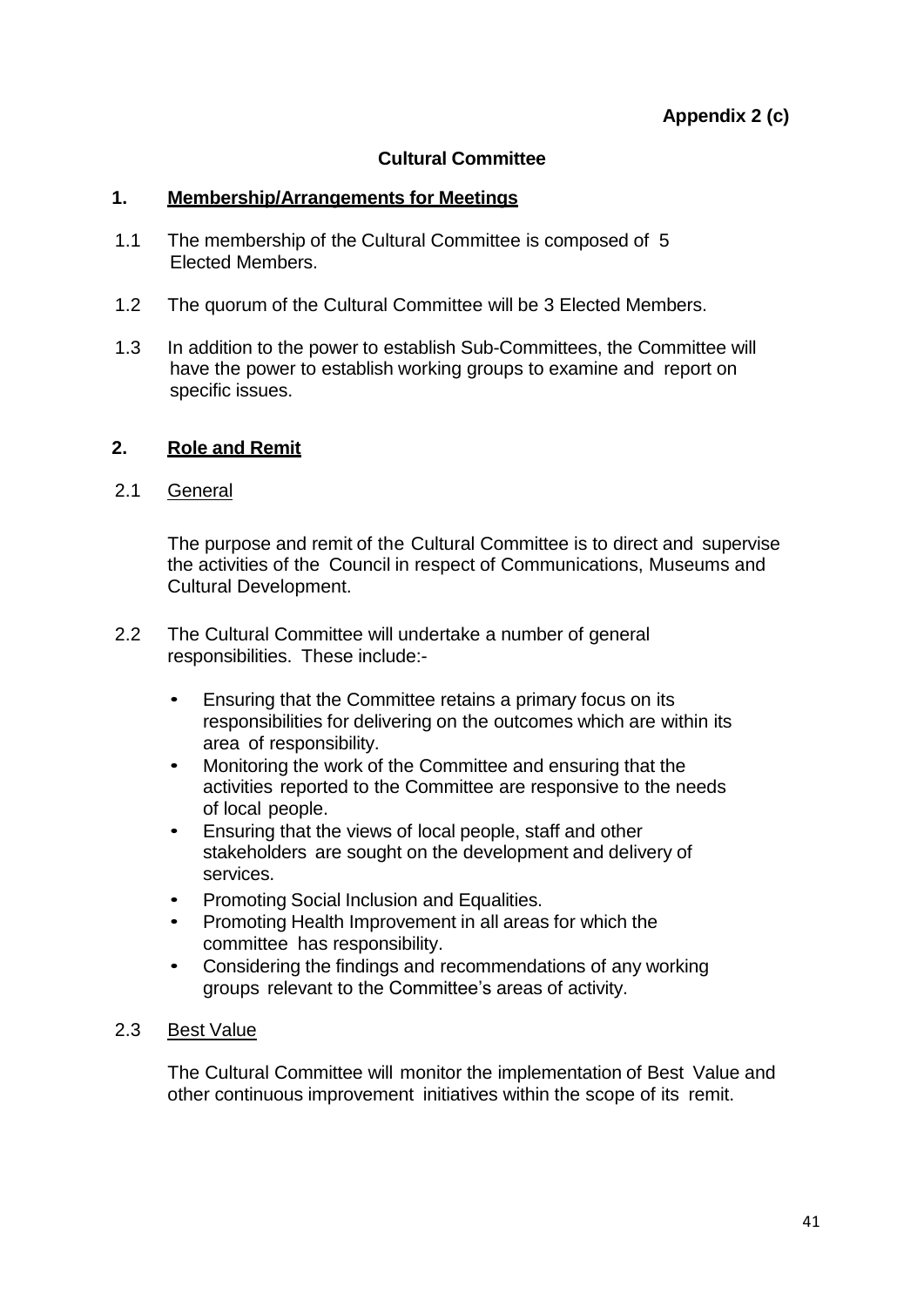## 2.4 Communications, Museums and Cultural Development

The Cultural Committee will develop and monitor the provision of the following services/functions:

- Museums
- Culture and Arts
- Cultural activities and council events, excluding civic events which are the responsibility of the Provost's Office.
- Town Twinning
- Corporate Communications
- Town Hall (excludes the main entrance at Dumbarton Road, main staircase and the entire first floor including the Provost's Rooms, Council Chambers and Members' accommodation).

## 2.5 Delegated Powers

The Cultural Committee will have full delegated powers to implement its functions, remit and responsibilities as detailed above. However the capital and revenue budgets for its functions will be monitored by the Corporate Services Committee.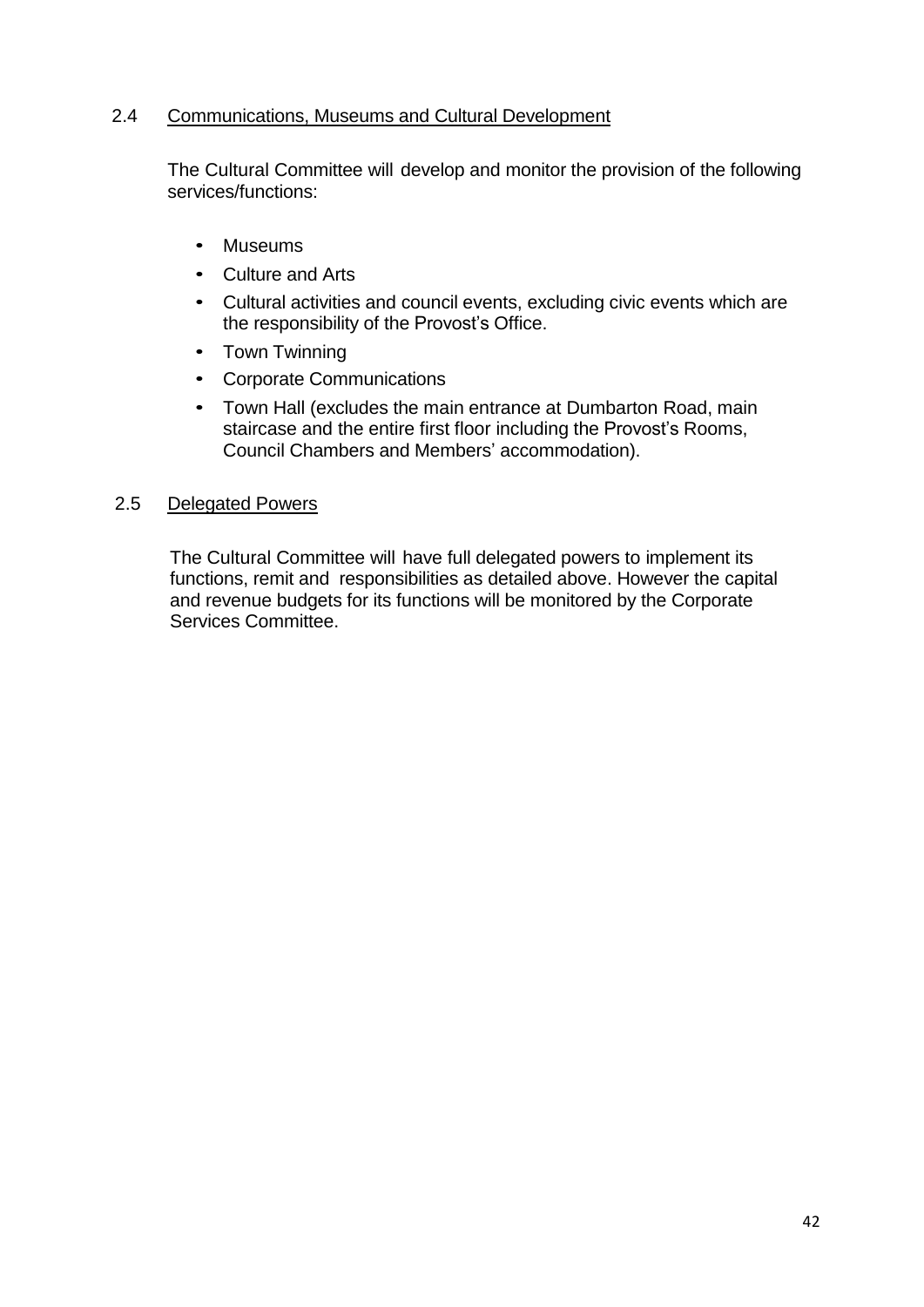## **Corporate Services Committee**

## **1. Membership/Arrangements for Meetings**

- 1.1 The membership of the Corporate Services Committee is composed of 12 Elected Members.
- 1.2 The quorum of the Corporate Services Committee will be 4 Elected Members.
- 1.3 In addition to the power to establish Sub-Committees, the Corporate Services Committee will have the power to establish Working groups to examine and report on specific issues.

## **2. Role and Remit**

## 2.1. General

The purpose and remit of Corporate Services Committee is to direct and supervise the activities of the Council under Corporate Services and the Chief Executive's Service and as part of this to:-

- Direct and supervise the activities of the Council under its financial, business support, audit and procurement functions and relevant legislation.
- Direct and supervise the Regulatory functions of the Council i.e. legal, democratic and regulatory, including the implementation of relevant legislation (although licensing issues will be reported through the Licensing Committee and planning issues through the Planning Committee).
- Notwithstanding the separate policy committees for Planning and Licensing, the capital and revenue budgets for those services will be monitored by the Corporate Services Committee.
- Develop and monitor policy and service provision for Strategic Human Resources, Information and Communications Technology, Transactional Support, and Organisational Development and Change (including training and learning) within the Council.
- Monitor the capital and revenue budgets for the areas covered by the Cultural Committee.
- Considering delivery plans and workforce monitoring information for each area of the committee's activity.

The Corporate Services Committee will undertake a number of general responsibilities. These include:-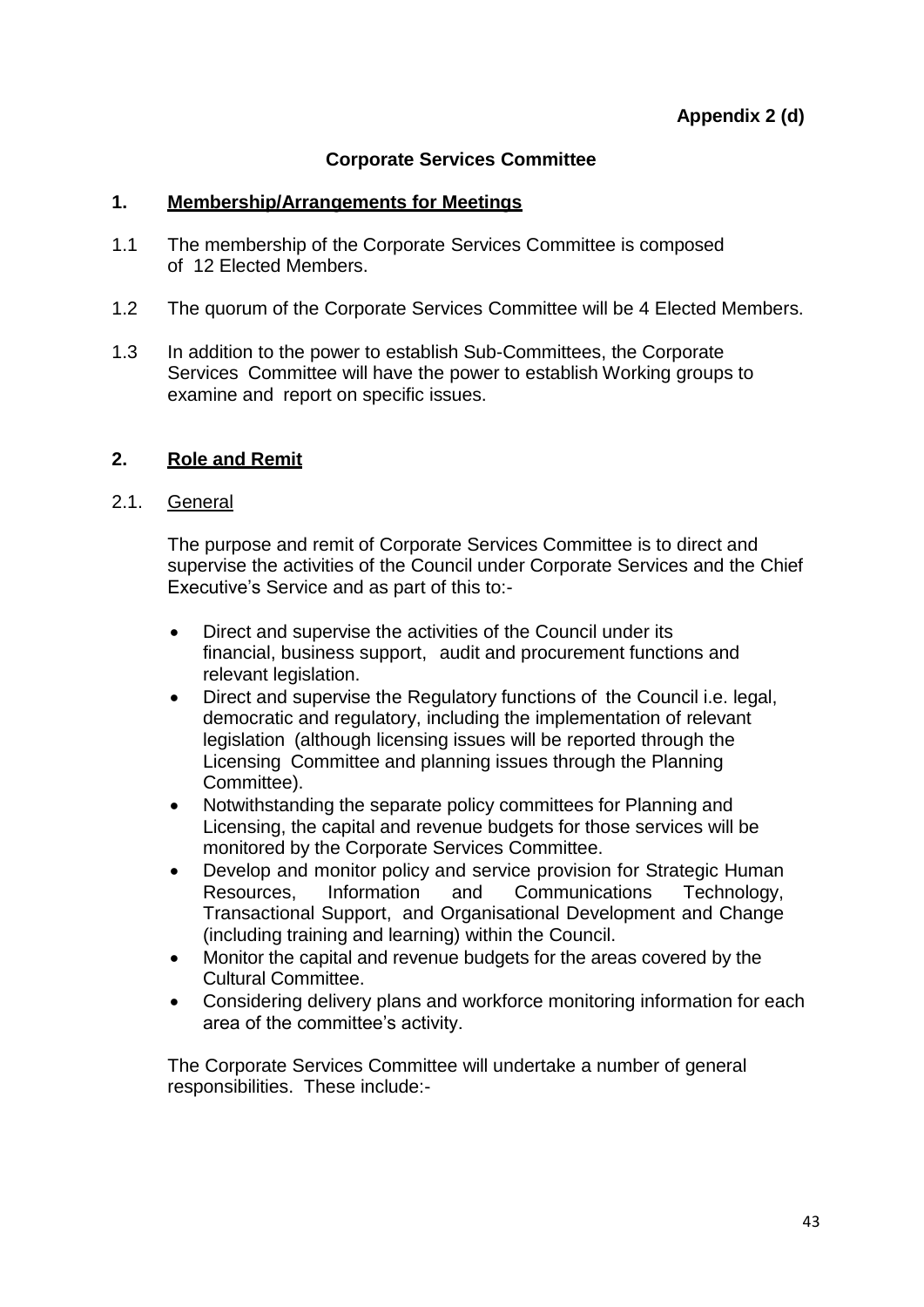- Ensuring that the committee retains a primary focus on its responsibilities for delivering on the outcomes which are within its area of responsibility – as set out in both the Local Outcome Improvement Plan for West Dunbartonshire, and the Council's Strategic Plan.
- Monitoring the work of the committee and ensuring that the activities reported to the committee are responsive to the needs of local people.
- Ensuring that the views of local people, employees and other stakeholders are sought on the development and delivery of services.
- Promoting Social Inclusion and Equalities in all areas for which the committee has responsibility.
- Promoting Health Improvement in all areas for which the committee has responsibility.
- Promoting the development of relevant inter agency issues and supporting partnership working.
- Setting performance targets (within the context of the Corporate and Service Planning processes), for the overall standards of service and receiving reports on these.
- Establishing a strategic financial framework to underpin service delivery, continuous improvement and partnership arrangements.
- Monitoring capital expenditure in respect of each area of the committee's activity.
- Monitoring revenue budgets in respect of each area of the committee's activity.
- Considering the findings and recommendations of any working groups relevant to the committee's areas of activity.
- Consideration of reports relating to procurement

## 2.2 Best Value and Performance Review

The Corporate Services Committee will monitor the implementation of Best Value and other continuous improvement initiatives within the scope of its remit. It will scrutinise statutory and other performance information. This may include:-

- Developing and monitoring the Council's approach to the 'Efficient Government agenda and other associated corporate support issues.
- Considering relevant service plans and the setting of targets.
- Scrutinising performance reports on Service Plans.
- Considering reports on Best Value service reviews and other continuous improvement and quality initiatives.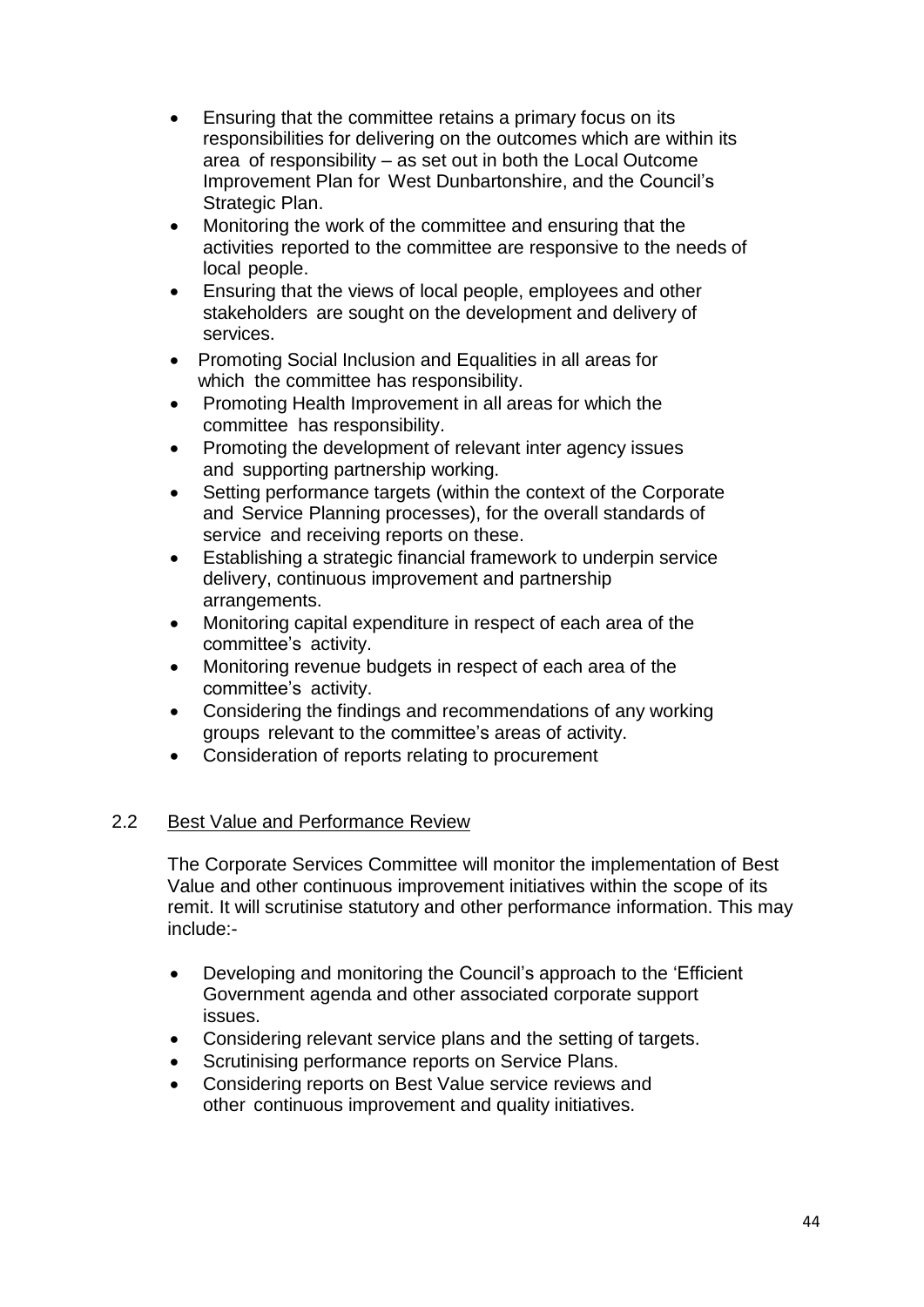## 2.3. Resources

The Corporate Services Committee will develop and monitor the provision of relevant financial services. This may include:-

- Preparation of the annual service revenue estimates and recommendation to Council.
- Preparation of the annual departmental capital plans and recommendation to Council.
- Monitoring the Council's capital and revenue budgets during the course of each financial year through consideration of regular reports and other information submitted to the Committee.
- Consideration of treasury management/Investment appraisal reports.
- Consideration of reports on revenues collection and related matters.
- Consideration of matters relating to council tax (except setting the annual level of tax) and benefits.
- Consideration of grants (where not otherwise covered by other Committees), to public or voluntary bodies in accordance with any direction or policy determined by the Council.
- Provision of financial services to other bodies, organisations, etc., subject to a charge being made where appropriate.
- Letting of insurance contracts and supervision of the Council's insurance portfolio.
- Monitor and develop provision of Audit and Fraud Service (this does not include scrutiny role as detailed within remit of the Audit Committee).

## 2.4. Regulatory Services

The Corporate Services Committee will develop and monitor the provision of relevant Regulatory Services, with the exception of planning and licensing matters as referred in paragraph 2.1 above. This may include:-

- Legal and Democratic support services to the Council, committees, partnership bodies and Council departments.
- Registration of Births, Deaths and Marriages and Civil Partnerships.
- Administration of Citizenship Ceremonies.
- Administration of Area Support Team (Children's Hearing Scotland) and recruitment of members of the Children's Panel
- Organisation of civic events and civic hospitality.
- Trusts.
- The Environmental Health and Trading Standards functions of the Council including food safety, health and safety, pest control, contaminated land, pollution control, infectious diseases, nuisances, consumer and business advice, fair trading and weights and measures (although Licensing issues will be reported through the Licensing Committee).
- Support services for Elected Members.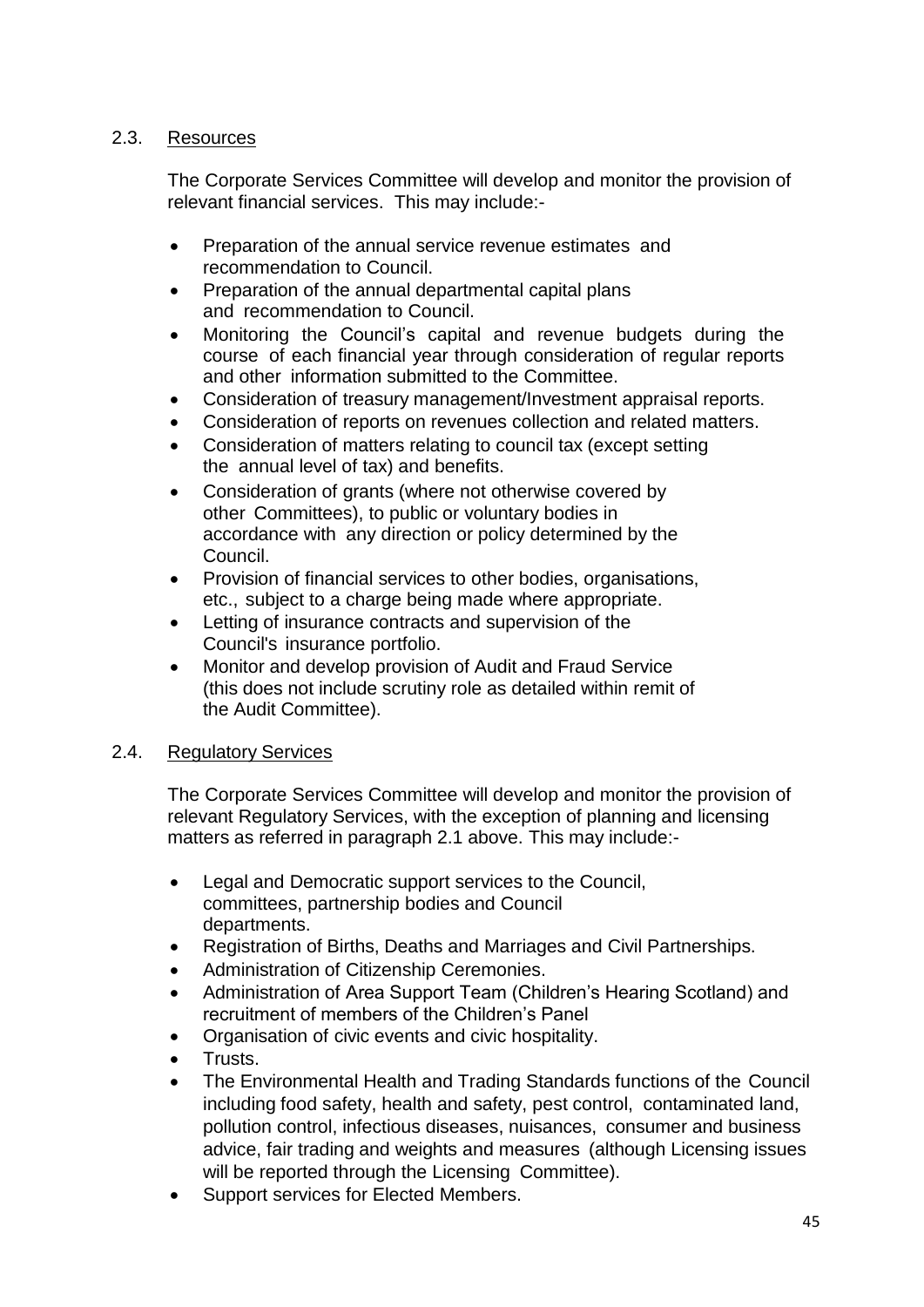- Freedom of Information, Data Protection and Records Management.
- Registration of Investigatory Powers (RIPSA).

## 2.5 People and Technology

The Corporate Services Committee will oversee all employee related matters and organisational structure issues within the strategic areas of the Council.

This may include:

- Strategic area structures.
- All employee/employment matters.
- Pay arrangements, including issues, structures, job evaluation, pay and grading arrangements.
- **Employment Policies and procedures.**
- Change management, learning and development for employees and Elected Members.
- Matters relating to occupational pension schemes.
- Health and safety in the workplace.
- Employee Recognition arrangements (jointly with Lead for CCC)
- Employee centred performance issues such as attendance, diversity and equalities (jointly with Lead for CCC in equalities)
- Conditions of service for local government employees, craft workers and Chief Officials.
- ICT function and strategy.
- Risk, Health and Safety,
- Organisational Resilience and Business Continuity

## 2.6 Communications, Culture, Communities and Facilities

The Corporate Services Committee will develop and monitor the provision of those relevant Communications, Culture and Communities Services not included within remit of the Cultural Committee. This may include:-

- One Stop Shops
- Contact Centre
- Performance and Policy
- Libraries
- Equalities Act 2010
- Community engagement
- Facilities Management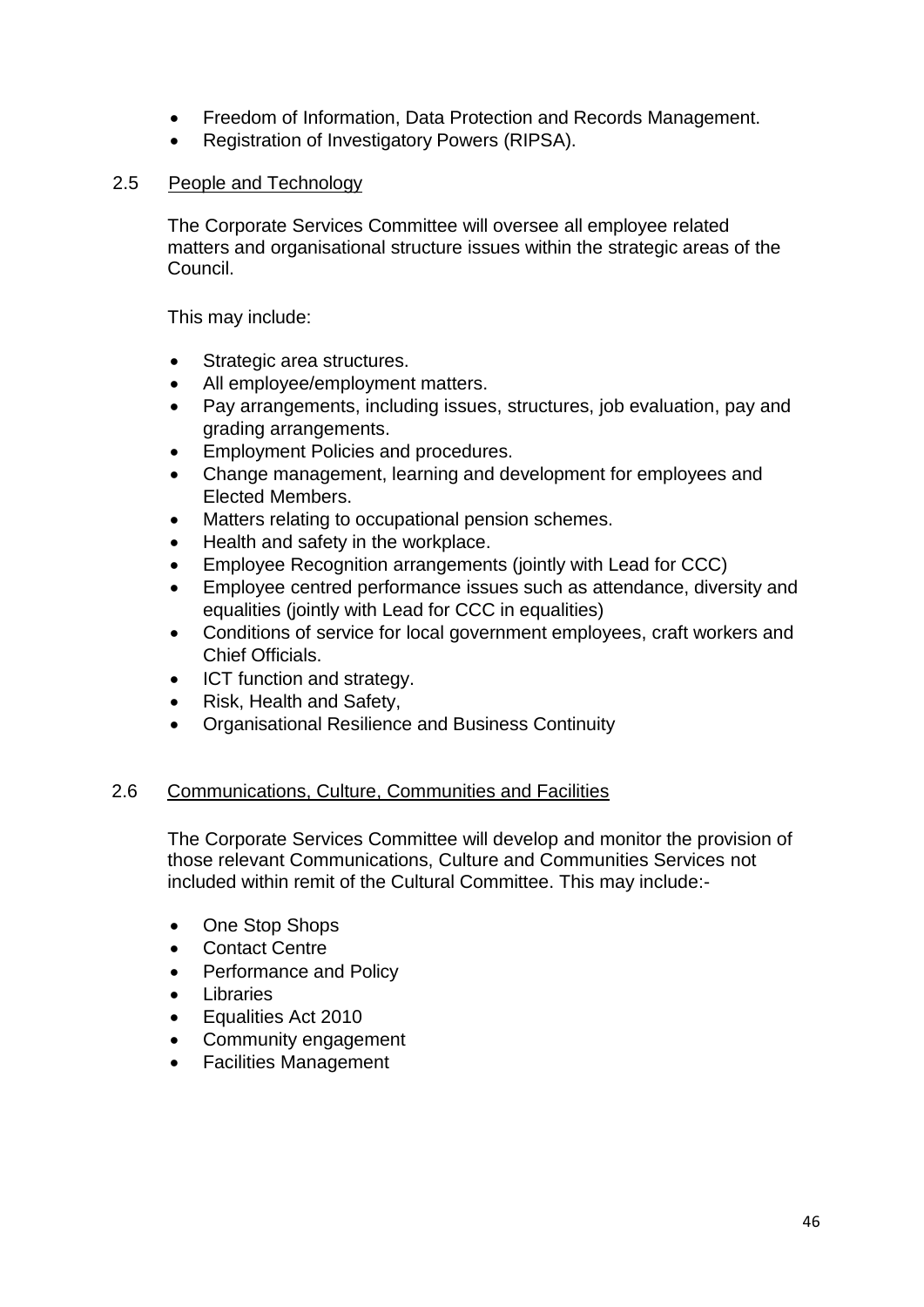## 2.7 Leisure Services

Leisure Services and halls operations are delivered by West Dunbartonshire Leisure Trust, who are responsible for operational matters including delivery of services. The committee has a responsibility for strategy and budgetary decisions, and monitoring performance.

#### 2.8. Equalities

The Corporate Services Committee will oversee the development and monitoring of policies to address the range of equalities issues as they impact on the population of West Dunbartonshire, employees of the Council and other stakeholders.

#### 2.9 Halkett Memorial Trust

The Corporate Services Committee will act as Trustees for the Halkett Memorial Trust (the "Trust") a Charitable Trust administered by the Council in line with the guidance laid down by the Office of the Scottish Charity Regulator (OSCR). The Trustees shall hold and apply all funds and assets as may from time to time be comprised in the Trust Property and that in trust for the advancement of art by supporting painting activities and painting competitions within and amongst primary schools located within the West Dunbartonshire area

#### 2.10 Delegated Powers

The Corporate Services Committee will have full delegated powers to implement its functions, remit and responsibilities as detailed above.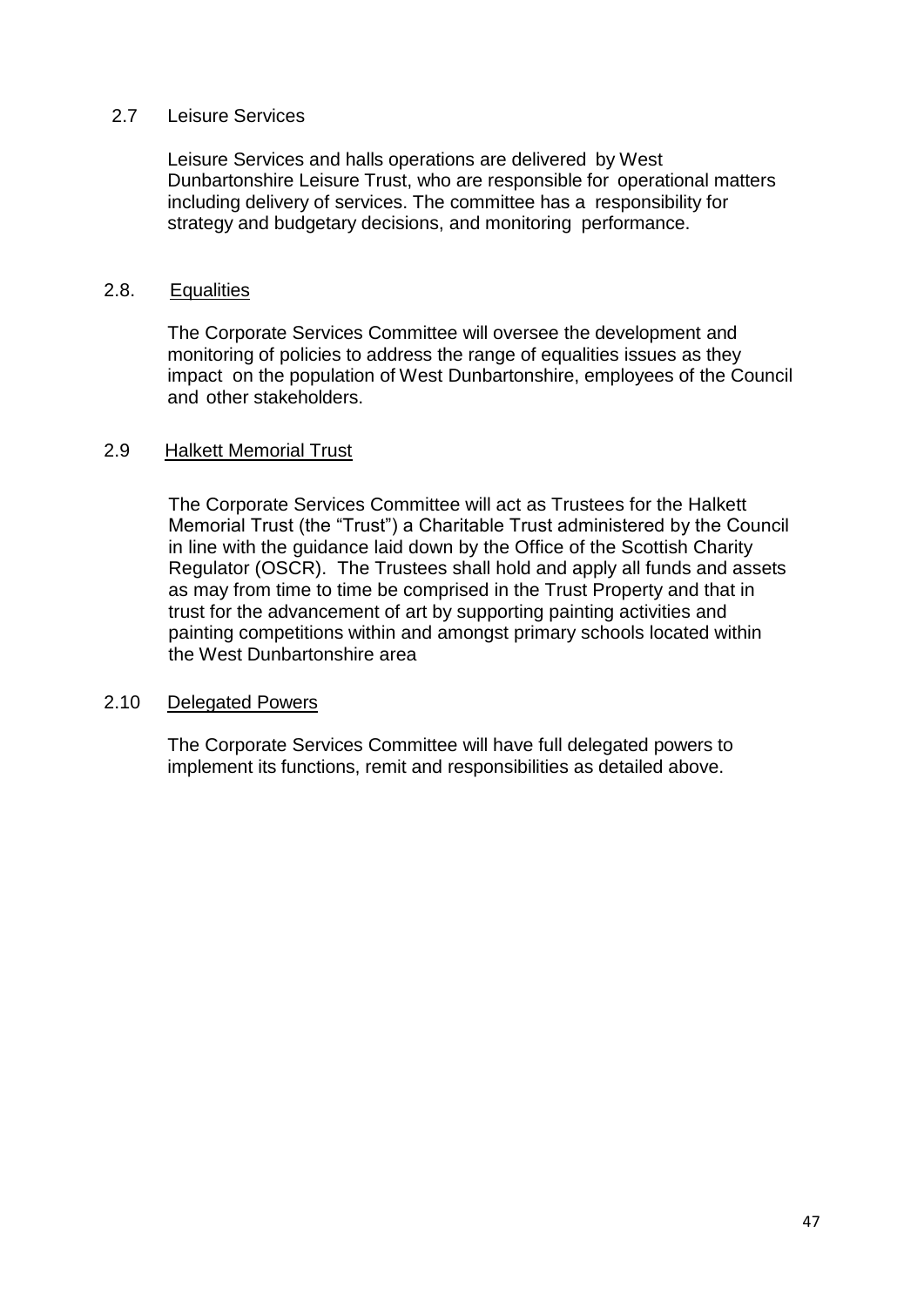## **Educational Services Committee**

## **1. Membership/Arrangements for Meetings**

- 1.1 The membership of the Educational Services Committee will be as follows:-
	- 14 Elected Members to be nominated by Council.
	- When the Educational Services Committee considers Education matters (in so far as they relate to the exercise by the Council of its roles and responsibilities as Education authority) the following persons will also be present:-
	- Three religious representatives (with voting rights) to be nominated in accordance with the procedures laid down in Section 124 of the Local Government (Scotland) Act 1973.
	- Two permanent class teachers (with voting rights), made up of one primary and one secondary teacher.
	- Nursery Head (non-voting) delegated by all Nursery heads can be invited on an ad-hoc basis by the Committee to advise where nursery education/childcare matters are on the agenda.
	- Primary Head (non-voting) delegated by all Primary heads can be invited on an ad-hoc basis by the Committee to advise where primary matters are on the agenda.
	- Secondary Head (non-voting) delegated by all Secondary Heads can be invited on an ad-hoc basis by the Committee to advise where secondary matters are on the agenda.
	- Two parent representatives (with voting rights).
- 1.2 The quorum of the Educational Services Committee will be 5 Members, subject to the provision that when Education matters are being considered at least half of those present must be Elected Members.
- 1.3 In addition to the power to establish Sub-Committees, the Educational Services Committee will have the power to establish Working Groups to examine and report on specific issues.

## **2. Role and Remit**

2.1 General

The purpose and remit of the Educational Services Committee is to:-

 Direct and supervise the discharge of the functions of the Council as an Education Authority under the relevant legislation. This includes early childhood services, psychological services, specialist provision for children with additional support needs, mainstream school provision, sports development & outdoor education and the payment of Educational Maintenance Allowances and grants.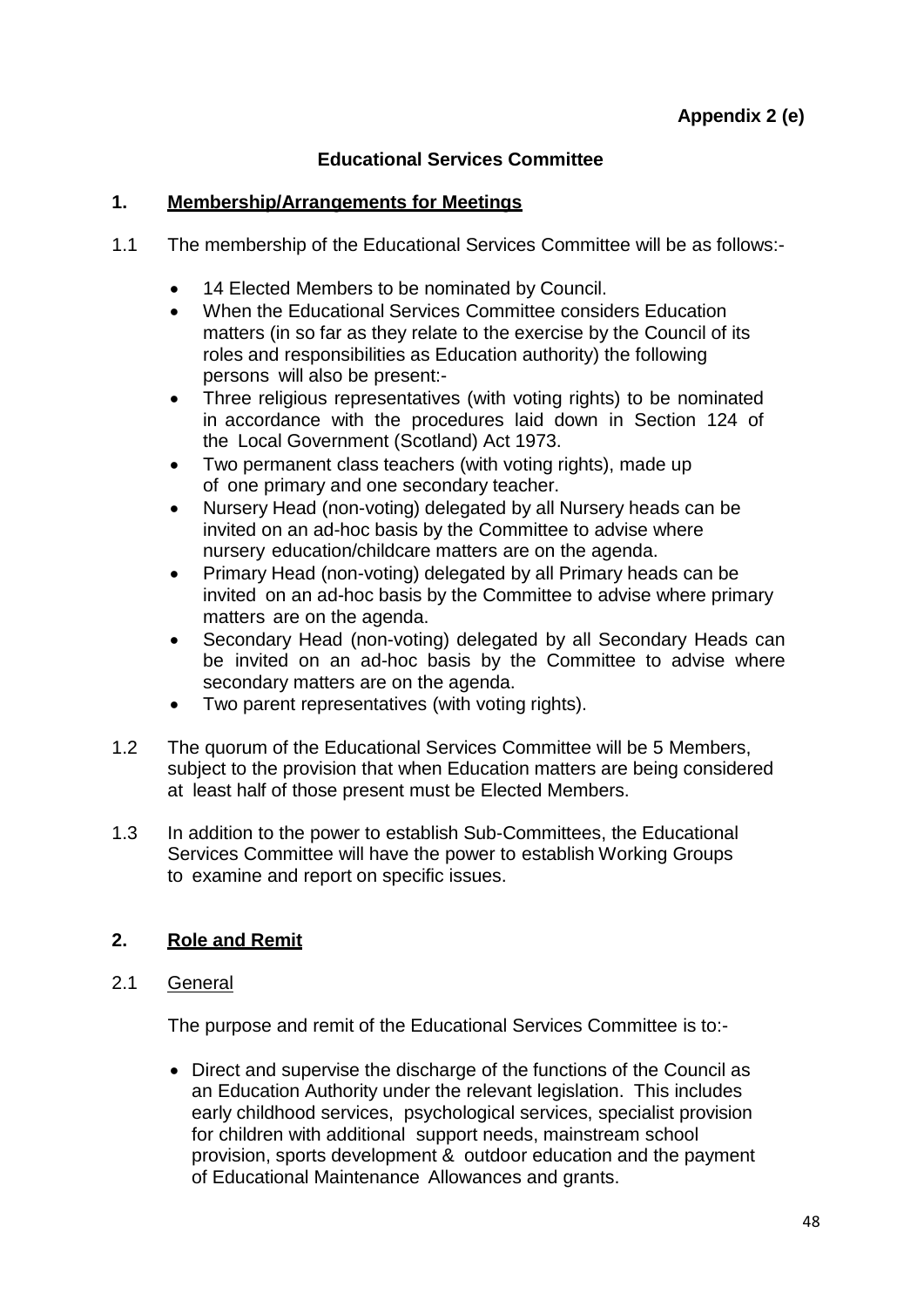- Develop and monitor policy and service provision for Integrated Children's Services in West Dunbartonshire.
- Direct and supervise the discharge of the functions of the Council in relation to lifelong learning.
- Considering delivery plans and workforce monitoring information for each area of the committee's activity.

The Educational Services Committee will undertake a number of general responsibilities. These include:-

- Ensuring that the committee retains a primary focus on its responsibilities for delivering on the outcomes which are within its area of responsibility – as set out in both the Local Outcome Improvement Plan for West Dunbartonshire, and the Council's Strategic Plan.
- Monitoring the work of the committee and ensuring that the activities reported to the committee are responsive to the needs of local people.
- Ensuring and monitoring that the views of local people, employees and other stakeholders are sought on the development and delivery of services.
- Promoting Social Inclusion and Equalities in all areas for which the committee has responsibility.
- Promoting Health Improvement in all areas for which the committee has responsibility.
- Promoting, developing and monitoring West Dunbartonshire's Strategic Partnership Agreement to secure Better Integration for Children's Services.
- Promoting West Dunbartonshire's vision that all children have the best possible start in life by a shared commitment to improve services through joint planning.
- Providing the key accountability on behalf of the Council as the 'Corporate Parent' for looked after and accommodated children and young people – (note – joint remit with West Dunbartonshire Health and Social Care Partnership).
- Promoting the development of relevant inter agency issues and supporting partnership working.
- Setting performance targets (within the context of the Corporate and Service Planning processes, the Integrated Children's Services Plan, the Local Outcome Improvement Plan, and the NHS Community Health Partnership Annual Plan) for the overall standards of service and to receiving reports on these.
- Establishing a strategic financial framework to underpin service delivery and partnership arrangements.
- Monitoring capital expenditure in respect of each area of the committee's activity.
- Monitoring revenue budgets in respect of each area of the committee's activity.
- Considering the findings and recommendations of any working groups/forums relevant to the Committee's areas of activity.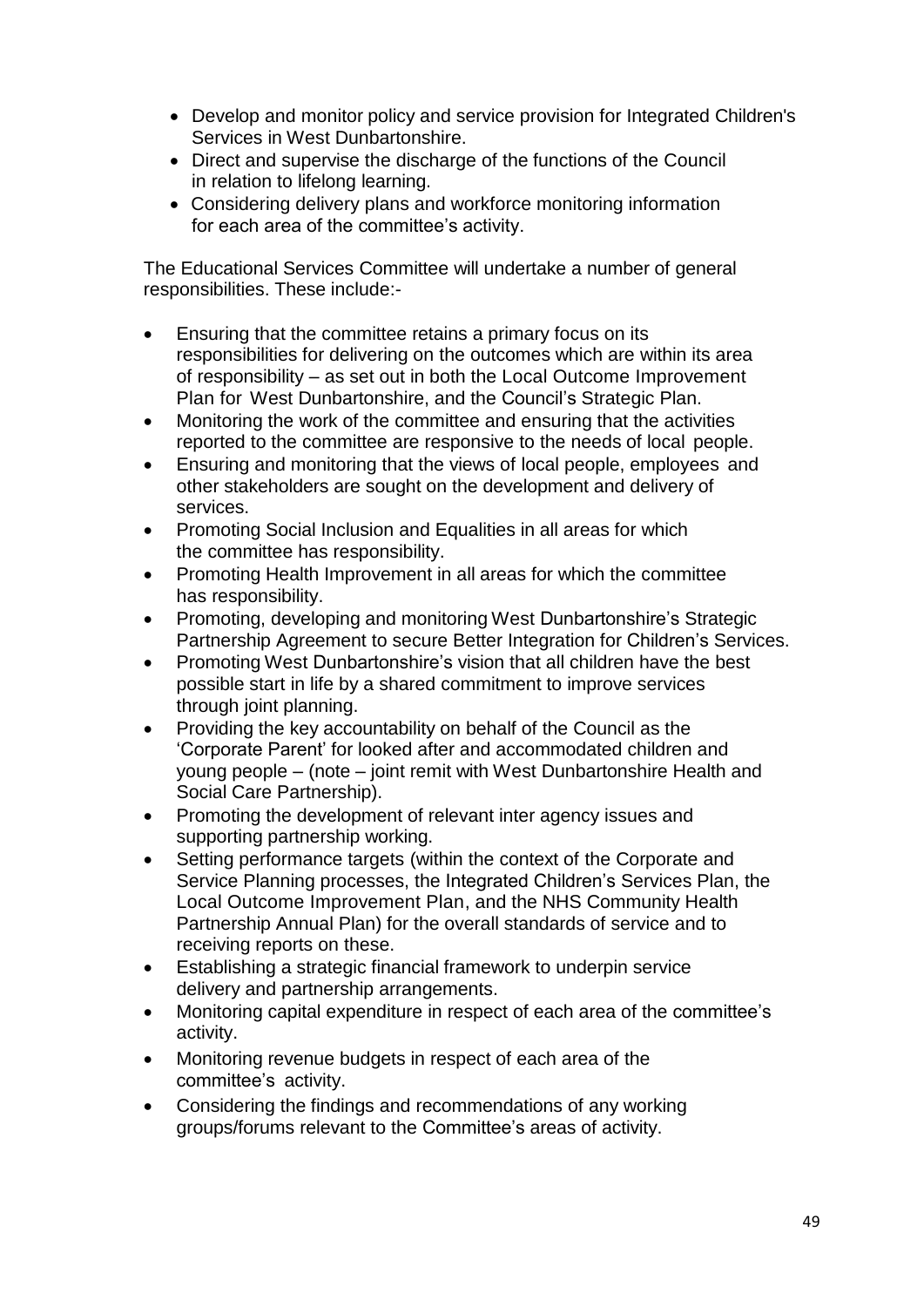## 2.2 Best Value and Performance Review

The Educational Services Committee will monitor the implementation of Best Value and other continuous improvement initiatives within the scope of its remit. It will scrutinise statutory and other performance information. This may include:-

- Approving relevant service plans, including the Educational Services and Integrated Children's Services Plan, and setting targets.
- Scrutinising performance reports on Service plans.
- Considering reports on Best Value service reviews and other continuous improvement and quality initiatives.

## 2.3 Schools Education

The Educational Services Committee will develop and monitor the provision of relevant schools education services. This may include:-

- Provision of primary and pre-school education within the area.
- Provision of secondary education within the area.
- The development of the curriculum within the schools, in association with Government policy.
- Provision for pupils with additional support needs within the area
- In partnership with Social Work, provision of specialist support out with the area.
- Provision of outdoor education as appropriate.
- Arrangements for financial contributions to individuals and external bodies under the auspices of Educational Maintenance Allowances, school clothing and footwear grants, and grants to Voluntary Organisations.
- Nomination of an elected member to chair recruitment panels for the appointment of Head Teachers.
- Approval of delineated areas for day schools and provision of day schools sufficient to meet the needs of pupils in the area.
- Curriculum development, staff development and in-service training.
- Provision of a psychological service and arrangements to meet the additional support needs of individual pupils.
- Operation of special and support services as appropriate and, if necessary, in collaboration with other local authorities and/or providers.
- Monitoring of service specification and quality development.
- Provision of appropriate support to educational establishments and services.
- Policy development and monitoring in respect of attendance and exemption from attendance of pupils at day schools.
- Provision of adequate health and welfare services in all educational establishments.
- All relevant aspects of pupil welfare.
- All relevant aspects of resource provision to educational establishments.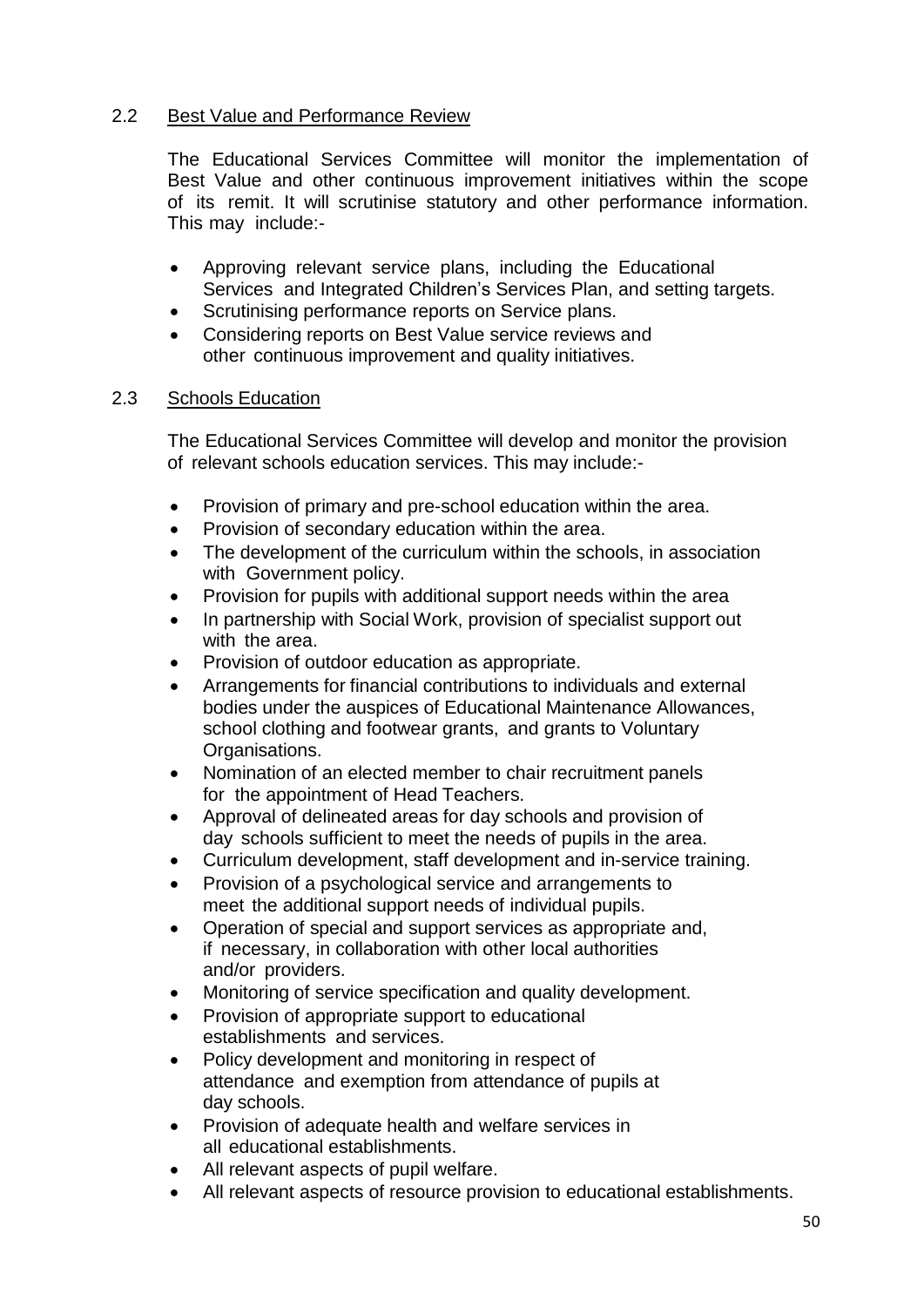## 2.4 Early Years/Out of School Care Services – (note – joint remit with West Dunbartonshire Health and Social Care Partnership)

The Educational Services Committee will develop and monitor the provision of relevant early years and out of school care services. This may include:-

- Provision of early childhood services for children under 3 in line with national guidance and Council policy.
- Provision of early education and child care for children 3 and over, who have not yet reached statutory school age in line with legislative requirements and Council policy.
- Guidance to the Council in formulation of its policy objectives and priorities in all appropriate matters relating to children who have not yet reached the statutory school age and their parents.
- Direction and supervision of the discharge of the Council's functions with regard to Pre 5 services and relevant Part III of the Children's Act 1989.
- Development of services which provide activities of a kind suitable for pre-school children.
- Co-ordination and monitoring of the Council's policies and practices with regard to the provision of out-of-school care including, the use of the grants budget.

## 2.5 Lifelong learning

The Educational Services Committee will develop and monitor the provision of relevant Lifelong Learning Services.

## 2.6 Sports

The Educational Services Committee will develop and monitor the provision of relevant sports activities. This will include:-

- Outdoor Education
- Sports Development
- Active Schools

## 2.7 School Transport and other services

The Educational Services Committee will develop and monitor the provision of the undernoted services:

• School transport for pupils within the area in accordance with the qualifying criteria contained with the Education (Scotland) Act 1980 and Council policy.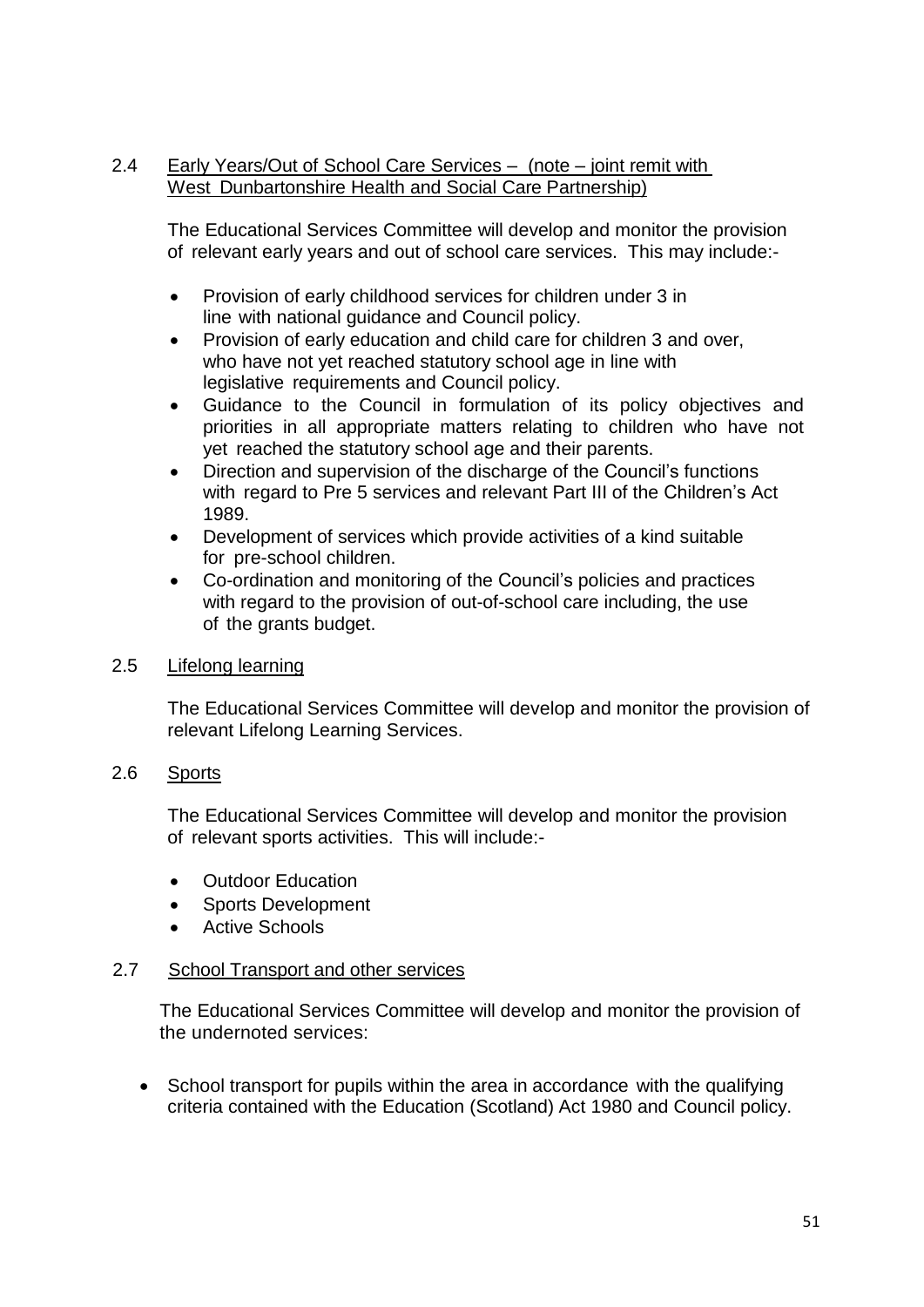- Educational property matters, including maintenance and repair of building stock, the school buildings strategy and certain health and safety issues.
- Co-ordination and control of the specification of certain tenders, assessment and acceptance of such tenders, co-ordination and monitoring of contract performance and authorisation of termination of any such contracts relative to the provision of educational services.
- The schools PPP contract.

Issues such as the school estate, road safety, cycle training, school crossing, school catering, school cleaning, janitorial services are regarded as part of the maintenance and operation of public infrastructure and may be reported to Infrastructure, Regeneration and Economic Development Committee, but alternatively, may be reported to Educational Services Committee where appropriate.

## 2.8 Delegated Powers

The Educational Services Committee will have full delegated powers to implement its functions, remit and responsibilities as detailed above.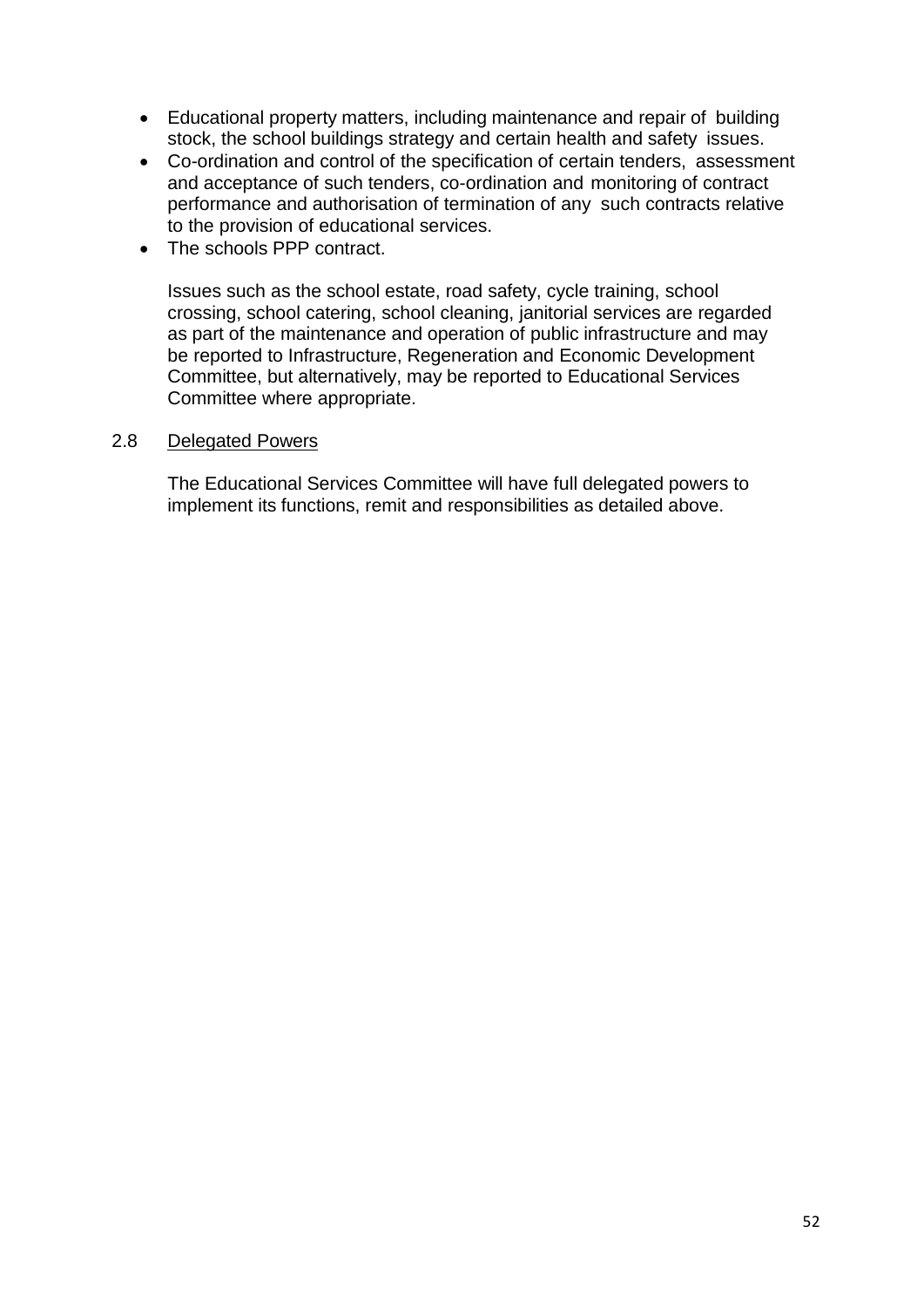## **Housing and Communities Committee**

## **1. Membership/Arrangements for Meetings**

- 1.1 The membership of the Housing and Communities Committee will comprise 12 Elected Members.
- 1.2 The quorum of the Housing and Communities Committee will be 4 Elected Members.
- 1.3 In addition to the power to establish Sub-Committees, the Housing and Communities Committee will have the power to establish Working Groups to examine and report on specific issues.

## **2. Role and Remit**

## 2.1 General

The purpose and remit of the Housing and Communities Committee is to:-

- Direct and supervise the activities of the Council in its role as direct provider of housing and as strategic planner of housing provision.
- Direct and supervise the activities of the Council in its responsibilities for Community Safety.
- Considering delivery plans and workforce monitoring information for each area of the committee's activity.

The Housing and Communities Committee will undertake a number of general responsibilities. These include:-

- Ensuring a primary focus on delivering the outcomes which are within its area of responsibility - as set out in both the Local Outcome Improvement Plan for West Dunbartonshire, and the Council's Strategic Plan.
- Setting performance targets (within the context of the Corporate and Service Planning processes), for the overall standards of service and receiving reports on these.
- Establishing a strategic financial framework to underpin service delivery, continuous improvement and partnership arrangements
- Monitoring revenue budgets in respect of each area of the committee's activity.
- Monitoring capital expenditure in respect of each area of the committee's activity.
- Ensuring that the activities reported to the committee are responsive to the needs of local people.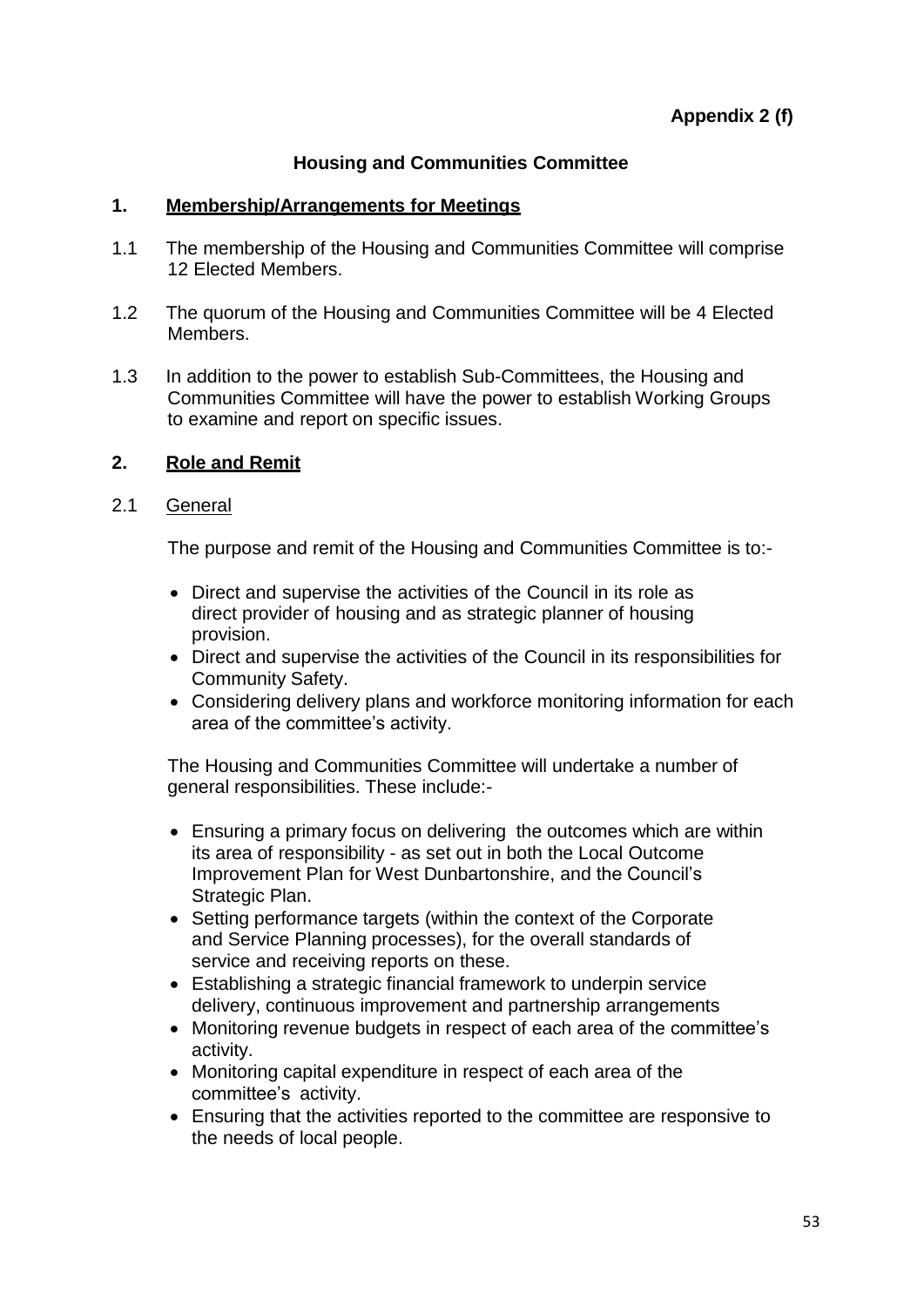- Promoting the development of relevant inter agency issues and supporting partnership working.
- Ensuring that the views of local people, employees and other stakeholders are sought on the development and delivery of services.
- Promoting Social Inclusion and Equalities in all areas for which the committee has responsibility.
- Promoting Health Improvement in all areas for which the committee has responsibility.
- Considering the findings and recommendations of any working groups relevant to the committee's areas of activity.
- Direct and supervise the Council's Building Service.

## 2.2 Best Value and Performance Review

The Housing and Communities Committee will monitor the implementation of Best Value and other continuous improvement initiatives within the scope of its remit. It will scrutinise statutory and other performance information. This may include:-

- Approving relevant service plans, including setting t argets.
- Scrutinising performance reports on Service Plans.
- Considering reports on Best Value service reviews and other continuous improvement and quality initiatives.

## 2.3 Housing and Communities Committee

The Housing and Communities Committee will develop and monitor the provision of relevant Housing and Communities Services. This may include:

- Recommending Housing Capital Programmes (and any revisions or amendments) to the Council.
- Recommending the Housing Revenue Account (HRA) Revenue budget, (and any revisions or amendments), to the Council, including house rent levels and other charges.
- Direct and supervise all of the activities of the Council in its role as direct provider of housing and as strategic planner of housing provision.
- Housing Regeneration Strategies (e.g. Local Housing Strategy/Community Ownership Programme).
- Council property maintenance.
- Community Development, Community Councils, Your Community, Community Empowerment
- Working4U including Welfare Benefits Service, Debt Advice service, Community Learning and Development, Adult Learning, Youth Services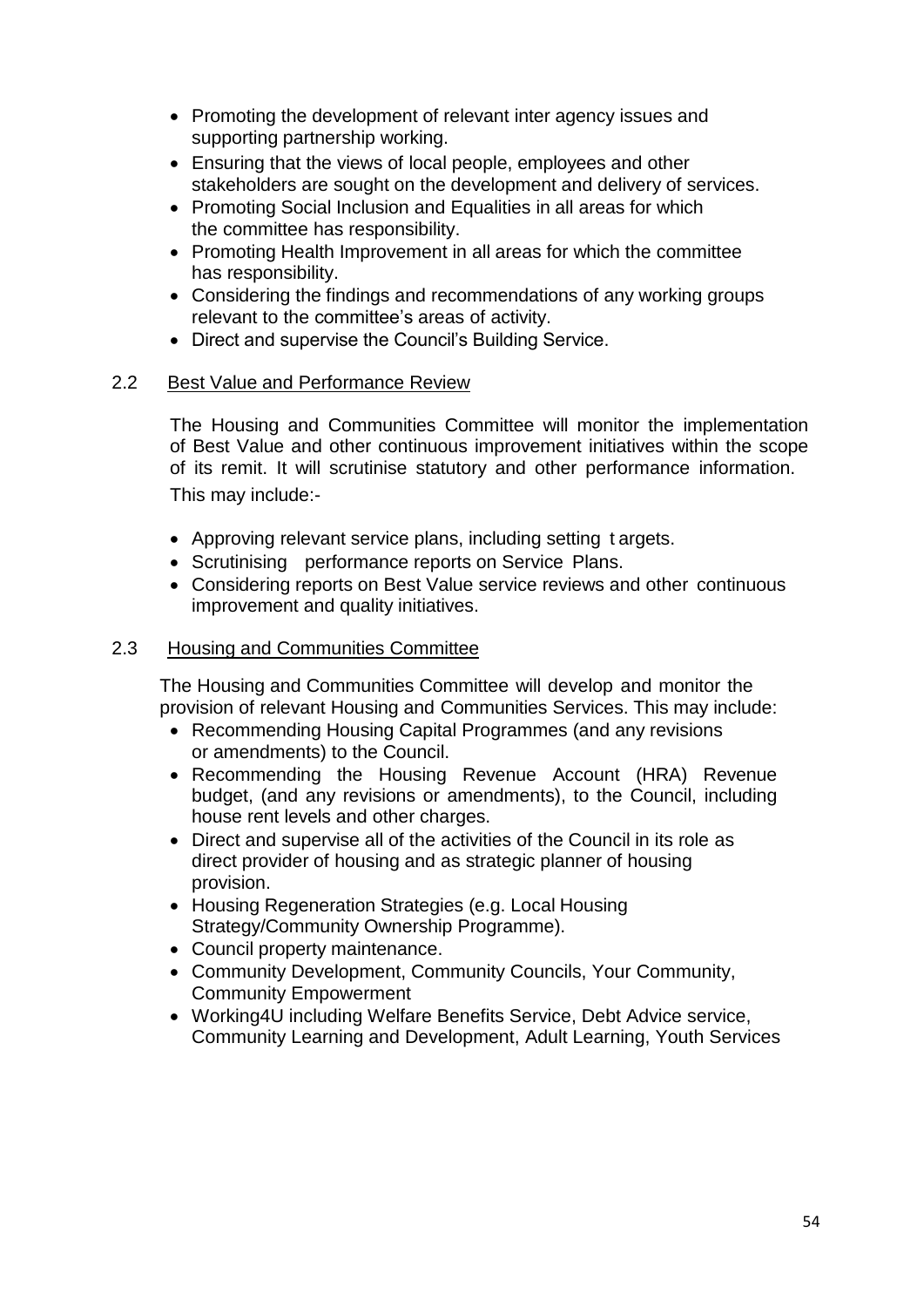## 2.4 West Dunbartonshire Strategic Community Safety Partnership

The Housing and Communities Committee will work with partners through the West Dunbartonshire Strategic Community Safety Partnership (a partnership of public sector agencies, community representatives, and the Council), to ensure the benefits of partnership working in making a safer West Dunbartonshire.

## 2.5 Delegated Powers

The Housing and Communities Committee will have full delegated powers to implement its functions, remit and responsibilities as detailed above.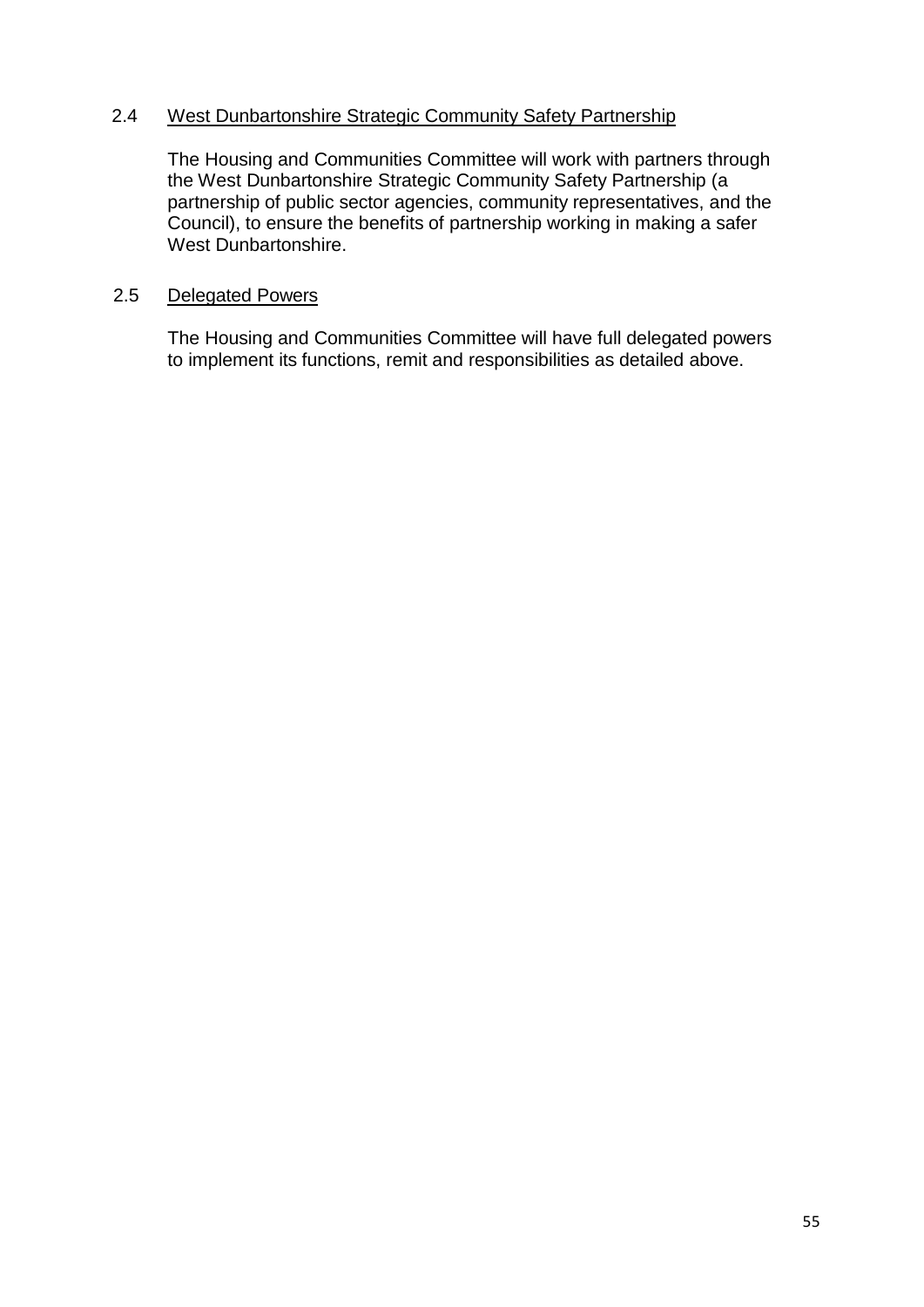## **Infrastructure, Regeneration and Economic Development Committee**

#### **1. Membership/Arrangements for Meetings**

- 1.1 The membership of the Infrastructure, Regeneration and Economic Development Committee will comprise 12 Elected Members.
- 1.2 The quorum of the Infrastructure, Regeneration and Economic Development Committee will be 4 Elected Members.
- 1.3 In addition to the power to establish Sub-Committees, the Infrastructure, Regeneration and Economic Development Committee will have the power to establish Working Groups to examine and report on specific issues.

## **2. Role and Remit**

#### 2.1 General

The purpose and remit of the Infrastructure, Regeneration and Economic Development Committee is to:-

- Direct and supervise the activities of the Council in its responsibilities for Urban Regeneration and Economic Development.
- Direct and supervise the activities of the Council in its responsibilities for the local and wider environment, including roads and transportation.
- Direct and supervise the Council's Asset Management activities.
- Considering delivery plans and workforce monitoring information for each area of the committee's activity.

The Infrastructure, Regeneration and Economic Development Committee will undertake a number of general responsibilities. These include:-

- Ensuring a primary focus on delivering on the outcomes which are within its area of responsibility - as set out in both the Local Outcome Improvement Plan for West Dunbartonshire, and the Council's Strategic Plan.
- Setting performance targets (within the context of the Corporate and Service Planning processes), for the overall standards of service and receiving reports on these.
- Establishing a strategic financial framework to underpin service delivery, continuous improvement and partnership arrangements
- Monitoring revenue budgets in respect of each area of the committee's activity.
- Monitoring capital expenditure in respect of each area of the committee's activity.
- Ensuring that the activities reported to the committee are responsive to the needs of local people.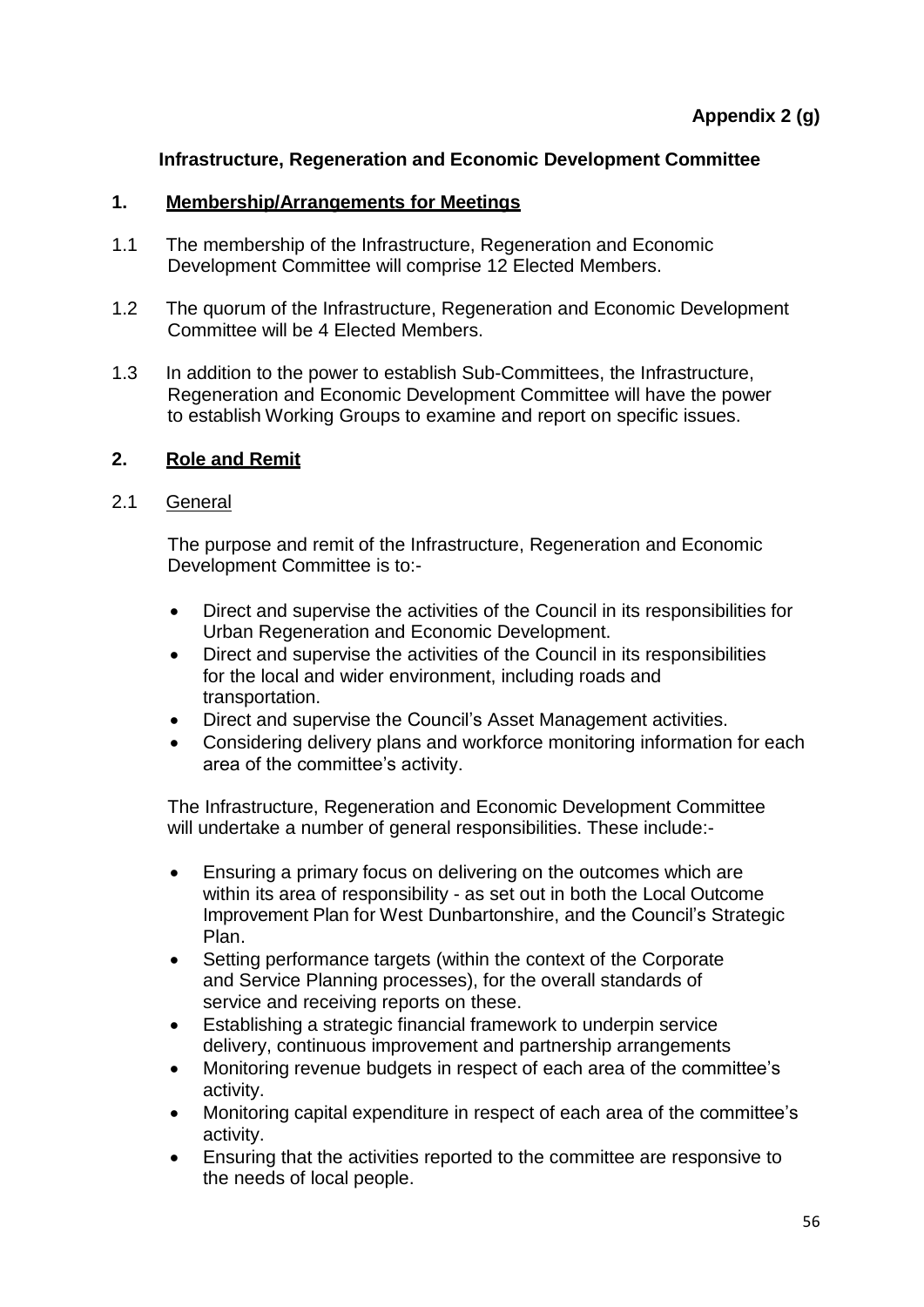- Promoting the development of relevant inter agency issues and supporting partnership working.
- Ensuring and monitoring that the views of local people, employees and other stakeholders are sought on the development and delivery of services.
- Promoting Social Inclusion and Equalities in all areas for which the committee has responsibility.
- Promoting Health Improvement in all areas for which the committee has responsibility.
- Considering the findings and recommendations of any working groups relevant to the committee's areas of activity.

## 2.2 Best Value and Performance Review

The Infrastructure, Regeneration and Economic Development Committee will monitor the implementation of Best Value and other continuous improvement initiatives within the scope of its remit. It will scrutinise statutory and other performance information. This may include:-

- Approving relevant service plans, including setting targets.
- Scrutinising performance reports on Service Plans.
- Considering reports on Best Value service reviews and other continuous improvement and quality initiatives.

## 2.3 Infrastructure, Regeneration and Economic Development Committee

The Committee will develop and monitor the provision of relevant Infrastructure, Regeneration, Economic Development and Neighbourhood Services.

This may include:-

- Economic Development activities.
- Sustaining and growing employment and driving growth
- Physical Regeneration.
- Direct and supervise the Council's Asset Management Strategy and activities.
- Issues relative to the provision of architectural, building services design, Quantity surveying and property maintenance services.
- Roads and transportation policy issues subject to the Council's statutory obligation, principally under The Roads Scotland Act 1984.
- Recommending Roads and Transportation Capital Programme to the Council.
- The provision operation and maintenance of roads, footpaths, bridges, lighting, open spaces and other public infrastructure.
- Traffic management and Road Safety.
- Transport, vehicles and plant.
- Refuse collection and waste management.
- Energy performance and climate change.
- $\bullet$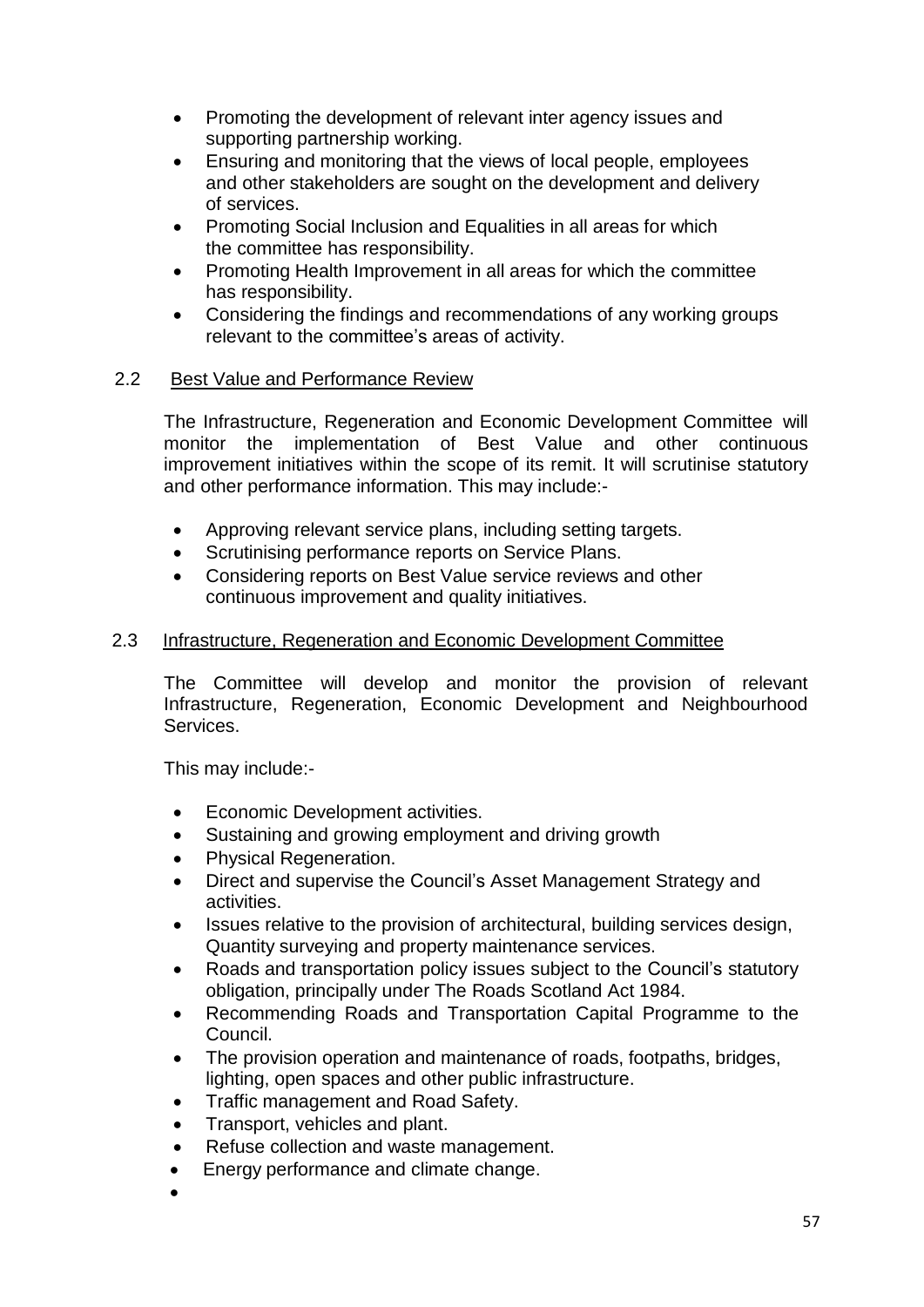- Outdoor Recreation.
- School catering.

Issues such as the school estate, road safety, cycle training, school crossing, school catering, school cleaning, janitorial services are regarded as part of the maintenance and operation of public infrastructure and may be reported to Infrastructure, Regeneration and Economic Development Committee, but alternatively, may be reported to Educational Services Committee where appropriate.

## 2.4 West Dunbartonshire Strategic Community Safety Partnership

The Infrastructure, Regeneration and Economic Development Committee will work with partners through the West Dunbartonshire Strategic Community Safety Partnership (a partnership of public sector agencies, community representatives, and the Council), to ensure the benefits of partnership working in making a safer West Dunbartonshire.

## 2.5 Delegated Powers

The Infrastructure, Regeneration and Economic Development Committee will have full delegated powers to implement its functions, remit and responsibilities as detailed above.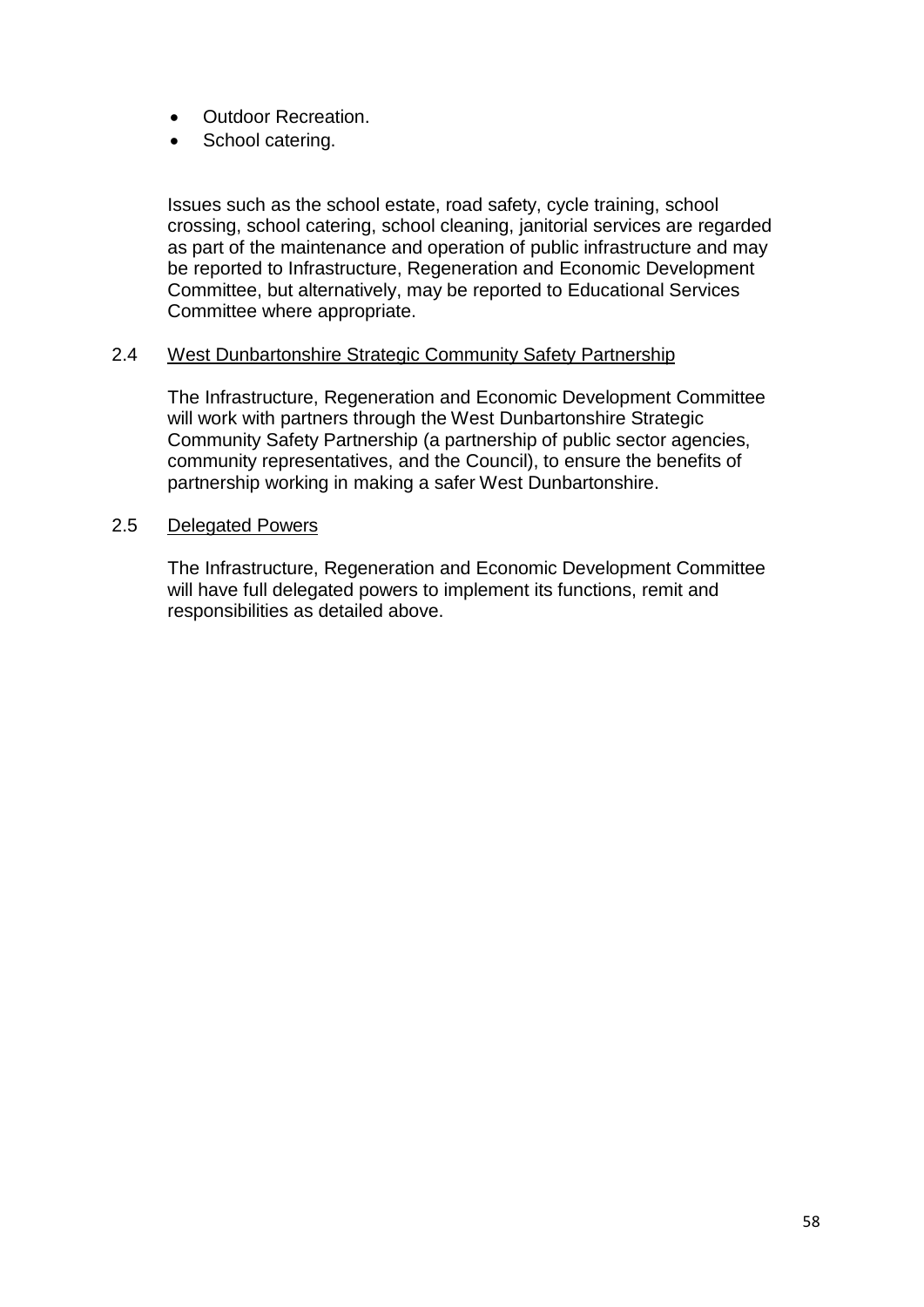## **Licensing Committee**

## **1. Membership/Arrangements for Meetings**

- 1.1 The membership of the Licensing Committee will comprise 8 Elected Members.
- 1.2 The quorum of the Licensing Committee will be 3 Elected Members.
- 1.3 In addition to the power to establish Sub-Committees, the Licensing Committee will have the power to establish Working Groups to examine and report on specific policy objectives or issues.

## **2. Role and Remit**

## 2.1 General

The remit of the Licensing Committee will be to consider contentious Civic Government and other non-liquor licensing regulatory and related issues, including:-

- Applications not delegated to officers.
- **•** Enforcement provisions.
- The setting of fees and charges.
- Policy matters.

## 2.2 Delegated Powers

The Licensing Committee will have full delegated powers to implement its functions, remits and responsibilities as detailed above. Capital and revenue budgets for its functions will be monitored by the Corporate Services Committee.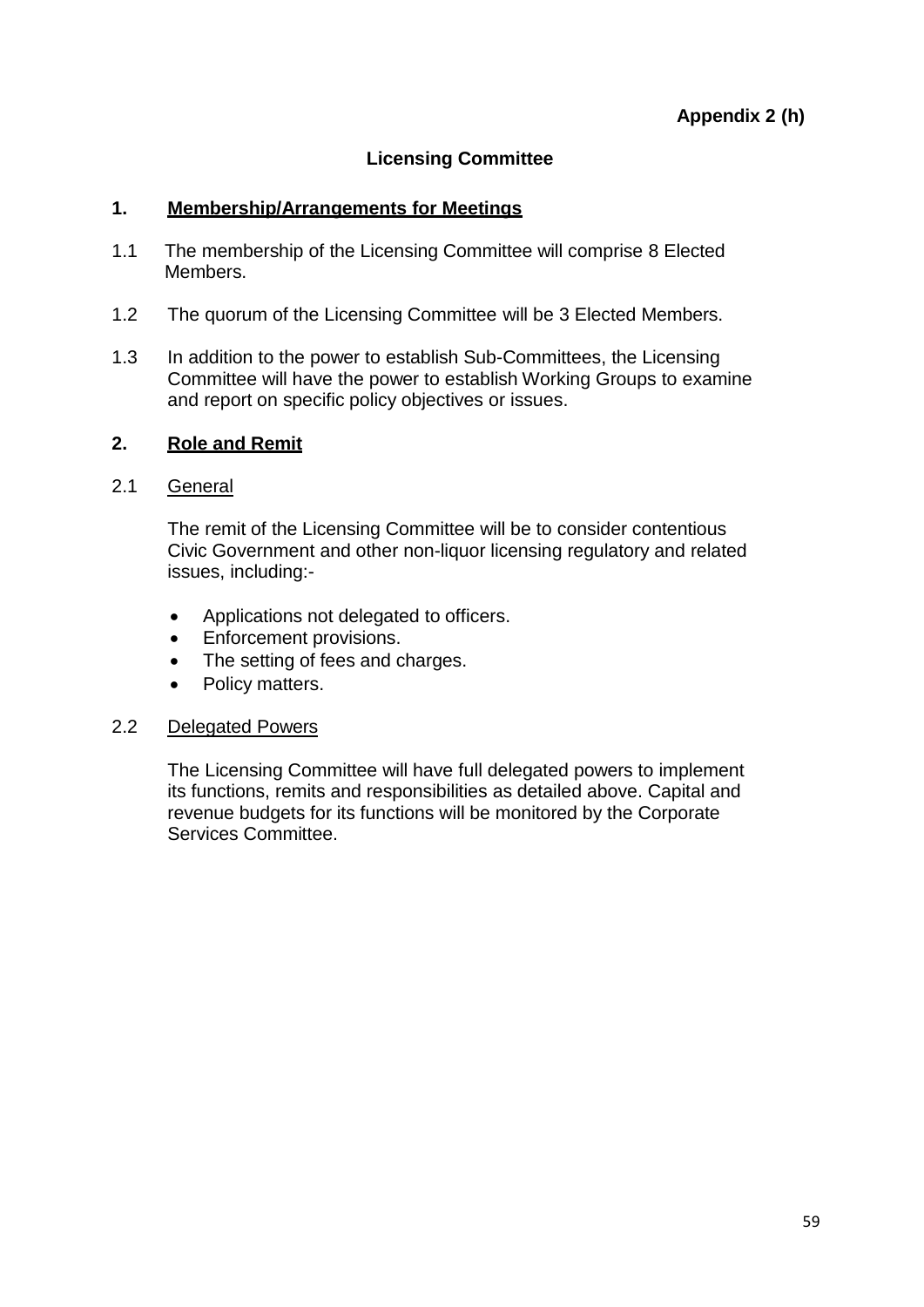## **Planning Committee**

## **1. Membership/Arrangements for Meetings**

- 1.1 The membership of the Planning Committee will comprise 10 Elected Members.
- 1.2 The quorum of the Planning Committee will be 3 Elected Members.
- 1.3 In addition to the power to establish Sub-Committees, the Planning Committee will have the power to establish Working Groups to examine and report on specific policy objectives or issues.

#### **2. Role and Remit**

#### 2.1 General

The remit of the Planning Committee will be to:-

- Receive reports and consider planning policy as set out in documents which may be published by the Scottish Executive, including Planning Advice Notes and Scottish Planning Policy documents, and other agencies including Historic Scotland and Scottish Natural Heritage.
- Consider and determine as necessary all matters concerning the statutory development plan process including the nature and content of the Structure Plan and the nature and content of the Local Plan.
- **Consider contentious development management applications,** including applications for planning consent, listed building consent, advertisement consent, for certificate of lawful use, for certificates of appropriate alternative development, conservation areas consent, hazardous substance consent and related matters where not otherwise delegated.
- **Tree Preservation Orders, or other planning related Orders where** not otherwise delegated.
- **Planning Enforcement Action where not otherwise delegated.**
- Rights of Way, Access, Core Path Planning and Footpaths.
- Consider items concerning the functioning of the building standards systems not otherwise delegated.

#### 2.2 Delegated Powers

The Planning Committee will have full delegated powers to implements its functions, remits and responsibilities as detailed above with the exception of the following:-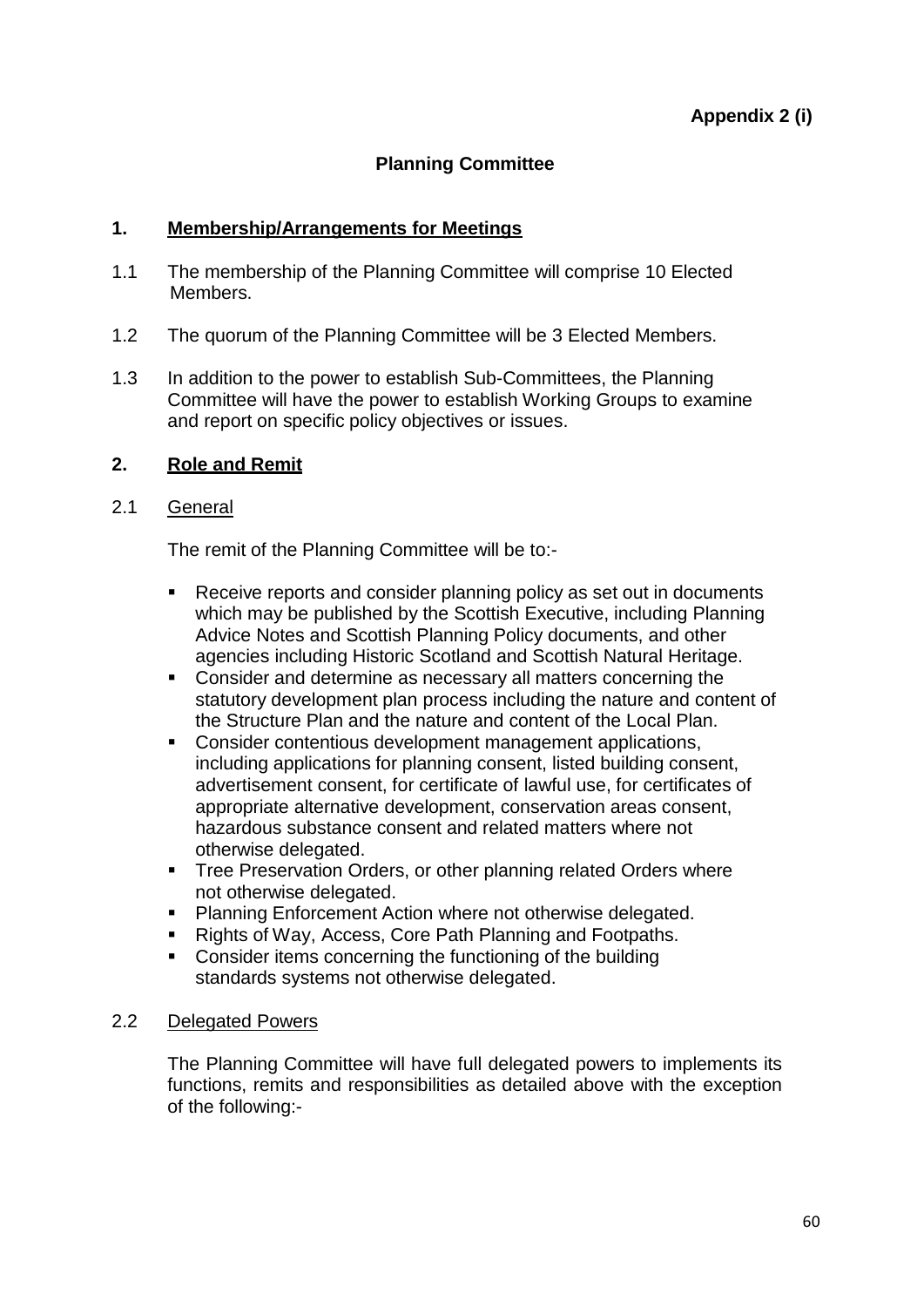- Applications for planning permission for development of a class mentioned in Section 38 A(1) of the Town and Country Planning (Scotland) Act 1997.
- **In relation to these matters the Planning Committee does not** have delegated powers.
- Capital and revenue budgets for its functions will be monitored by the Corporate Services Committee.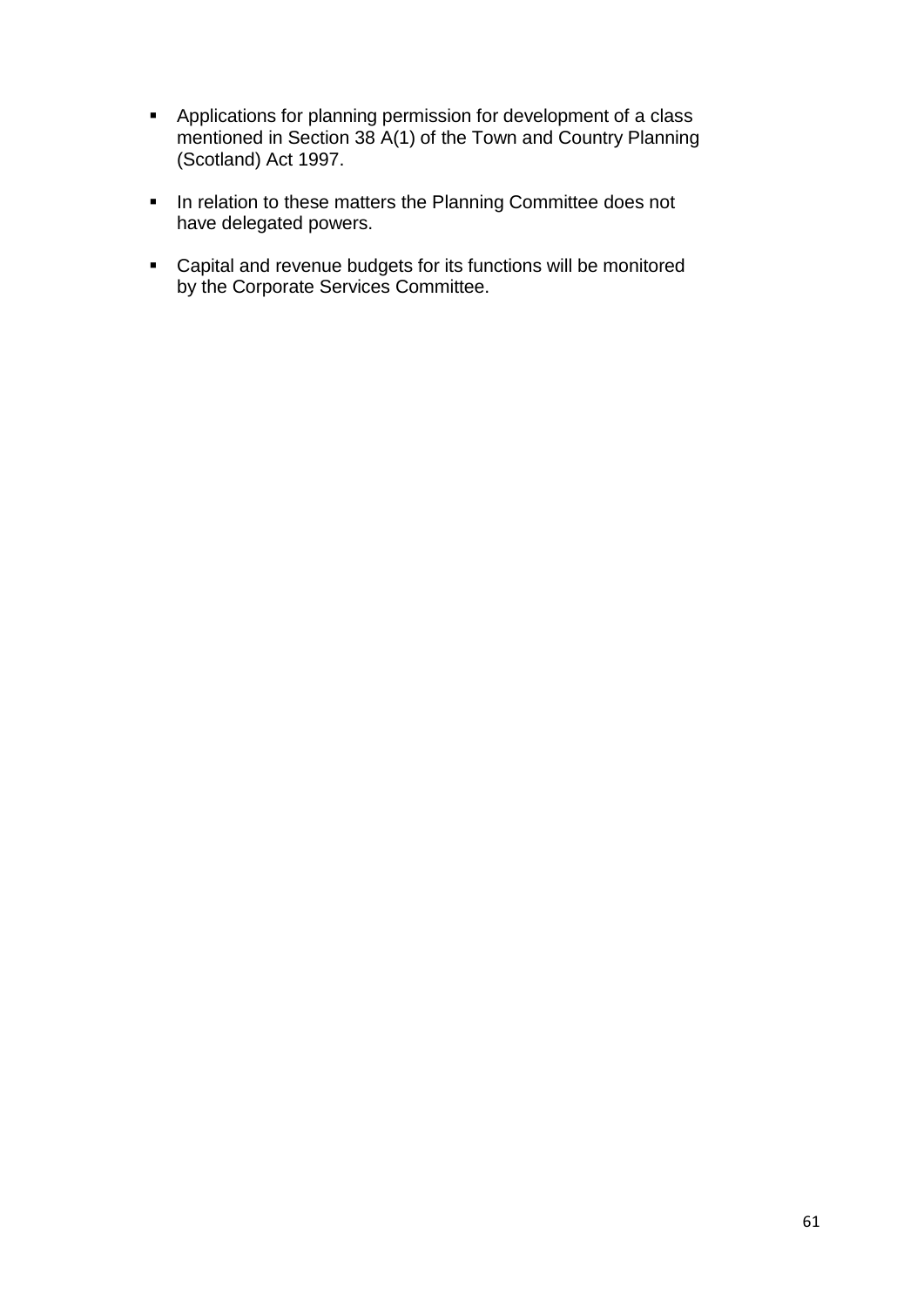## **Local Review Body**

## **1. Membership/Arrangements for meetings**

- 1.1 Membership of the Local Review Body will comprise the members of the Planning Committee.
- 1.2 The quorum of the Local Review Body will be 3 elected members.

## **2. Role and Remit**

2.1 General

The remit of the Local Review Body will be to:-

Act as Local Review Body in terms of the Town and Country Planning (Scotland) Act 1997 as amended by the Planning etc (Scotland) Act 2006 and in particular to review cases where a person appointed by the Council under a Scheme of Delegation to determine an application for planning permission for a development within the category of local developments or any applications for consent, agreement or approval, required by a condition imposed on that grant of planning permission for a development within that category has:-

- a) refused an application for planning permission or for consent, agreement or approval,
- b) grants it subject to conditions, or
- c) has not determined it within such period as prescribed by regulations or a development order.
- 2.2 Delegated Powers

The Local Review Body will have full delegated powers to implement its functions, remits and responsibilities as detailed above.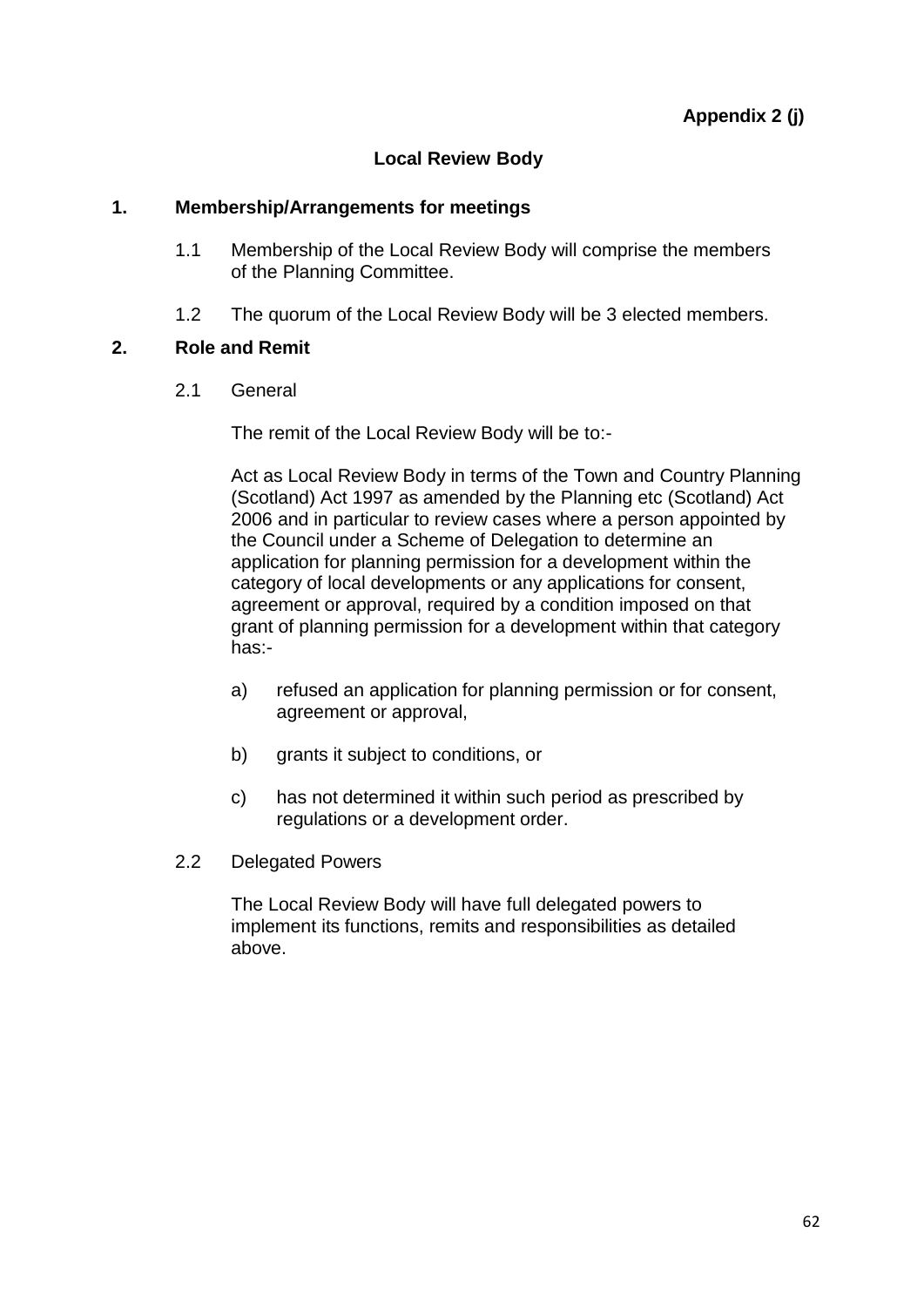## **Recruitment and Individual Performance Management Committee**

## **1. Membership/Arrangements for Meetings**

- 1.1 The Membership of the Recruitment and Individual Performance Management Committee will comprise up to five standing Elected Members plus, where not already one of the standing Elected Members, the relevant Service Convener. The standing Elected Members of the Committee to be the Provost; the Leader of the Council , Depute Leader of the Council and the Leader of the Opposition as well one Opposition (other) and one opposition (Labour).
- 1.2 For The purposes of recruiting and considering the individual performance of the joint post of Executive Director of Social Work and Health and General Manager of the West Dunbartonshire Community Health Partnership the Committee will comprise the Leader of the Council, Leader of the Opposition, Spokesperson for Social Work and Health, the Chair and Chief Executive of NHS Greater Glasgow and Clyde, the Chair of West Dunbartonshire Community Health Partnership and an independent member to be chosen by agreement between the Chief Executive and NHS Greater Glasgow and Clyde.
- 1.3 The Chief Executive and Strategic Lead of People and Technology will act as Special Advisers to the Committee when undertaking Director recruitment.
- 1.4 The quorum of the Recruitment and Individual Performance Management Committee will be 3 Elected Members.
- 1.5 Meetings

The Committee will meet as and when necessary in respect of its Recruitment responsibilities.

 With regard to Individual Performance Management, the Committee will meet at the beginning of the Performance Year, i.e. April/May, to discuss and agree the Chief Executive's Objectives, Targets, and Personal Development Plan for the forthcoming Performance Year. The Committee will also meet at the end of the Performance Year, i.e. March/April, to undertake a formal assessment, i.e. Review and Appraisal, of the Chief Executive's performance over that Performance Year.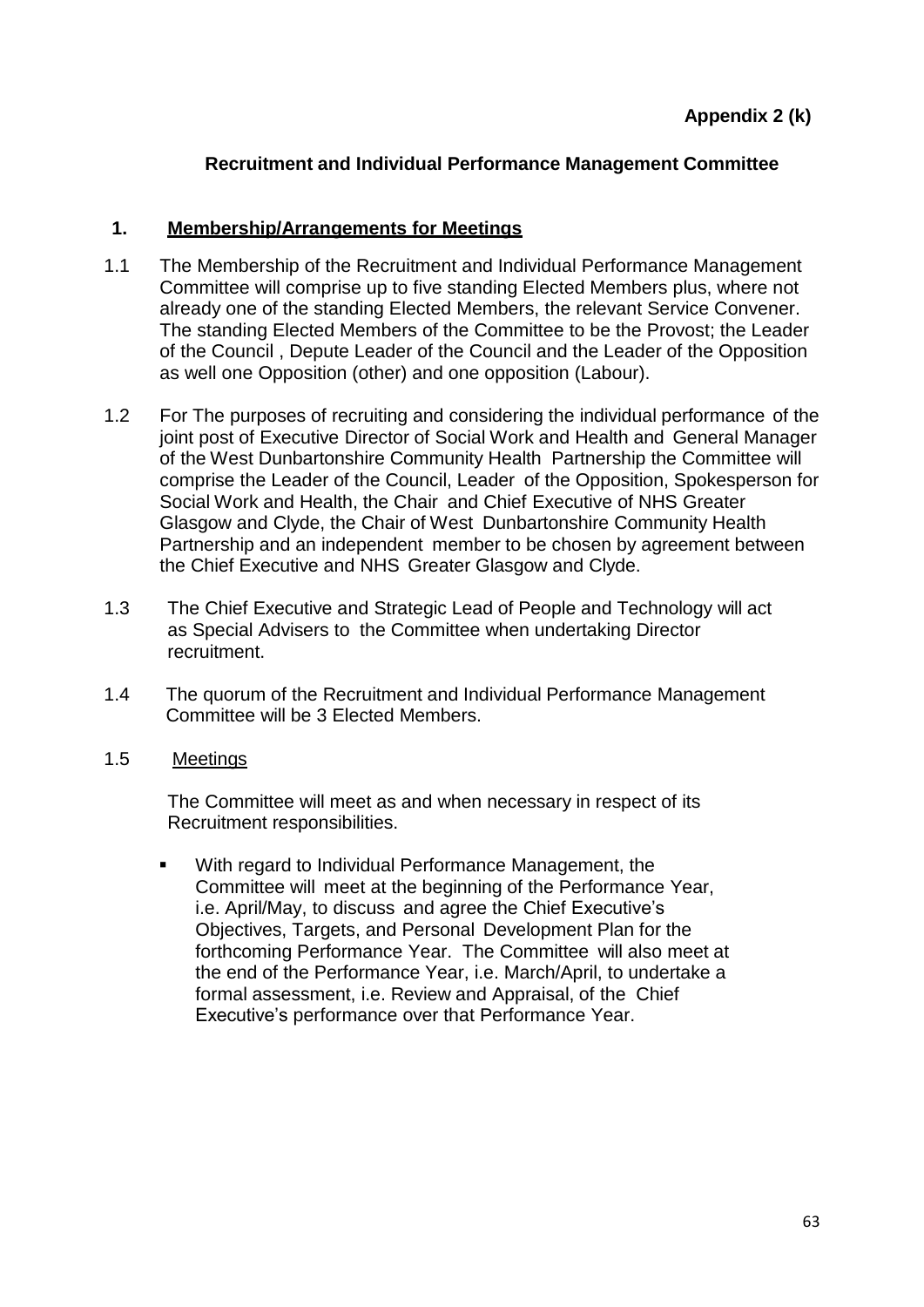## **2. Role and Remit**

## 2.1 General

The *Recruitment and Individual Performance Management Committee* is responsible for:-

- a) Overseeing the Recruitment and Selection processes for Chief Executive and Strategic Director appointments.
- b) Overseeing the annual Individual Performance Management process for the Chief Executive and Strategic Directors.

## 2.2 Recruitment

- Approving Job Profiles and Person Specifications.
- **Approving the advertising process.**
- Approving any changes to Chief Officials' remuneration arrangements.
- Acting as the Selection Committee and deciding on the preferred candidate.
- Approving the Chief Officials' Contract of Employment.
- Approving specialist or technical assessors to assist the Committee.

## 2.3 Individual Performance Management

- **In conjunction with the Chief Executive, discussing and agreeing** his/her annual Individual Performance Objectives and Targets.
- In conjunction with the Chief Executive, discussing and agreeing his/her Personal Development Plan.
- Approving any financial costs associated with the Chief Executive's Personal Development Plan.
- Undertaking the annual formal Performance Review and Appraisal of the Chief Executive.
- Receiving a report from the Chief Executive on the annual objectives and targets of each Director.
- Receiving a recommendation report from the Chief Executive on the outcomes of the annual Reviews and Appraisals undertaken by the Chief Executive for each Director and endorsing the outcomes.

## 2.4 Delegated Powers

The Recruitment and Individual Performance Management Committee will have full delegated powers to implement its functions, remit and responsibilities as detailed above.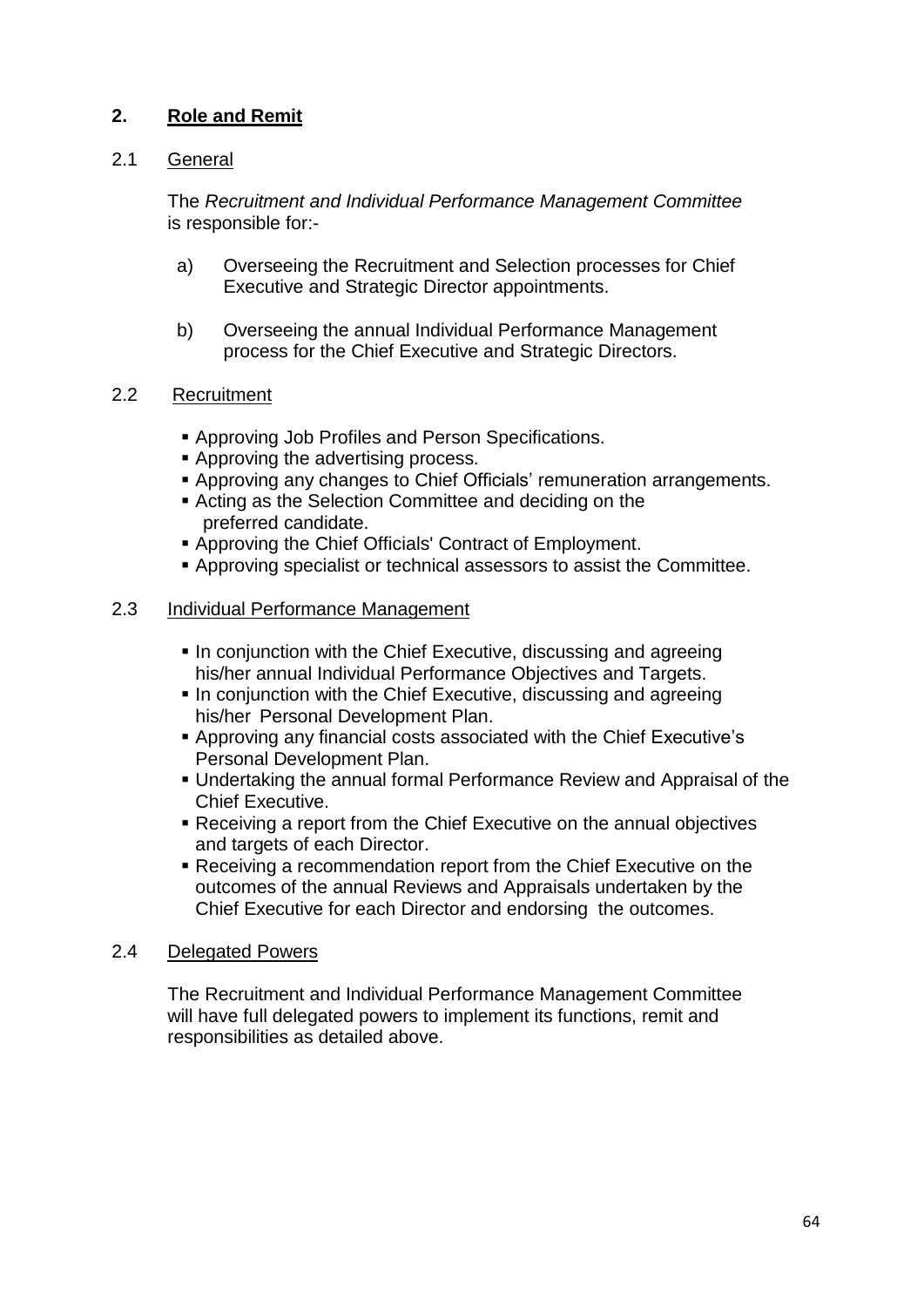## **Tendering Committee**

## **1. Membership/Arrangements for Meetings**

- 1.1 The membership of the Tendering Committee will comprise 8 Elected Members.
- 1.2 The quorum of the Tendering Committee will be 3 Elected Members.
- 1.3 The Tendering Committee will meet as and when required.

## **2. Role and Remit**

## 2.1 General

The remit of the Tendering Committee will be to consider and approve tenders for works and services exceeding £50,000 in value where no delegated authority to accept such a tender being otherwise granted and where the appropriate Service Committee, when authorising the expenditure, has directed that the tender be considered and approved by the Tendering Committee, in accordance with the rules and procedures specified elsewhere in these Standing Orders. A tender for works for less than £50,000 in value may be submitted to the Tendering Committee for approval, at the discretion of the relevant Strategic Director.

## 2.2 Delegated Powers

The Tendering Committee will have full delegated powers to implement its function, remit and responsibilities as detailed above.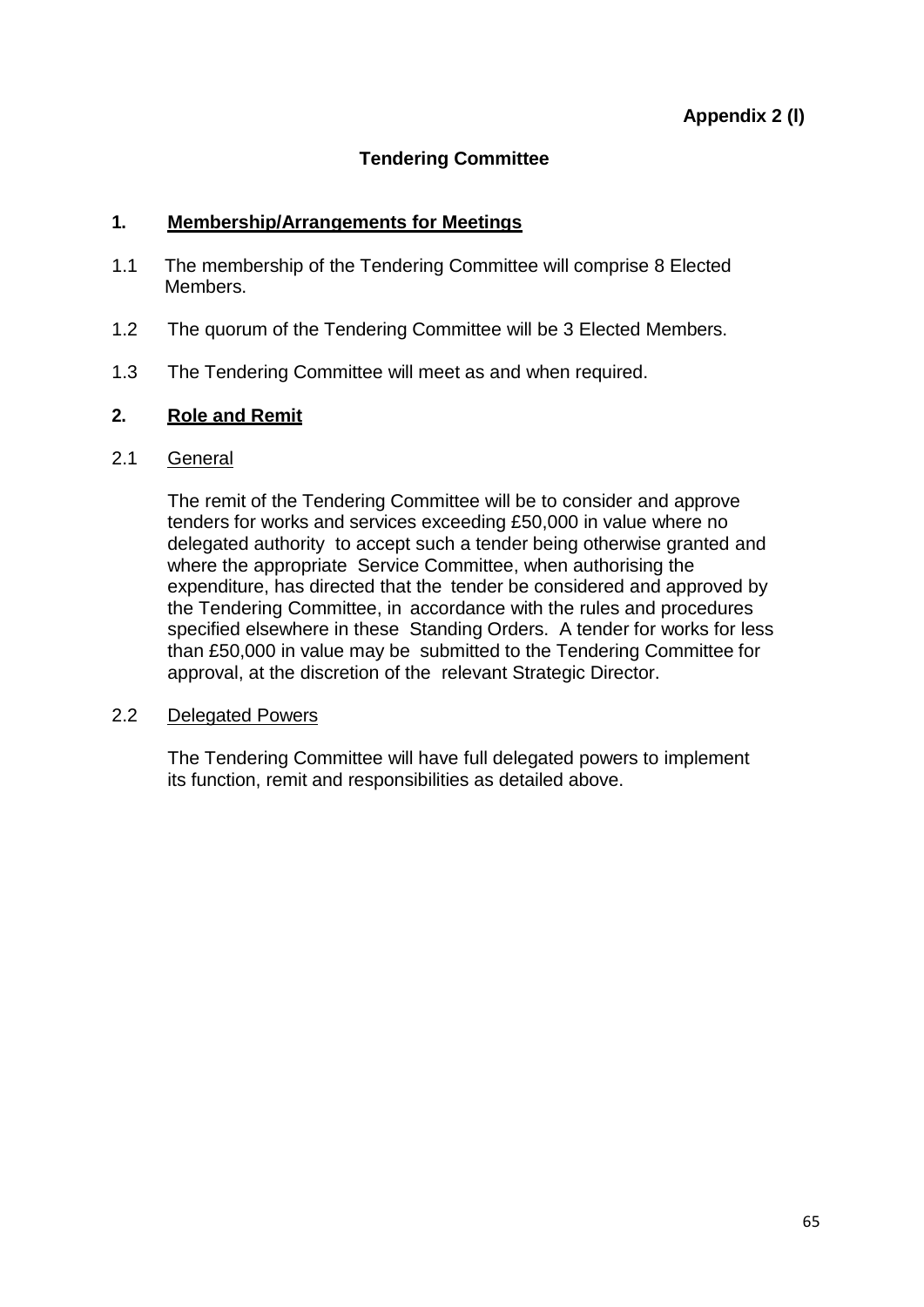## **Alexander Cross Cameron Bequest Committee**

## **1. Membership/Arrangements for Meetings**

- 1.1 The membership of the Alexander Cross Cameron Bequest Committee will comprise those Elected Members representing Wards 4, 5 and 6 in Clydebank.
- 1.2 The quorum of the Alexander Cross Cameron Bequest Committee will be 3 Elected Members.
- 1.3 The Alexander Cross Cameron Bequest Committee will meet as and when required.

## **2. Role and Remit**

## 2.1 General

The remit of the Alexander Cross Cameron Bequest Committee will be to act as Trustees for the Alexander Cross Cameron Bequest Trust (the "Trust") a Charitable Trust administered by the Council in line with the guidance laid down by the Office of the Scottish Charity Regulator (OSCR). The Trustees shall hold and apply all funds and assets as may from time to time be comprised in the Trust Property and that in trust for the relief of those residents within Clydebank by considering applications by or on behalf of non-profit making community groups for grant assistance towards the cost on one-off community activities within Clydebank the objectives of which are in the opinion of the Trustees, to assist and relieve those in need by reason of age, ill health, disability, financial hardship or other disadvantage. For the avoidance of doubt no grant assistance shall be paid in respect of the normal running costs of the community group itself.

## 2.2 Delegated Powers

The Alexander Cross Cameron Committee will have full delegated powers to implement its function, remit and responsibilities as detailed above.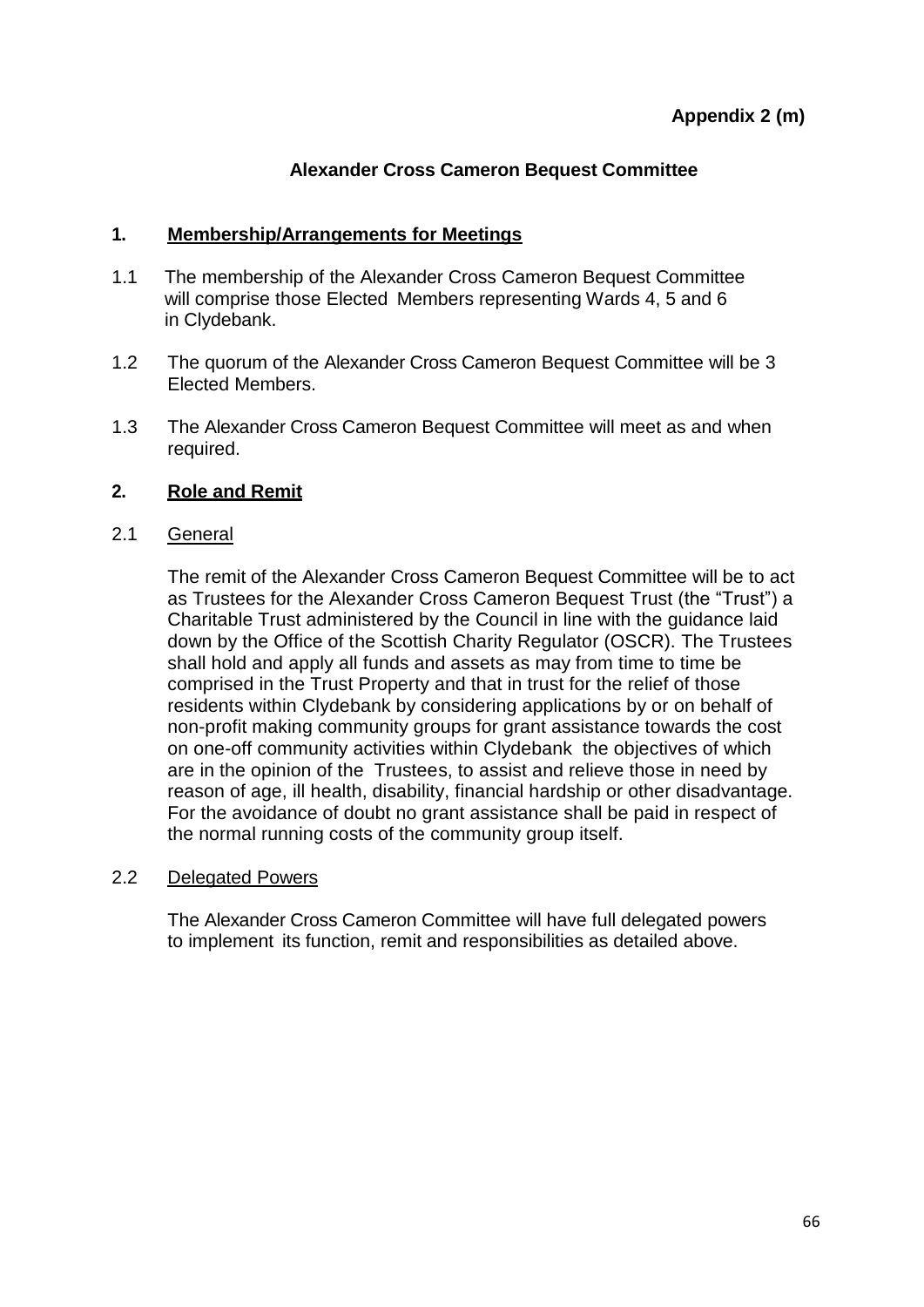## **Dumbarton Trust Committee**

## **1. Membership/Arrangements for Meetings**

- 1.1 The membership of the Dumbarton Trust Committee will comprise those Elected Members representing Ward 3 in Dumbarton.
- 1.2 The quorum of the Dumbarton Trust Committee will be 3 Elected Members.
- 1.3 The Dumbarton Trust Committee will meet as and when required.

## **2. Role and Remit**

## 2.1 General

The remit of the Dumbarton Trust Committee will be to act as Trustees for

- 2.1.1 the War Memorial Dumbarton Trust (the "Trust") a Charitable Trust administered by the Council in line with the guidance laid down by the Office of the Scottish Charity Regulator (OSCR). The Trustees shall hold and apply all funds and assets as may from time to time be comprised in the Trust Property and that in trust to provide for the upkeep of war memorials in Dumbarton.
- 2.1.2 the Dr A K Glen Fund (the "Trust") a Charitable Trust administered by the Council in line with the guidance laid down by the Office of the Scottish Charity Regulator (OSCR). The Trustees shall hold and apply all funds and assets as may from time to time be comprised in the Trust Property and that in trust for the benefit of the people of Dumbarton, to assist and relieve those in need by reason of age.

## 2.2 Delegated Powers

The Dumbarton Trust Committee will have full delegated powers to implement its function, remit and responsibilities as detailed above.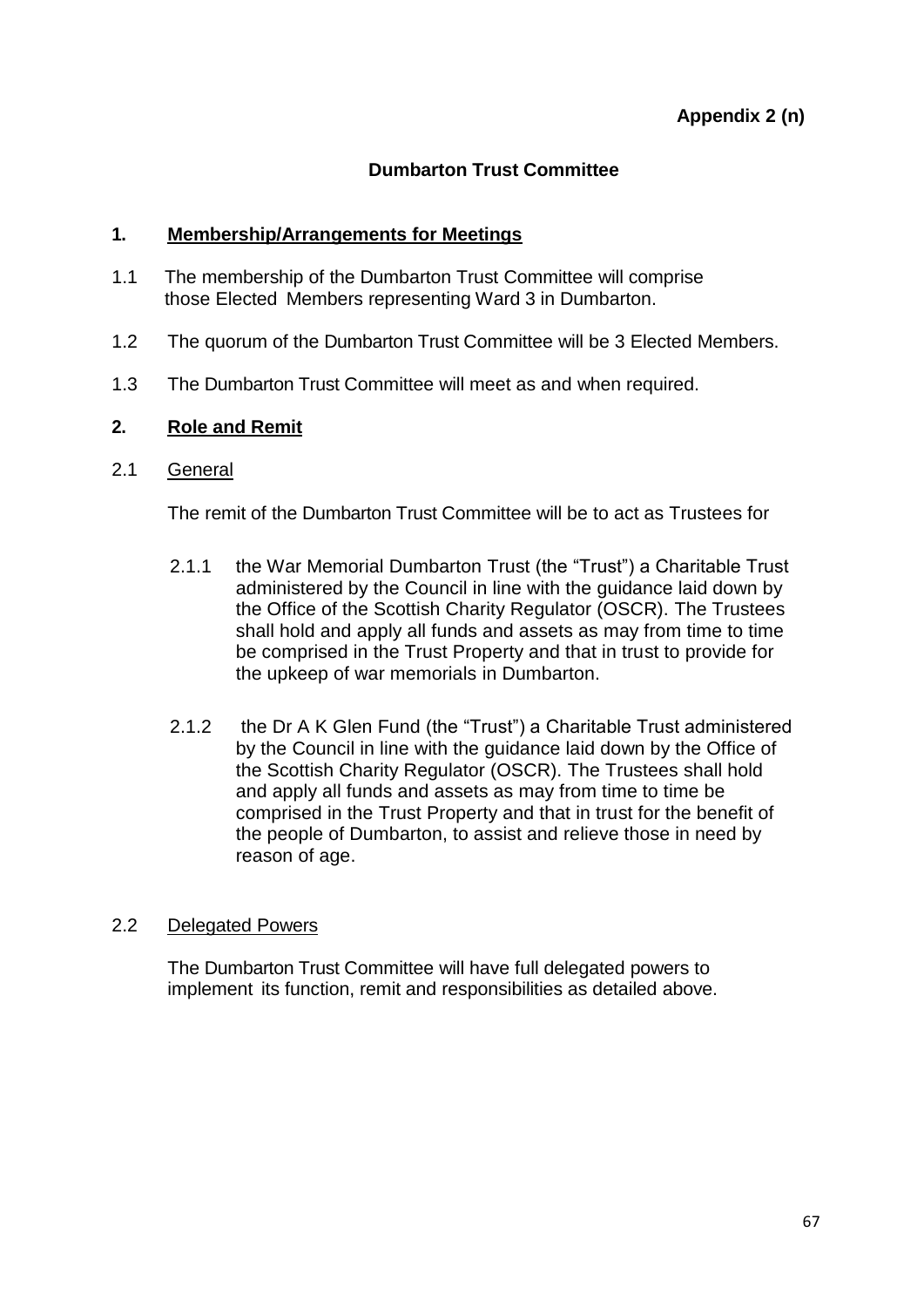## **Vale of Leven Fund Committee**

## **1. Membership/Arrangements for Meetings**

- 1.1 The membership of the Vale of Leven Fund Committee will comprise those Elected Members representing Wards 1 and 2 in Alexandria.
- 1.2 The quorum of the Vale of Leven Fund Committee will be 3 Elected Members.
- 1.3 The Vale of Leven Fund Committee will meet as and when required.

## **2. Role and Remit**

## 2.1 General

The remit of the Vale of Leven Fund Committee will be to act as Trustees for the Vale of Leven Fund (the "Trust") a Charitable Trust administered by the Council in line with the guidance laid down by the Office of the Scottish Charity Regulator (OSCR). The Trustees shall hold and apply all funds and assets as may from time to time be comprised in the Trust Property and that in trust for the relief of those residents within the Vale of Leven area who are in need by reason of age, ill health, disability, financial hardship or other disadvantage

## 2.2 Delegated Powers

The Vale of Leven Committee will have full delegated powers to implement its function, remit and responsibilities as detailed above.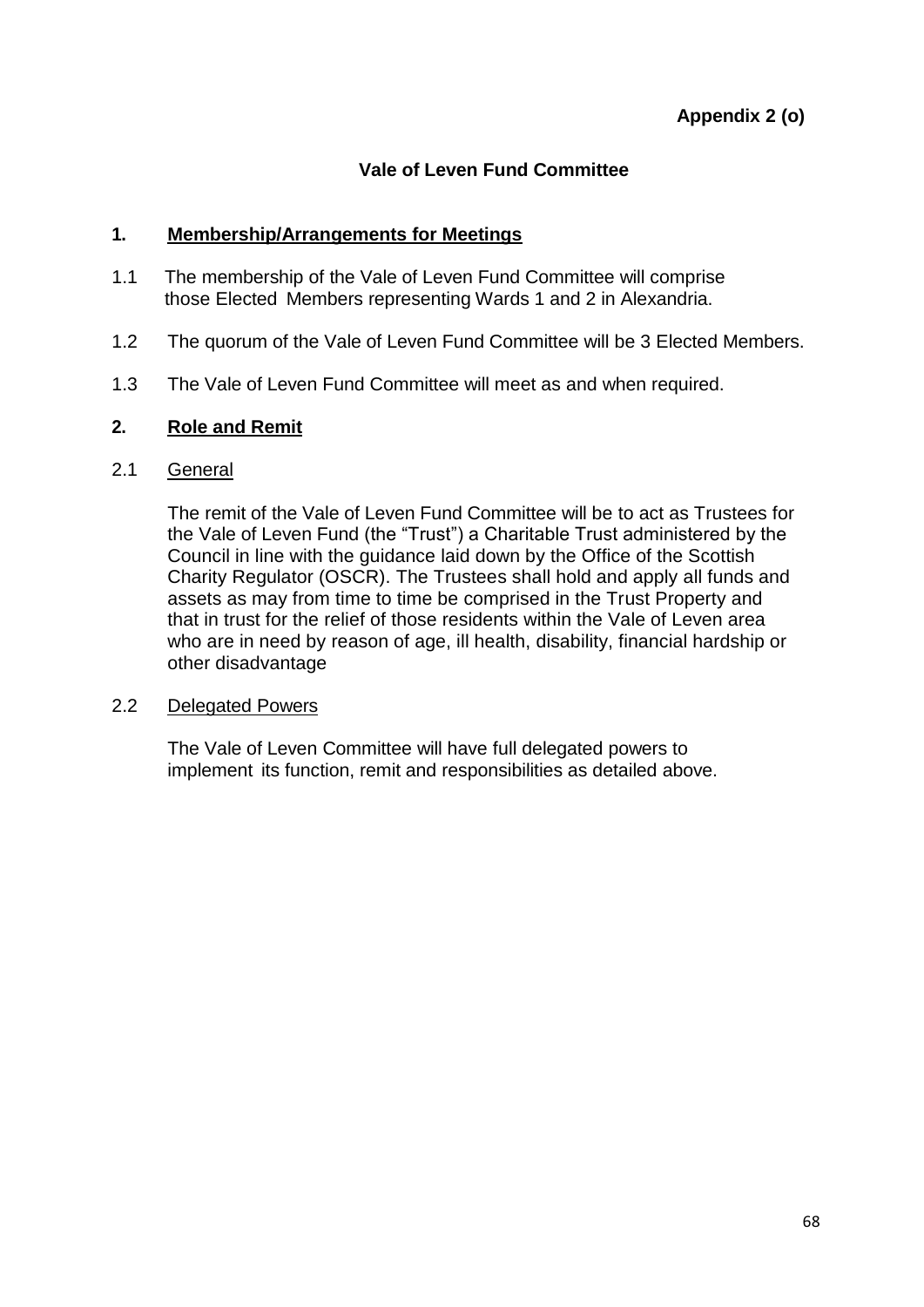#### **THE STANDARDS COMMISSION FOR SCOTLAND OFFICE OF ADMINISTRATION AND HEARINGS GUIDANCE ON CONDUCT**

#### **Introduction**

- 1. High standards in the Chamber or Committee are of fundamental importance to the integrity of Council business and to public perception of local democracy.
- 2. The Councillors' Code of Conduct sets out Key Principles which include integrity, honesty and respect.

3.1 Of the code provides:

"The rules of good conduct in this section must be observed in all situations where you act as a Councillor, including representing the Council on official business and when using social media".

3.7 states:

You must respect the Chair, your colleagues, Council employees and any members of the public present during meetings of the Council, its Committees or Sub-Committees or of any Public Bodies where you have been appointed by, and represent the Council. You must comply with rulings from the Chair in the conduct of the business of these meetings"

3. The following guidance sets out the Standard's Commission's guidance under the Code of Conduct in relation to conduct in the Chamber or Committee or other meetings and is intended to support Chairs, elected Members and Officers alike by supplementing the requirements of the Code.

## **Guidance**

- **1** The word 'Chair' in paragraph 3.7 is not restrictive to that specific term. The provision also applies to anyone holding a similar chairing or convening role.
- **2** The role of the Chair in any Council meeting, which includes a Committee meeting or a meeting of a working group or similar forum, is to ensure that the agenda of business is properly dealt with and clear decisions are reached. To do this, the Chair has a responsibility to ensure that the views and opinions of other participants (including the advice of officers) are allowed to be expressed and, at the same time, they have a responsibility for proper and timely conduct of the meeting and for helping to ensure the meeting is conducted in compliance with the Council's Standing Orders. This includes determining the point at which conclusions should be reached. It requires a balanced approach to ensure fairness to participants